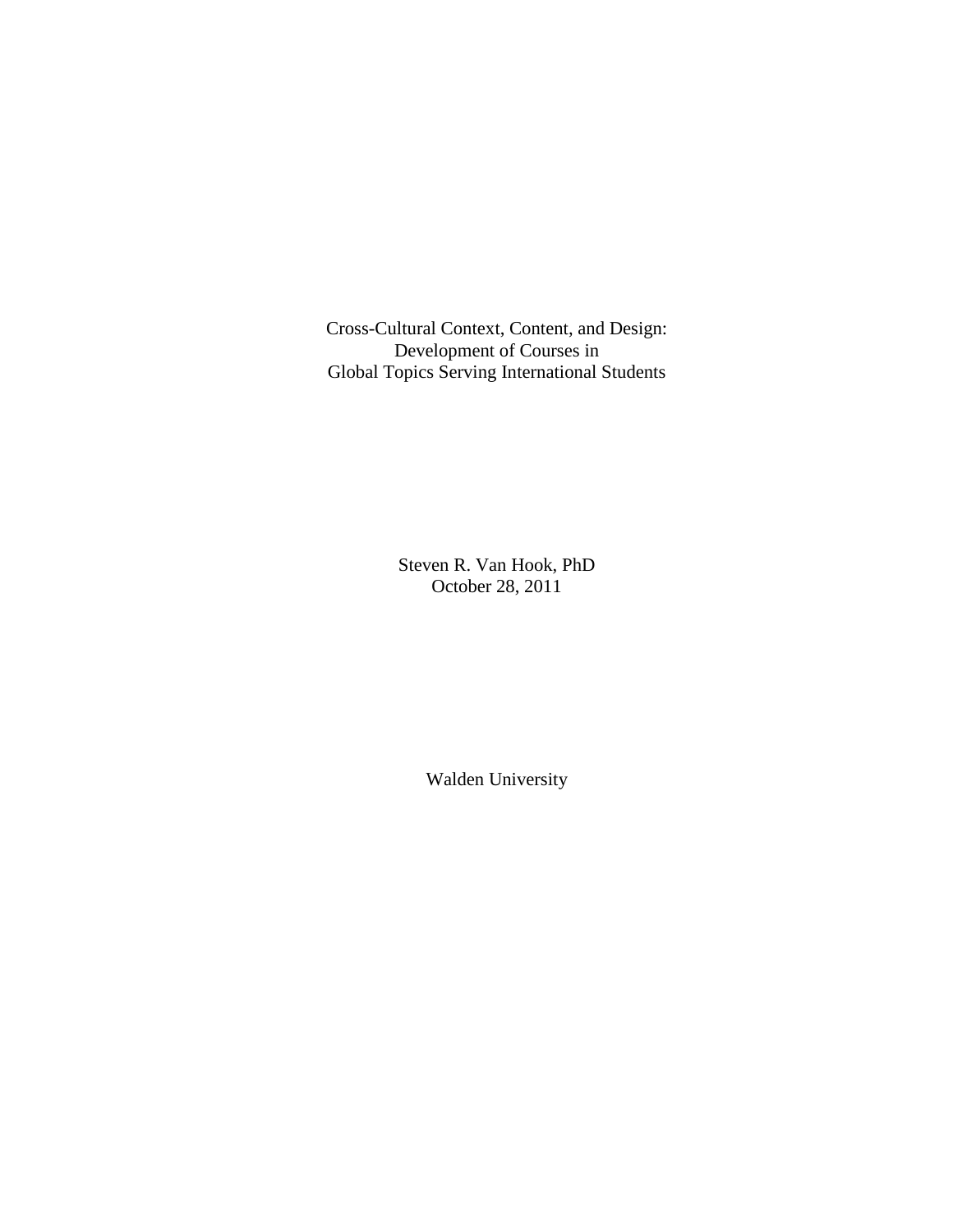#### Introduction

This research was conducted in the development of courses for students from multiple nations at two California universities, applying cross-cultural tactics in course content and design. The paper examines the evolution of courses in Global Issues and Global Economics, including the theoretical foundations of socioeconomic development, how those developments evolved from and/or have impacted cultural values, the current-day environment of evolving and revolving economic systems (e.g., the transition from centralized states to more decentralized, free-market systems), the impact of those changes on social interaction, and how these topics may be applied with transcultural resonance to the development of university courses with a particular sensitivity to diverse socioeconomic beliefs and systems worldwide.

#### Socioeconomic Development

The role of culture in socioeconomic development theory has often been ignored or at least shunted aside as an unwieldy inconvenience. The global affairs courses developed through this study attempt to view socioeconomics from a cultural perspective, considering how we might integrate the role of culture, respect its influence, and then ultimately get beyond it.

Societal formation, as all humankind itself, may well have sprung from common seed. Throughout the largest portion of recorded history of the world's socioeconomic development, society was most universally set up along systems of manorial rule and primitive mercantilism. Heilbroner and Thurow (1998) describe pre-modern society as a simpler time, if not marked by great pinnacles of economic and social growth, at least as an era well rooted in a tradition of stability: "It may not have seemed so to the peasants and merchants whose lives were constantly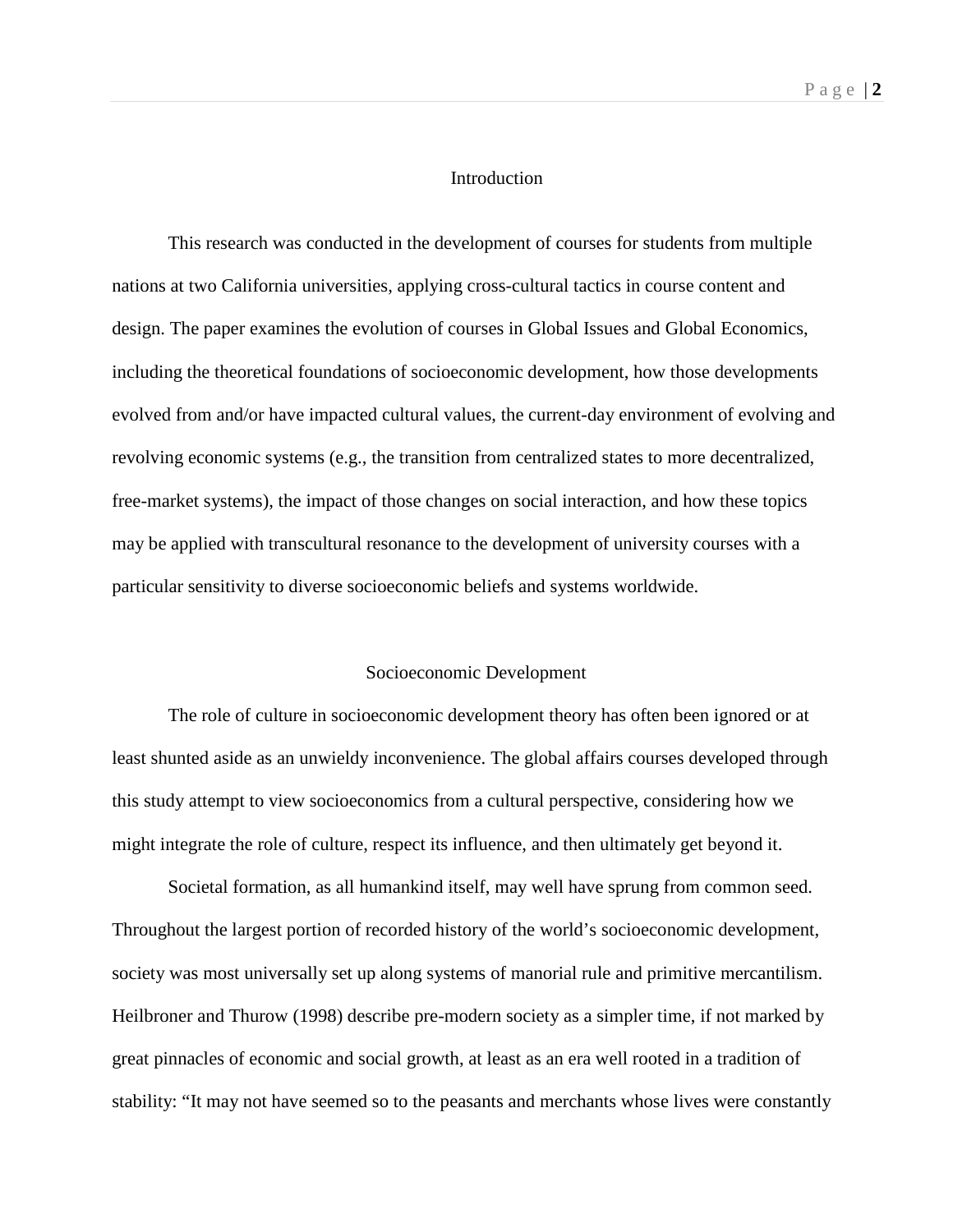disrupted by war, famine, merciless taxation, and brigandage. But it was very stable compared to the tenor of economic life in our own time. The basic rhythms and techniques of economic existence were steady and repetitive. Men and women sowed and reaped, potters and metalworkers turned and hammered, weavers spun and wove" (p. 13).

As societies developed into more complicated interrelations—both domestically and externally—social sciences became more organized in their analyses. Worsley (1999) observes that Development Theory emerged following the Second World War, dealing through necessity with a ranging variety of cultural lifestyles and social perspectives. "However, few writers put culture at the heart of their analyses, and even anthropologists tended to see their subject-matters as something that was disappearing before their own eyes. It was assumed that, with the end of colonialism and the adoption of the correct policies, 'traditional' cultures would disappear and the world would become rapidly 'modernized'" (p. 30).

Given this minimized appraisal of culture's influence and lifespan, "development theories tended to emphasize the state, planning, the market, labor-flows, money-supply or commoditization, etc., as if these things were not themselves the cultural constructs of a particular kind of civilization," rather they were promoted as universal principles that all societies would ultimately adopt if not originate (Worsley, 1999, p. 30). Within this construct, social development scientists were able and expected to ignore culture aspects such as "religion, kinship, ethnicity or the arts, and thought of their economic and political models as acultural," which led to what Worsley calls a continued weakness in development studies, and a diminishment of the "complexity and diversity of human social life" (p. 30).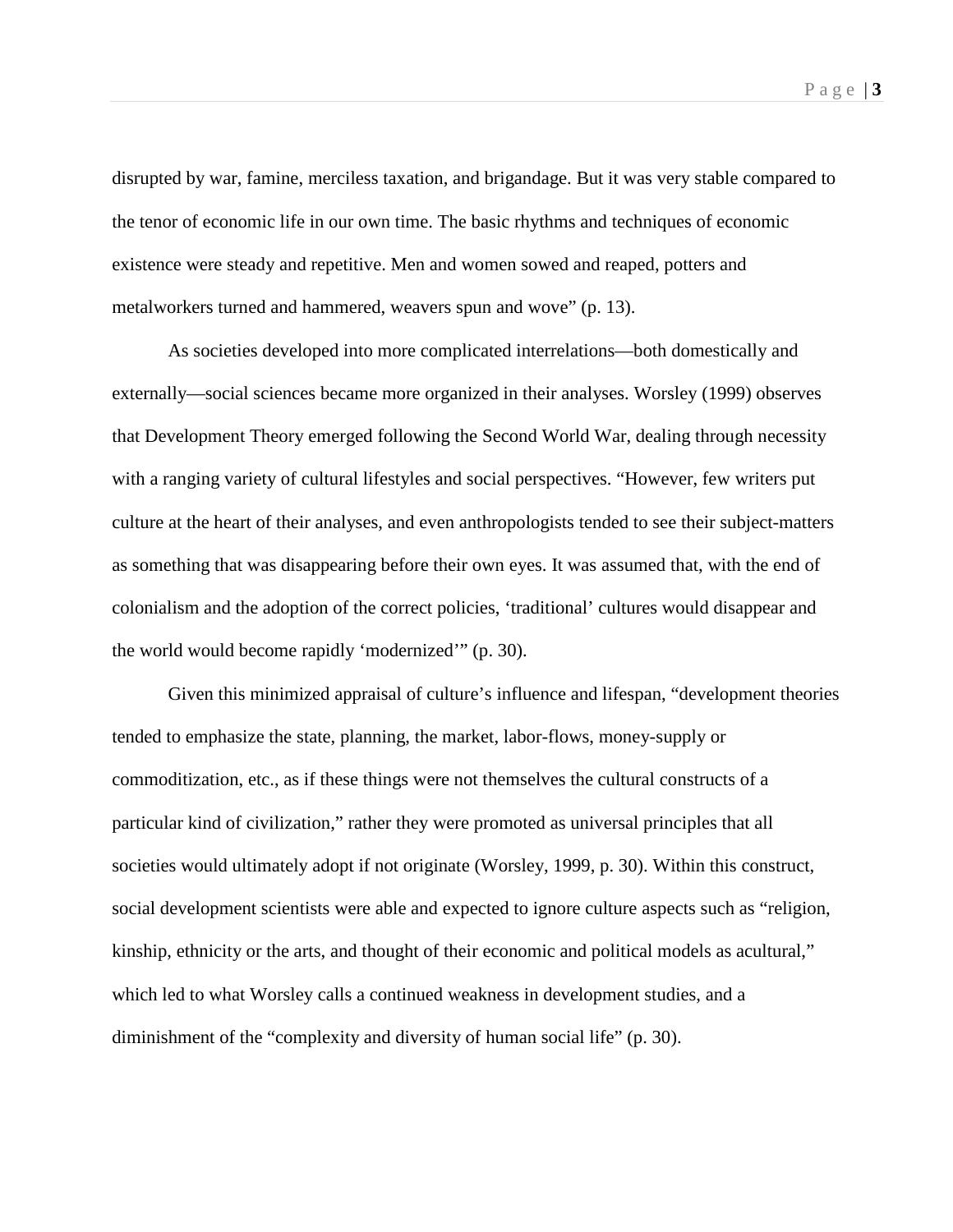Page | **4**

Perhaps two of the largest contributors to the deculturization of socioeconomic development theory—two unlikely partners along opposite though thoroughly linked extremes are Adam Smith (1723-1790) and Karl Marx (1818-1883). Smith introduced the maxim, "Individual ambition serves the common good," reducing the complexity of cultural foundations within social development to a base driver of self-interest and greed—one of the founding principles of modern economic thought. As we'll see below, Smith, well-steeped in his British environment of Western culture, helped expand the Western cultural roots into a universal application of economic theory discounting, undermining, and often exterminating the cultural perspectives beyond the West.

Marx considered the social impacts on economic development, but rather than a cultural perspective, he employed a mechanistic determinism in his developmental theory applied universally to societies without much regard for cultural idiosyncrasies. While Marxism concerns itself in depth with the historic and intrinsic exploitation of the working class by ruling overlords, "at its core lies a complicated analysis of the manner in which surplus value (the unpaid labor that is the source of profit) is squeezed out through mechanization" (Helbroner & Thurow, 1998, p. 36). Or as Marx (1990) himself said it, "The capitalist mode of production and accumulation, and therefore capitalist private property as well, have for their fundamental condition the annihilation of that private property which rests on the labor of the individual himself; in other words, the expropriation of the worker" (p. 940).

Though Marxism as a driver of socioeconomic development has ultimately proved unsuccessful, Hofstede (1997) proposes that the failing may be due to the differing cultural dimensions of adopting countries, specifically the large "power distance" between the upper and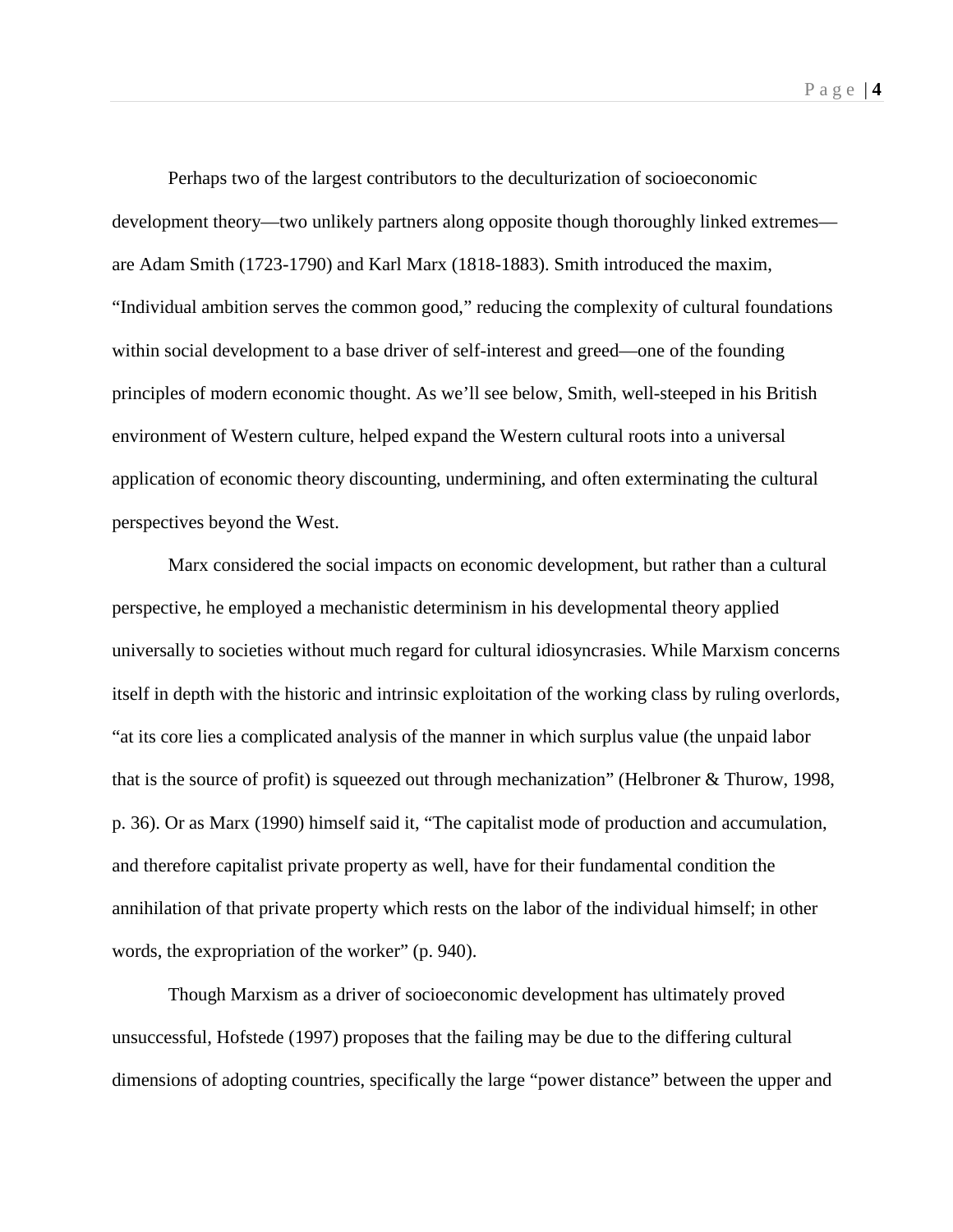lower strata of a society; a failure that might be attributed to Marx's "mental software" programming, coded in relatively egalitarian German cultural mindset.

It is a tragedy for the modern world that Marx's ideas have been mainly exported to countries at the large power distance side of the continuum … This absence of a check to power has enabled government systems claiming Marx's inheritance to survive even where these systems would make Marx himself turn in his grave. In Marx's concept of the 'dictatorship of the proletariat' the 'dictatorship' has appealed to rulers in some large power distance countries but the 'proletariat' has been forgotten. (p. 41)

Whether or not culture played a significant role in socioeconomic development is actually a moot question. Culture was not an incidental influence on societal development, but was the clay that societies were sculpted from; the very medium of development itself, rather than an inconvenient tangent for theorists to discard.

Since cultures were unable to contrast themselves with other cultures regularly and scientifically, the impact of culture was readily unexamined. Huntington (1995) observes that throughout most of the history of societal development, most cultures or "civilizations" lived ignorant or only intermittently aware of how societies were developed outside their own. As civilizations expanded and entwined, cultural simplification endured as the world was divided into two cultural camps: those of the West, and those that were not but yet fell prey to Western cultural influence.

With the beginning of the modern era, about A.D. 1500, global politics assumed two dimensions. For over four hundred years, the nation states of the West—Britain, France, Spain, Austria, Prussia, Germany, The United States, and others—constituted a multipolar international system with Western civilization and interacted, competed, and fought wars with each other. At the same time, Western nations also expanded, conquered, colonized, or decisively influenced every other civilization. (p. 21)

Huntington's theories of societal development have found many critics, including Worsley (1999), who claims Huntington only "provides an extremely crude and highly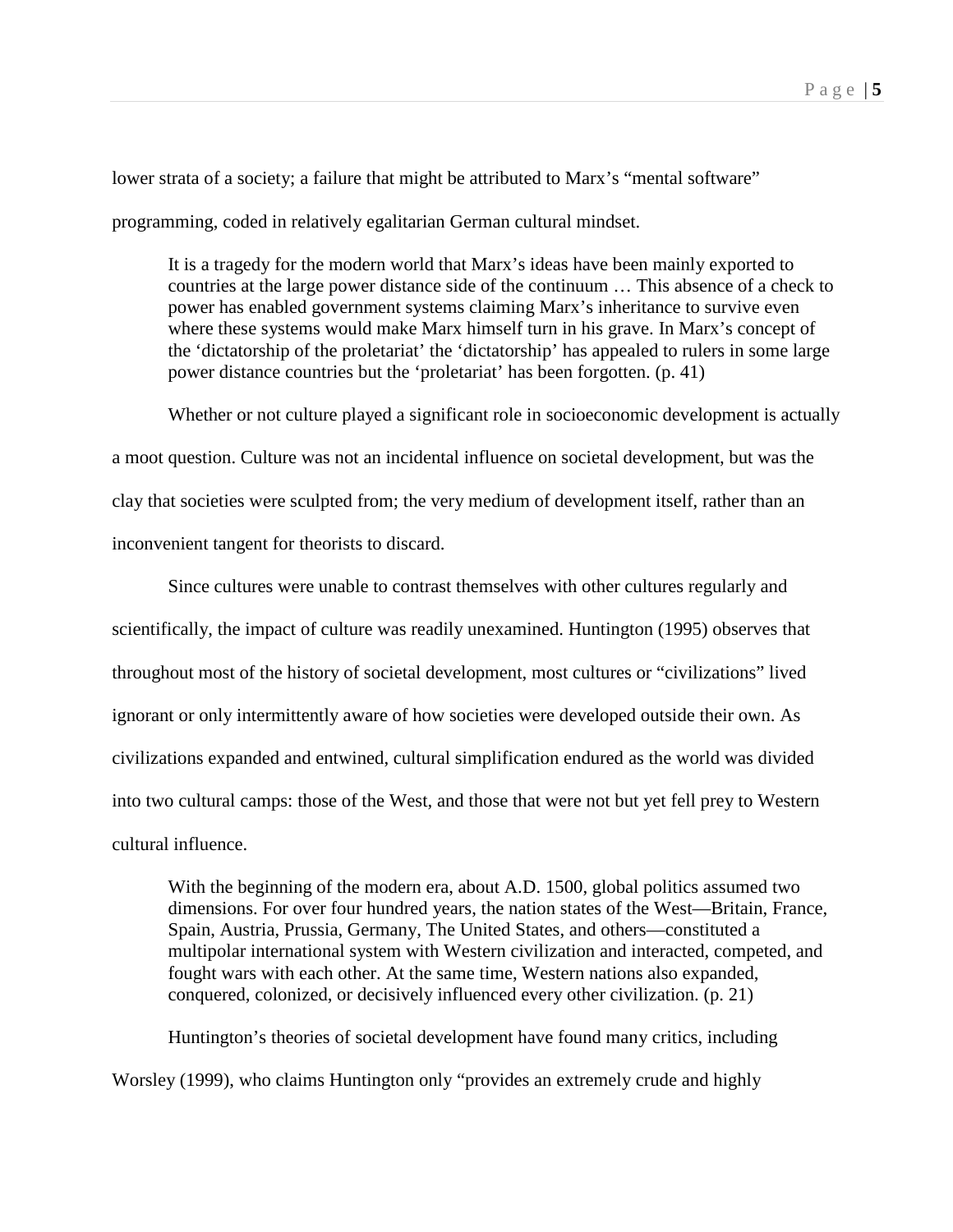problematic representation (both in writing and in maps) of world cultures and civilizations: Western, Confucian, Japanese, Islamic, Hindu, Orthodox, Latin American, African and Buddhist" (p.40). Worsley questions if there is any meaning to world divisions "placed under these banners" and subjected to Huntington's "blurring of categories and definitions" such as cultural history, geography and religion; yet Huntington is given credit, at least by Worsley, for broaching the impact of culture and civilization on the development of political and economic systems, something that has often been neglected (p. 40).

Along with the theories of socioeconomic development, inclusive or exclusive of cultural perspectives, it is appropriate to consider some of the drivers of social change, as we'll later consider these within a transcultural construct. Echoing Marx, Bauman (2000) and Fairbanks (2000) point to the conflicts created by polar tensions between poverty and prosperity. One of the misconceptions within current definitions of poverty, says Bauman (2000), is the oversimplified equating of poverty with hunger:

What the equation 'poverty = hunger' conceals are many other and complex aspects of poverty—'horrible living and housing conditions, illness, illiteracy, aggression, falling apart families, weakening of social bonds, lack of future and non-productiveness' afflictions which cannot be cured with high-protein biscuits and powdered milk. (p. 74)

In contrast with the social ills of poverty, and as a beacon for socioeconomic striving,

Fairbanks (2000) provides a useful definition of prosperity:

Prosperity is the ability of an individual, group, or nation to provide shelter, nutrition, and other material goods that enable people to live a good life, according to their own definition. Prosperity helps create space in people's hearts and minds so that they may develop a healthy emotional and spiritual life, according to their preferences, unfettered by the everyday concern of the material goods they require to survive. (p. 270)

Fairbanks (2000) proposes ten critical elements in the social change process: decode the

current strategy for prosperity, create a sense of urgency, understand the range of strategic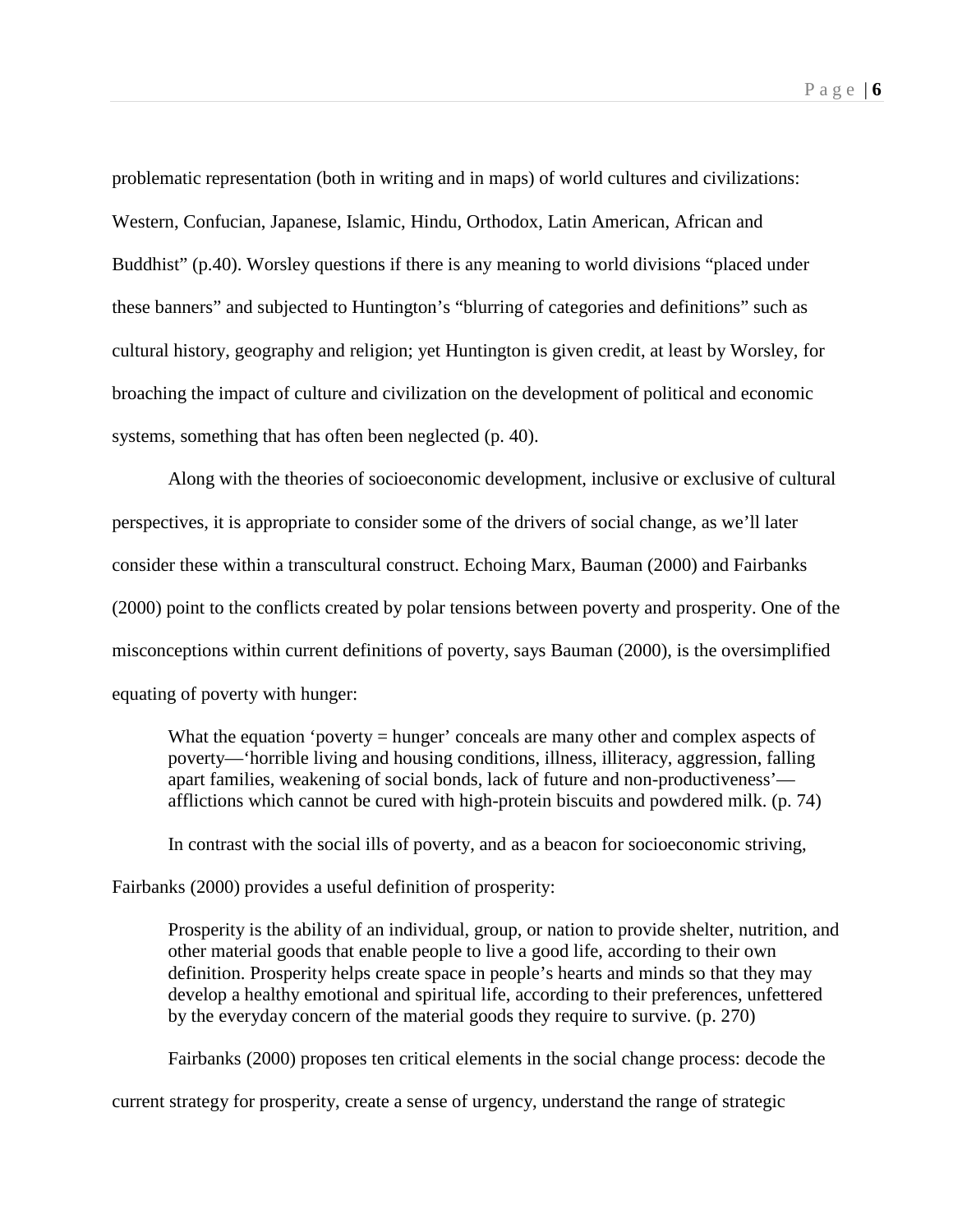choices and inform them with analyses, create a compelling vision, create new networks of relationships, communicate the vision, build productive coalitions, develop and communicate short-term wins, institutionalize the changes, evaluate and affirm the changes (pp. 273-280). Rather than a Smithian or Marxian reduction of cultural influence to mechanistic or simplistic motivations, Fairbanks—in his more expansive take on social change—gives a hint of the transcultural drivers to be considered ahead. Fairbanks adds an even more complex calculation into the development algorithm; that beyond a society's cultural impacts on socioeconomic development, are cultural impacts which may be impacted in turn by internal subcultures: "There are segments of each society that hold different beliefs about what prosperity is and how it is created. Acknowledging and understanding this is the basis for creating change" (p. 271).

While various economic and social scientists ponder the drivers of socioeconomic development and change, Worsley (1999) warns that there are some scholars who would dismiss the very foundations of development theory, in part due to faulty founding assumptions, along with over-generalized cultural characterizations, with the scholars arguing that "the whole notion of development is counter-productive and imbued with culturally imperialist assumptions. All place great emphasis on the varieties of ways of being human and the dangers of any form of cultural homogenization" (p. 39).

As we move into deeper consideration of just whether and how culture might impact socioeconomic development, as well as how socioeconomic development might in turn impact a culture, it may serve to consider further how deeply cultural influence has been factored in to socioeconomic development thought. Such cultural considerations haven't been many, says Paul Krugman, whom Fairbanks (2000) credits as "one of the most influential economists in the world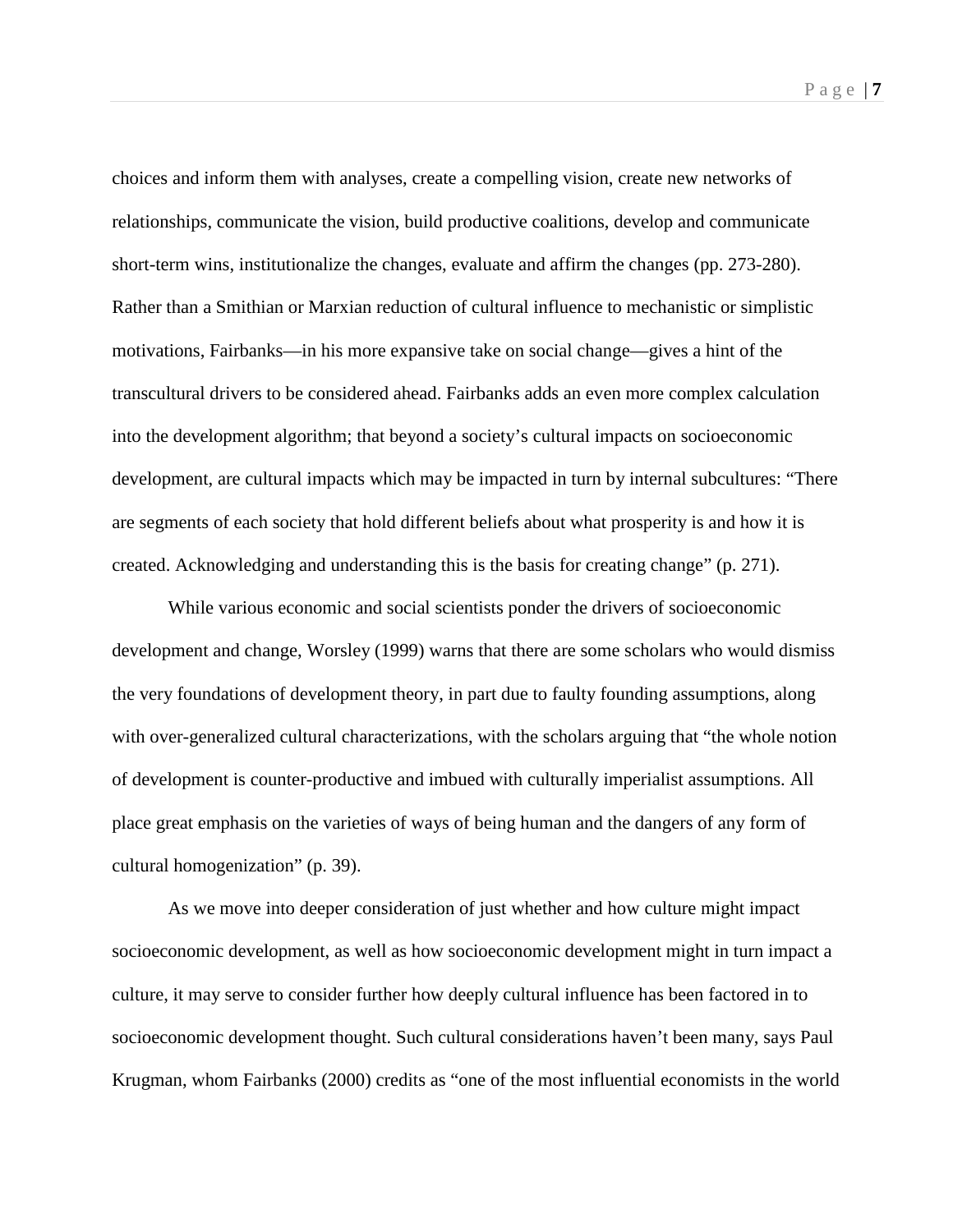today" and quotes Krugman as acknowledging that "economics is marked by a startling crudeness in the way it thinks about individuals and their motivations. … Economists are notoriously uninterested in how people actually think or feel" (p. 272).

Worsley (1999) agrees with that sentiment: "To the extent that attention was paid to culture, the basic assumption was that what was needed was some equivalent (not necessarily Christian) of the Protestant ethic, which had provided ideas and values crucial to modernization in the West" (p. 31). Countries failing to find successful economic development faced the obverse assumption that their "failure to develop could result not just from going down the communist path, but also because of the influence of negative cultural factors, i.e., not having a Protestant ethic" (p. 31). Since modern economic science was a primarily Western construct, it stands to figure that the Western researchers of development theory favored a Western perspective on what cultural aspects were efficacious and not.

Those development specialists who did think about cultural factors assumed that what was needed was the whole package of modern Western values and social institutions. Adoption of the 'Western way of life' was assumed to be the way forward, though they were usually careful not to say so too publicly and presented their strategies in 'neutral' language. (Worsley, 1999, p. 31)

Theorists who avoid cultural considerations in their constructs do so at their own peril, as witnessed by shortcomings in the formulation of both Marx's communism and Smith's capitalism. Marx failed to calculate what might happen to the proletariat in a large powerdistance culture, where people in power are too far removed and antagonized from the lower spheres. Smith failed to accommodate more collectivist cultures, where an operating mindset of individualistic greed would not be warmly embraced. Culture needs to be more than another factor in the theoretical equation of development; it needs to be the calculative base.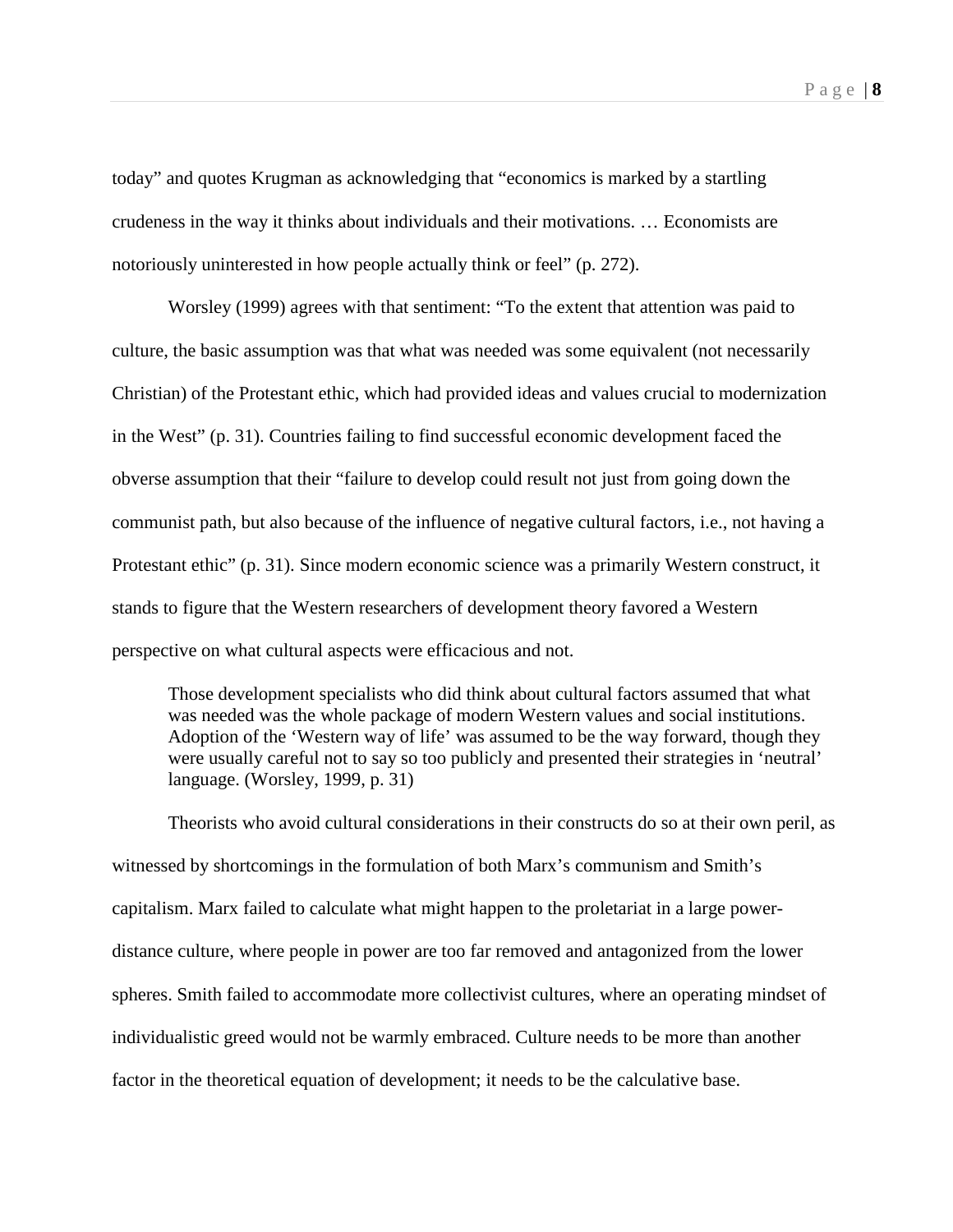Worsley (1999) warns against looking at culture as an isolated phenomenon that may impact social development, but as indeed the enveloping environment that permeates all societal spheres: "Culture, then, is not so much a sector of social life, marked off from other sectors notably the political and the economic—but a dimension of all social action, including economic and political life" (p. 37).

This is a sentiment we will encounter as we examine the research and conclusions of other thinkers on the evolution, impact, and social palette of culture.

### *Culture's Influence on Socioeconomic Development*

If we accept as a given that culture's influence should be included in theories of socioeconomic development—no matter how problematic that might be—we are confronted with the difficulties of defining a culture, how to measure cultural characteristics, and calculating how culture might impact and be impacted by the social changes in the development process. Hofstede (1997) refers to culture as "software of the mind," a computer-era appropriate term that designates the diverse selection of loaded programming each of us carries within our not-toodissimilar biological hardware: "Every person carries within him or herself patterns of thinking, feeling, and potential acting which were learned throughout their lifetime. Much of it has been acquired in early childhood, because at that time a person is most susceptible to learning and assimilating" (pp. 4-5).

The cultural upbringing and identity we each carry bore deep into our attitudes and thought processes. Some have compared it to a fish swimming in water; the surrounding medium so encompasses the creature, it is unaware of the water as such, but simply perceives it as an all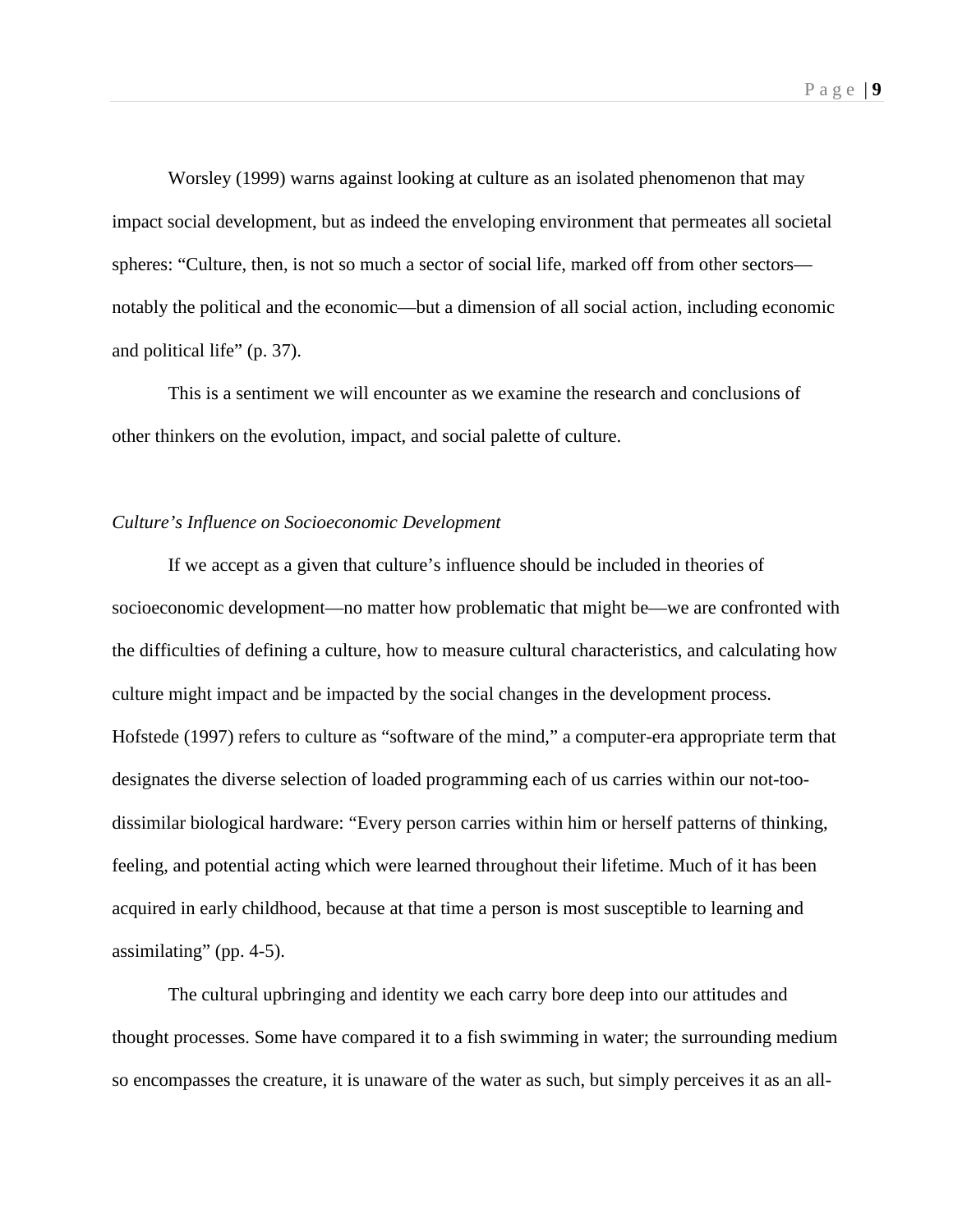embracing and inseparable reality (at least until the poor thing is hooked into the open air, and, with an overwhelming infusion of oxygen, the hapless fish might have a short but illuminating glimpse of alternate dimensions—a sort of culture shock).

Hofstede (1997) says it is these new ways of perceiving alternate realities apart from our cultural programming that can be so vexing. "As soon as certain patterns of thinking, feeling and acting have established themselves within a person's mind, (s)he must unlearn these before being able to learn something different, and unlearning is more difficult than learning for the first time" (p.5).

As challenging as it might be to define and even perceive the encompassing media of culture, it can be even more difficult to quantify cultural traits and their impact to a degree suitable for calculation within precise economic formulae or scientific theory of social development. Skelton and Allen (1999) say though the cultural factors are so difficult to figure, as important as they are in socioeconomic constructs, cultural considerations must not be dispensed with in scientifically demanding research.

Culture as a concept is everywhere, and we cannot just wish it away because it is a difficult thing to define and write about. There are common-sense understandings of the term and it is important that we engage and debate with the ways in which people use it. … Understanding culture in a broad conceptual framework can help us interpret what things meant to people and …. Nuanced and sophisticated investigations into cultural aspects of ways of life can be very significant in making assessments of processes of change.  $(p, 4)$ 

As the happily submerged fish may live unaware of the airy world above, many culturally imbedded beliefs are so ingrained as given assumptions, they are as geometric postulates beyond question or need of further proof. Trompenaars (1998) says one method of divining these culture-defining assumptions is to pick at them a little.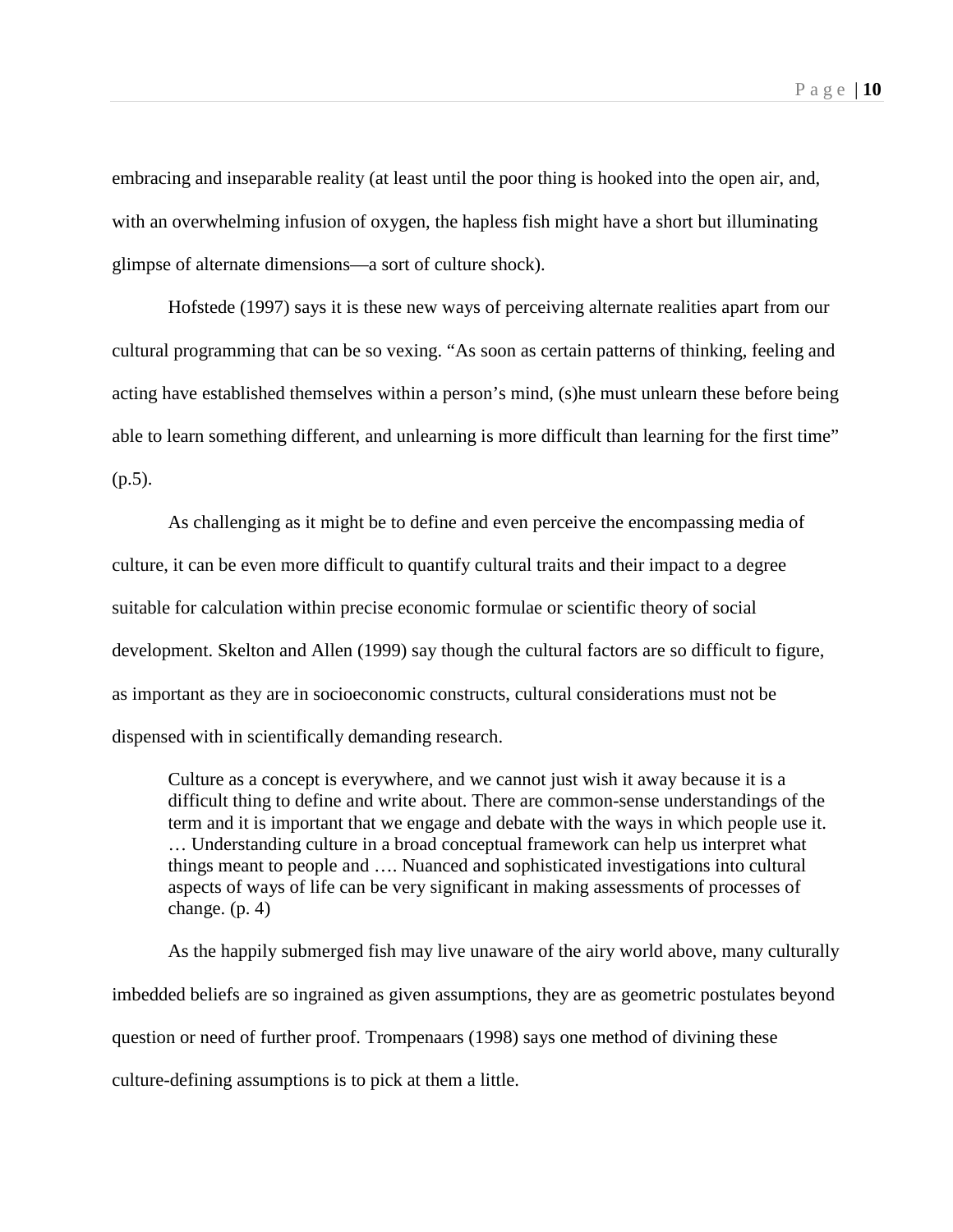The best way to test if something is a basic assumption is when the question provokes confusion or irritation. You might, for example, observe that some Japanese bow deeper than others. Again, if you ask why they do it the answer might be that they don't know but that the other person does it too (norm) or that they show respect for authority (value). A typical Dutch question that might follow is: "Why do you respect authority?" The most likely Japanese reaction would be either puzzlement or a smile (which might be hiding their irritation). When you question basic assumptions you are asking questions that have never been asked before. It might lead to deeper insights, but it also might provoke annoyance. Try in the USA or the Netherlands to raise the question of why people are equal and you will see what we mean. (p. 23)

Numerous theorists have proposed systemic mechanisms by which cultures produce and

are produced, influencing and being influenced by socioeconomic development. Harrison (2000)

details a ten-step outline in how various cultural characteristics can influence how societies

progress, and/or remain static (pp. 299-300):

- 1. Time Orientation: Progressive cultures emphasize the future; static cultures emphasize the present or past. Future orientation implies a progressive worldview—influence over one's destiny, rewards in this life to virtue, positivesum economics.
- 2. Work is central to the good life in progressive cultures but is a burden in static cultures. In the former, work structures daily life; diligence, creativity, and achievement are rewarded not only financially but also with satisfaction and selfrespect.
- 3. Frugality is the mother of investment—and financial security—in progressive cultures but is a threat to the "egalitarian" status quo in static cultures, which often have a zero-sum worldview.
- 4. Education is the key to progress in progressive cultures but is of marginal importance except for the elites in static cultures.
- 5. Merit is central to advancement in progressive cultures; connections and family are what count in static cultures.
- 6. Community: In progressive cultures, the radius of identification and trust extends beyond the family to the broader society. In static cultures, the family circumscribes community. Societies with a narrow radius of identification and trust are more prone to corruption, tax evasion, and nepotism, and they are less likely to engage in philanthropy.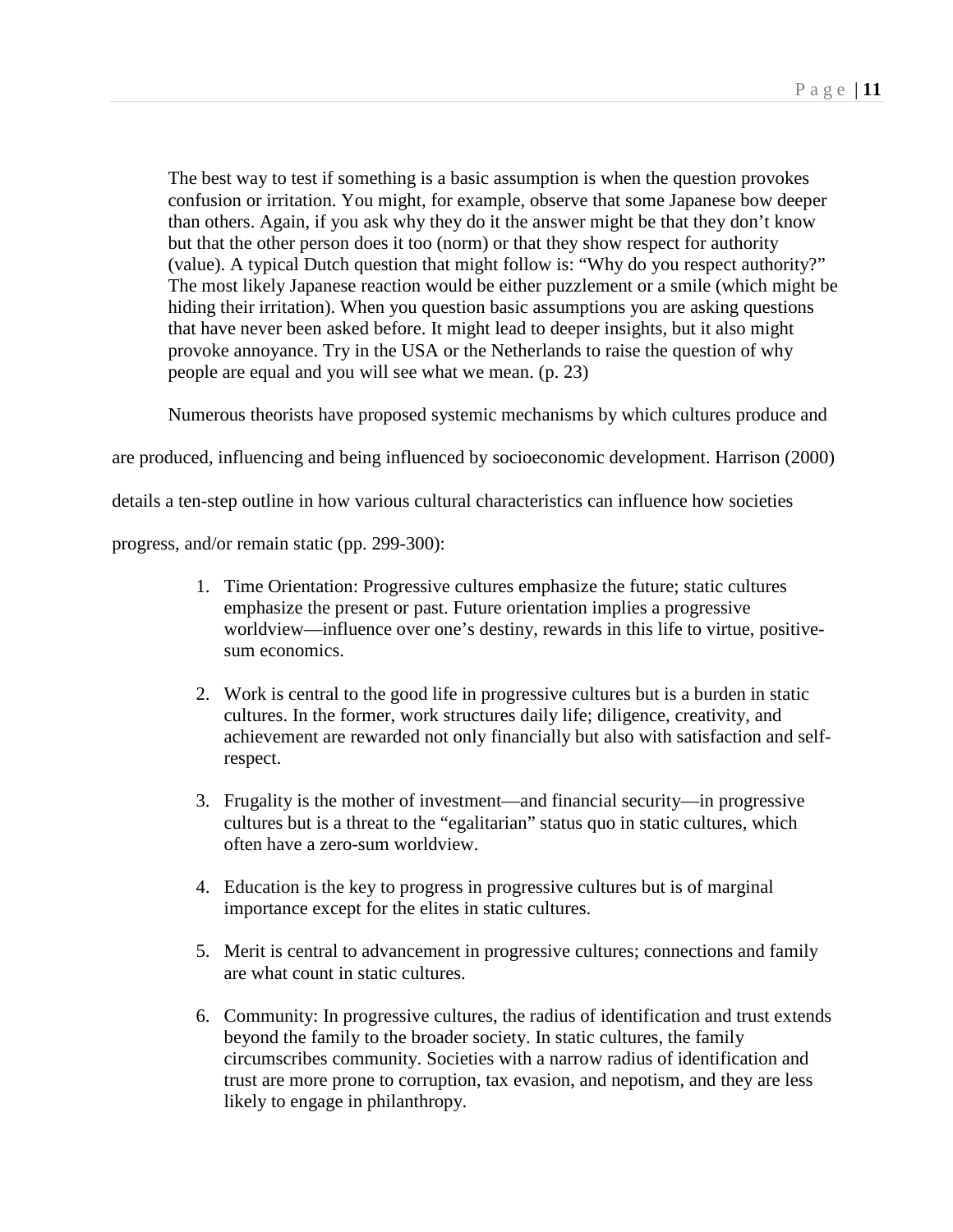- 7. The ethical code tends to be more rigorous in progressive cultures. Every advanced democracy (except Belgium Taiwan, Italy, and South Korea) appears among the twenty-five least corrupt countries on Transparency International's Corruption Perceptions Index. Chile and Botswana are the only Third World countries that appear among the top twenty-five.
- 8. Justice and fair play are universal impersonal expectations in progressive cultures. In static cultures, justice, like personal advancement, is often a function of who you know or how much you can pay.
- 9. Authority tends toward dispersion and horizontality in progressive cultures, toward concentration and verticality in static cultures. Robert Putnam's analysis of the differences between the north and the south in Italy in *Making Democracy Work* is illustrative.
- 10. Secularism: The influence of religious institution on civic life is small in progressive cultures; its influence is often substantial in static cultures. Heterodoxy and dissent are encouraged in the former, orthodoxy and conformity in the latter.

Of these ten dimensions, at least two of them correlate with Hofstede (1980) as he defines which cultural dimensions play a larger role in socioeconomic development: "Time Orientation" and "Community." As we shall see below, Hofstede divides these two dimensions into terms of "Uncertainty Avoidance" and "Individualism." Here, Harrison observes that progressive cultures are more focused on the future (with its degree of uncertainty); while static cultures tend to dwell in the past or the present (a more certain timeframe). Even more interesting is the way Harrison interprets the role of "community": in progressive cultures, the bounds of interests extend beyond the family to the larger society; while in static cultures, the family is the narrow focus of trust and identity. In contrast, Hofstede (1997) determines a "collectivist" culture is at an economic disadvantage to more "individualist" cultures, with individualism as a trait more prominent in fast-developing societies (p. 77).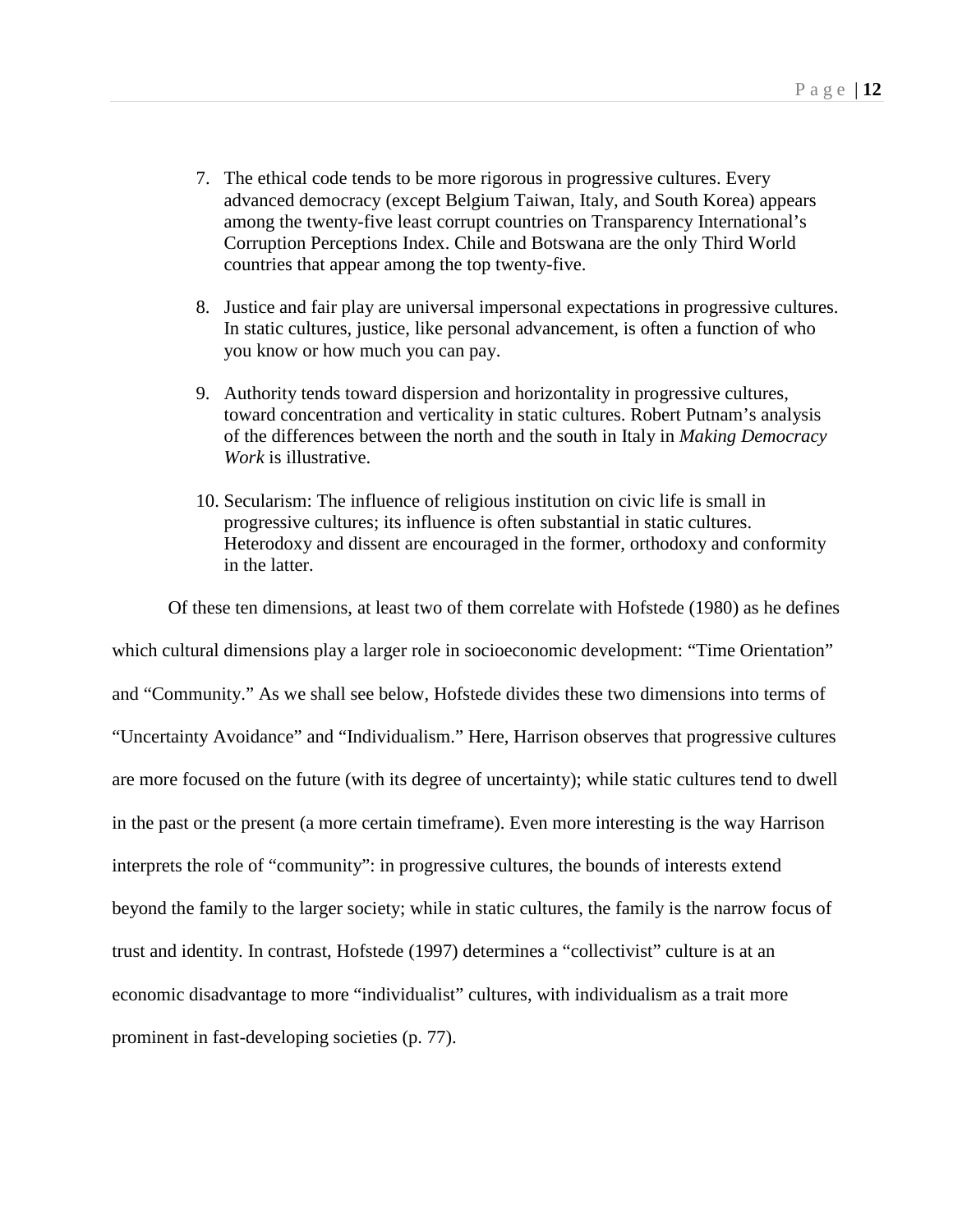Given that the two princely extremists of economic thought (Smith and Marx) were at opposite ends of the individualist/collectivist spectrum, the distinctions between collectivism, community, individualism, and narrow self-interests and their role in "progressive" and "developed" societies is worthy of further investigation. Hofstede (1997) notes that the role of individualism as a prime driver of economic development can ultimately take on adverse influences as societies reach a certain stage of isolating monetary wealth:

The negative relationship between individualism and economic growth for the very wealthy countries suggests that this development leads to its own undoing. Where wealth has progressed to a level at which most citizens can afford to do their own thing, this leads to friction losses, and the national economy grows less than in countries where people are still accustomed to doing at least a number of things together—like Japan. (p. 76)

Other cultural observers have developed similar measurement tools for dissecting the mindset of a society. For example, Trompenaars (1998) provides an eight-dimensional algorithm for measuring cultures, with a continuum between poles of cultural characteristics that may influence socioeconomic development (pp. 8-11):

- Relationships with people
- Universalism versus particularism
- Individualism versus communitarianism
- Neutral versus emotional
- Specific versus diffuse
- Achievement versus ascription
- Attitudes to time
- Attitudes to environment

Again, two of these dimensions ("individualism versus communitarianism" and "attitudes to time" correlate to two of the Hofstede dimensions key to socioeconomic development, "individualism" and "uncertainty avoidance." The first correlation of dimensions uses the identical term of "individualism"; the second correlation between "uncertainty avoidance" and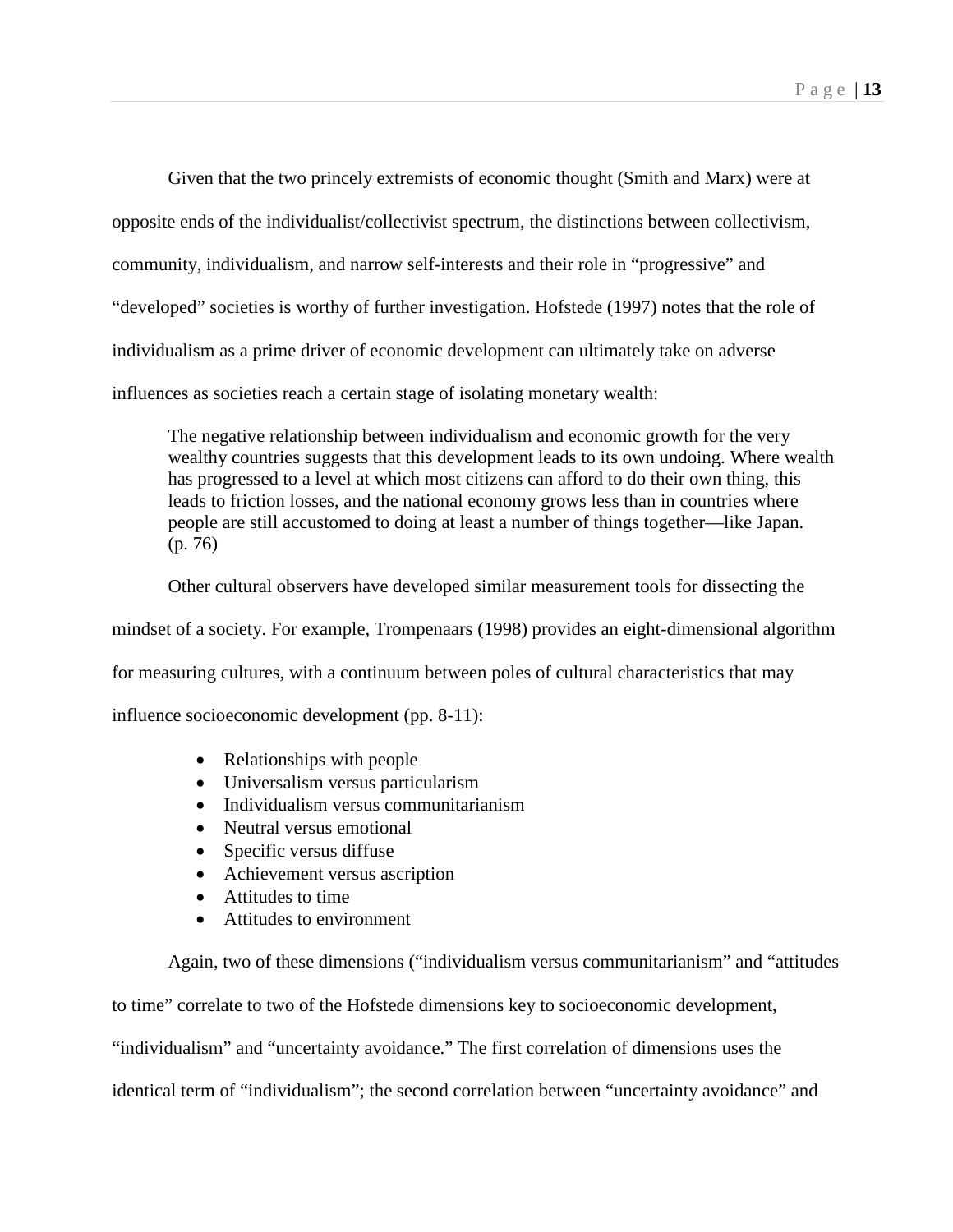"attitude to time" could measure, among other attributes, a culture's preference for present and near-term future sureties, or a greater comfort with longer-term uncertainty.

There can be an understandable apprehension to apply such sweeping characterizations to an entire population within a culture, which may account for some of the avoidance of including cultural dimensions within theories of socioeconomic development. While each culture may contain individuals with diverse positions on a cultural dimension continuum, Trompenaars (1998) observes that it is the distribution around an average that can be used to define general cultural characteristics (p. 25). He also uses an underwater metaphor reminiscent of our earlier waterworld fish, in that most of a culture lies "beneath awareness in the sense that no one bothers to verbalize it, yet it forms the roots of action," much like an iceberg with its "largest implicit part beneath the water" (p. 24).

Perhaps the grandest father of cultural investigation is Dutch researcher, Geert Hofstede, who has investigated various dimensions of culture and offers insight into how some of those dimensions may impact and be impacted by socioeconomic development. In his original study, Hofstede (1980) classified dimensions of work-related value differences in 40 subject countries. The classifications may well be applied to cultural dimensions of the socioeconomic sphere, including:

- power distance (or the extent to which individuals at lower levels accept their lack of autonomy and authority);
- individualism (or the relative importance of self and immediate family versus the collective workplace);
- masculinity (or the extent to which traditionally "male" goals of wealth and recognition are acknowledged); and
- uncertainty avoidance (or the extent to which risk and ambiguity are acceptable business conditions).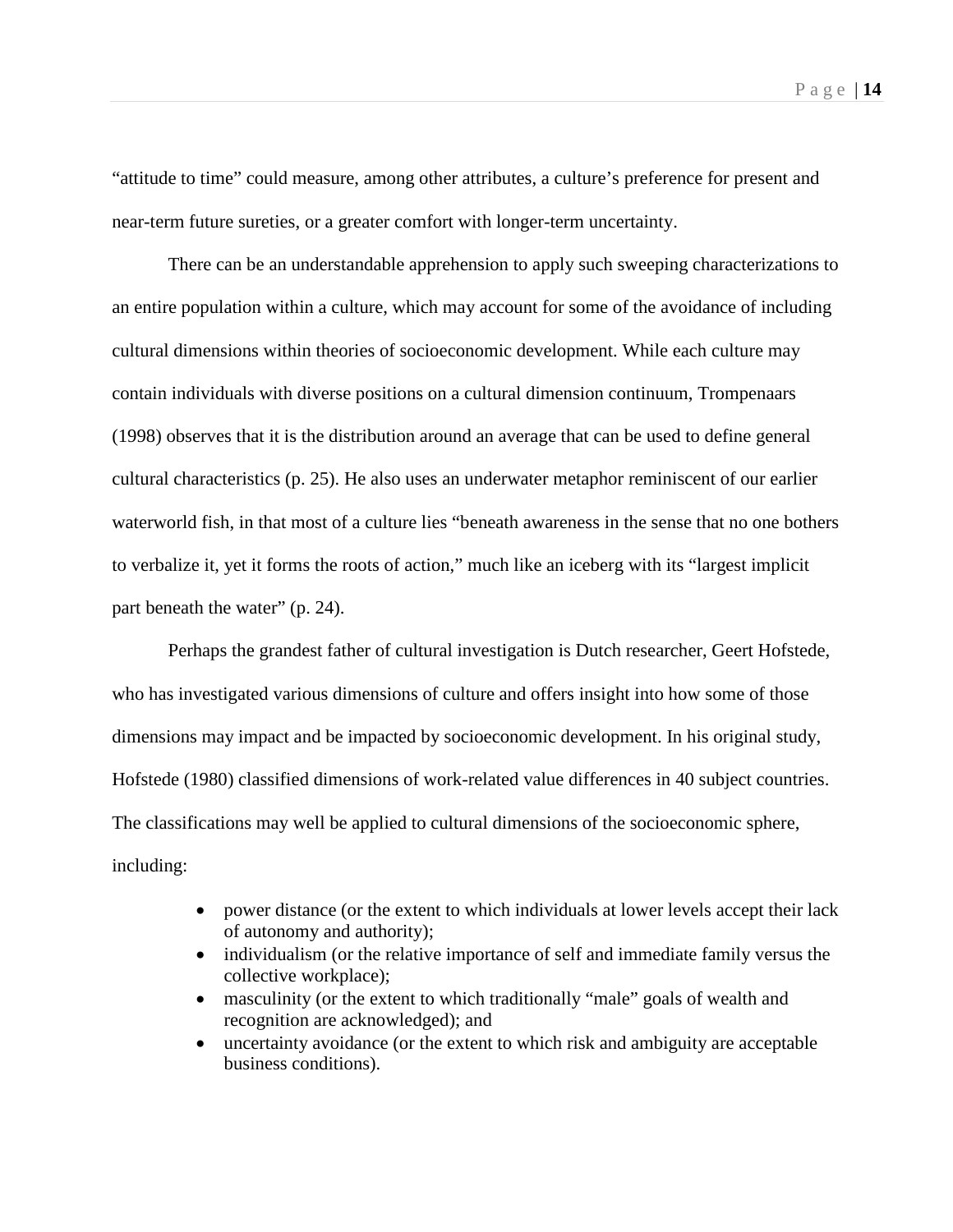Hofstede later added a fifth dimension: long-term orientation (fostering virtues oriented towards

future rewards, e.g., thrift), which interjected a growing understanding of Asian culture,

specifically Confucian influence.

Several cultural dimensions could have a direct impact on the nature of socioeconomic

development, including the degree to which a culture is "masculine" or "feminine" in orientation

(Hofstede, 1997).

Based on their cultural characteristics, masculine versus feminine countries excel in different types of industries. Industrially developed masculine cultures have a competitive advantage in manufacturing, especially in large volume: doing things efficiently well, and fast. … Feminine cultures have a relative advantage in service industries like consulting and transport, in manufacturing according to customer specification, and in handling live matter such as high-yield agriculture and biochemistry. (p. 95.)

Cultures more open to new ideas and ways of doing things (i.e., "weak uncertainty

avoidance" cultures) are often in a position to reap the rewards of innovation (Hofstede, 1997).

However, cultures which may fixate on established customs and methods may be more able to

see a program through.

Weak uncertainty avoidance countries are more likely to stimulate basic innovations as they maintain a greater tolerance towards deviant ideas. On the other hand they seem to be at a disadvantage in developing these basic innovations towards full-scale implementation, as such implementation usually demands a considerable sense of detail and punctuality. The latter are more likely to be found in strong uncertainty avoidance countries. The UK has produced more Nobel Prize winters than Japan, but Japan has put more new products on the world market. There is a strong case here for applying synergy between innovating and implementing cultures, the first supplying ideas, the second developing them further." (pp. 122-123)

Arguably one of the most influential cultural dimensions determining the advancement of

socioeconomic development (at least along the continuum of moving from impoverished to

prosperous economies) may be a high individualist rating on the individual-collective spectrum,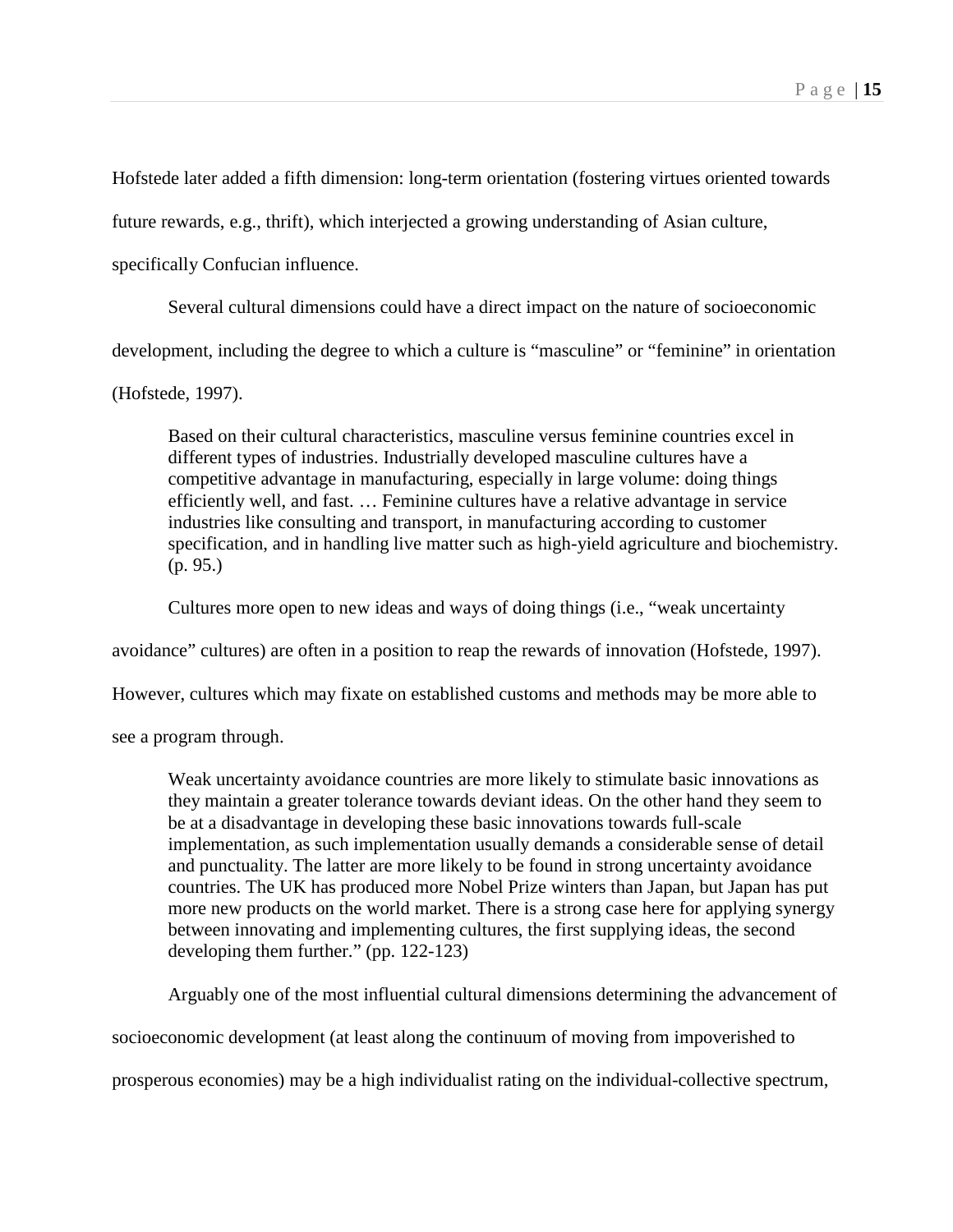or rather the degree where the good of the individual is emphasized over the good of the collective. In turn, this is also one of the cultural dimensions that may be most impacted as a society becomes more prosperous. "The strong relationship between national wealth and individualism is undeniable, with the arrow of causality directed … from wealth to individualism" (Hofstede, 1997, p. 77).

Hofstede observes that "countries having achieved fast economic development have experienced a shift towards individualism. Japan is an example: the Japanese press regularly publishes stories of breaches of traditional family solidarity." Where Japanese families traditionally cared for their elders, the government now must often fill in as the dutiful care provider (p.77). As noted earlier, this is contrasted by Harrison's (2000) view that progressive cultures tend to have a greater emphasis on "community."

Often it can be a challenge to discern between what might be a driving force, and what it is that is driven. Do cultural influences drive social development? Or do economic factors drive cultural change? While culture may play a lead role in the socioeconomic development of a society, economic development can impact culture at its core in return, especially along the dimensional spectrum of individual-collectivist societies (Hofstede, 1997):

When a country's wealth increases, its citizens have access to resources which allow them to 'do their own thing.' The storyteller in the village market is replaced by TV sets, first one per village, but soon more. In wealthy Western family homes every family member may have his or her own TV set. The caravan through the desert is replaced by a number of buses, and these by a larger number of motor cars, until each adult family member drives a different car. The village hut in which the entire family lives and sleeps together is replaced by a house with a number of private rooms. Collective life is replaced by individual life. (p. 76)

Hofstede (1997) observed it is the individual-collective dimension which can often contribute to the greatest misunderstanding between cultures, especially those at opposite ends of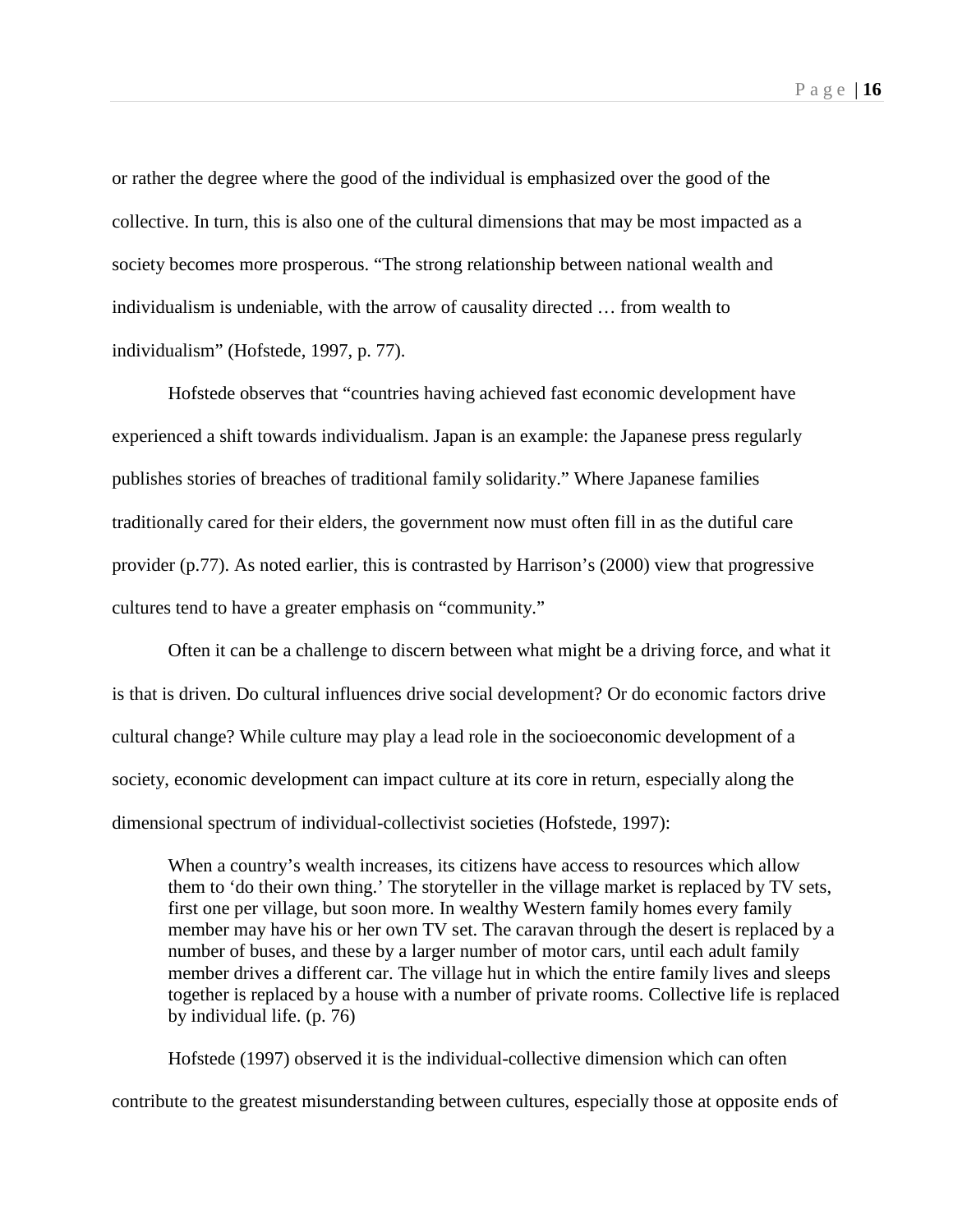the spectrum. However, this is one cultural dimension that is unlikely to change easily. "The deep roots of national cultures make it likely that individualism-collectivism differences, like power distance differences, will survive for a long time. Yet if there is to be any convergence between national cultures, it should be on this dimension" (p.77).

Power distances separating the upper and lower levels of a culture also contribute to the success and failure of various societal changes. We earlier visited the dimension of power distance and its impact on socioeconomic development, specifically as Hofstede (1997) attributed the failure of Marxism in some of the adopting nations such as Russia due to the endspectrum extremes of power distance between the higher and lower social strata (p. 41).

As history is often written by the victors, cultural value systems may be defined by the monetarily powerful—those with the means and muscle to export and impose ideologies. Hofstede (1997) attributes much of the economic success in the West, so steeped in individualistic initiative, to the fact that the discipline of economics itself was defined by Westerners in eighteenth century Great Britain, led in large part by Adam Smith. "Smith assumed that the pursuit of self-interest by individuals through an 'invisible hand' would lead to the maximal wealth of nations. This is a highly individualist idea from a country which even today ranks near the top on individualism" (pp. 71-72).

In the final analysis, it could well be dollars, euros, yuan, yen, and rubles that govern theoretical directions in examining social development, rather than cultural values. Currency is easily quantified to decimal-point accuracy. Some researchers question the very practicality, if not the validity, of considering cultural issues alongside economic equations in the context of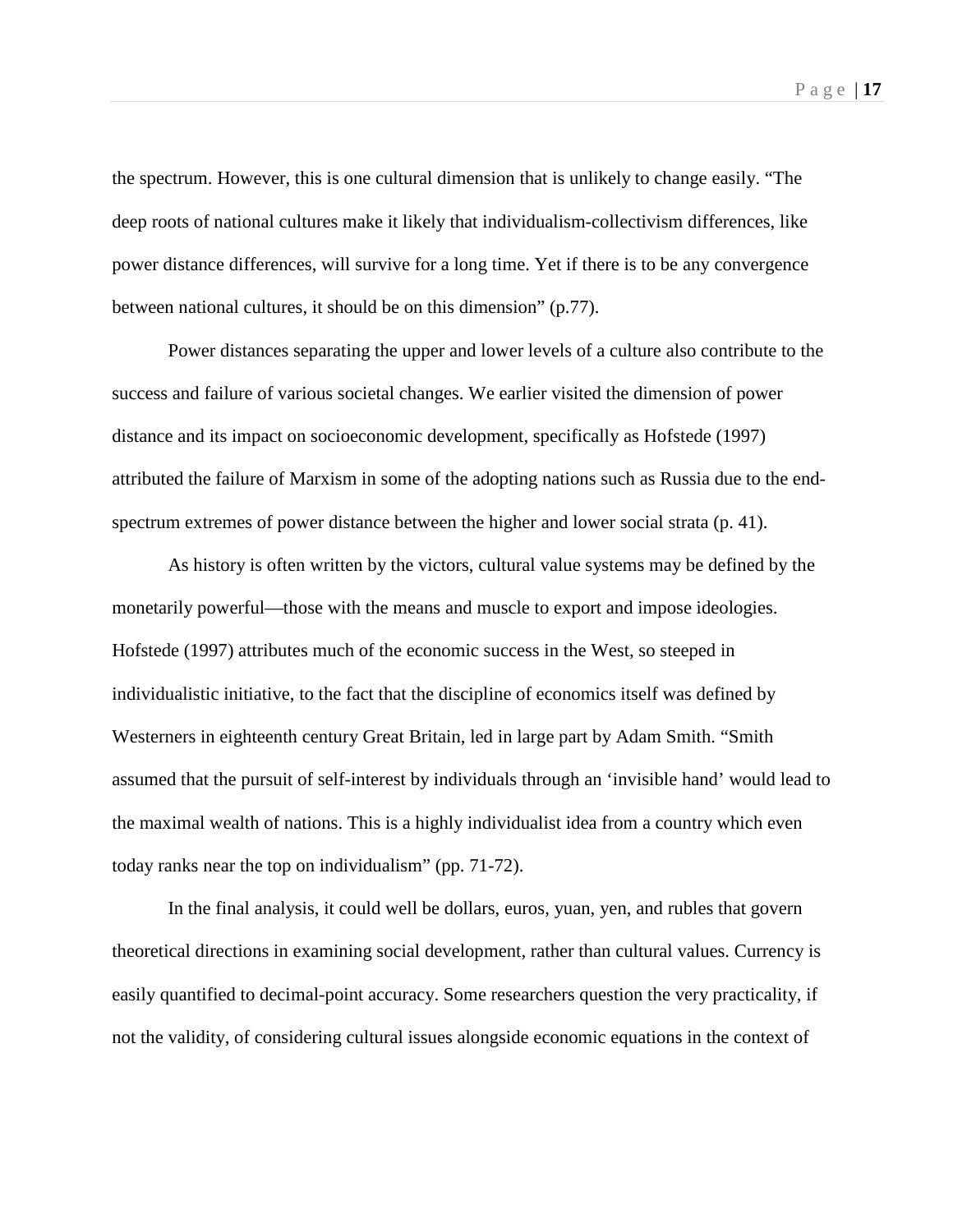developmental theory. Pye (2000) warns us to be wary of using cultural variations within sweeping assessments of just what may contribute to or hinder socioeconomic development.

Problems arise when an attempt is made to jump all the way from generalized cultural characterizations to economic outcomes without taking into account all the intervening variables and the situational contexts. It is thus unscientific to try to draw up a universal list of positive and negative cultural values for economic development. … We are dealing with clouds, not clocks, with general approximations, not precise cause-and-effect relationships. (pp. 254-255)

Scientific procedures and practical perspectives may well justify excluding nebulous influences, however essential they might be. Yet earlier references in this paper to other great thinkers such as Worsley, Krugman, Huntington, Hofstede, reveal that consideration of socioeconomic development theories devoid of and apart from cultural factors is far from complete, and thus prone to inaccuracies and faulty reasoning.

Pye (2000) himself observes just how important and intransient cultural influence are likely to remain. "We know they are important, but exactly how important at any particular time is hard to judge. … Cultural differences will endure, and in most cases there is little point in trying to say which cultures are superior and which ones inferior. Their strengths and weaknesses will be in different areas and will involve different practices" (p. 255).

While cultures might endure, economic circumstances do not. Technological innovation may readily displace and disenfranchise cultural systems and organizational forms that might have once proved effective (Pye, 2000). For example, an assembly-line industrial society which functioned well by way of team players with a collectivist spirit may be rendered obsolete by newer computer-monitored machinery with individualist workers at the isolated controls. "Economic development is not a single event but an ongoing process of history, so there will be many ups and downs in all countries" (p. 255).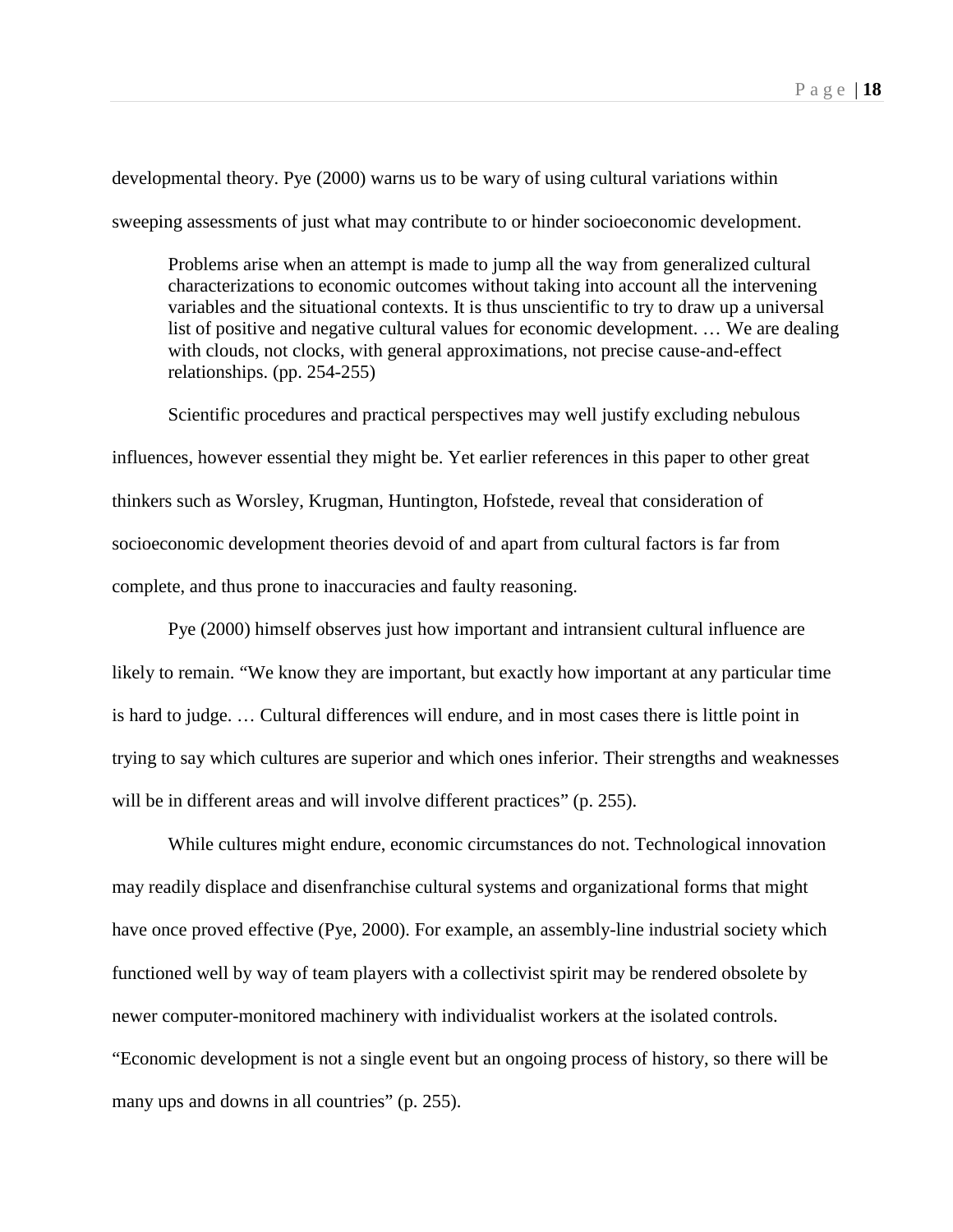The world is now confronted with earth-shaking changes in technologies, sociopolitical systems, levels of ideological interactions, providing us with an unprecedented social laboratory. How history is playing out in the current-day, culturally-impacted socioeconomic development of nations will be considered ahead.

### *Transcultural Socioeconomics*

After better understanding what role culture plays in societal development and change, especially as it relates to cross-cultural relations, the next stage may be to ask how we get beyond all this. Under question in this section is not what aspects of socioeconomic development might operate independent of and indifferent to cultural influences, but what socioeconomic issues for better or worse—might transcend cultural differences in international and global relations, with a commonality of experience and understanding across national, social, and cultural borders.

Cultures are not comparable to billiard balls, solid and impenetrable while bouncing one another about a global table top. Cultural collisions can indeed change development vectors through kinetic physics, but there are also transmutational forces at play in social interactions that may produce unexpected alchemical syntheses. While cultural roots run deep and firmly planted, they are nonetheless not impervious to new influences (Worsley, 1999). "All societies are open to foreign ideas, whether these are borrowed or imposed on them. But these always have to be adapted to existing, local cultures. The result is a dialectic; not imposition or the blind acceptance of ideas imported from abroad, but a synthesis of cultures, a hybridity" (p. 36).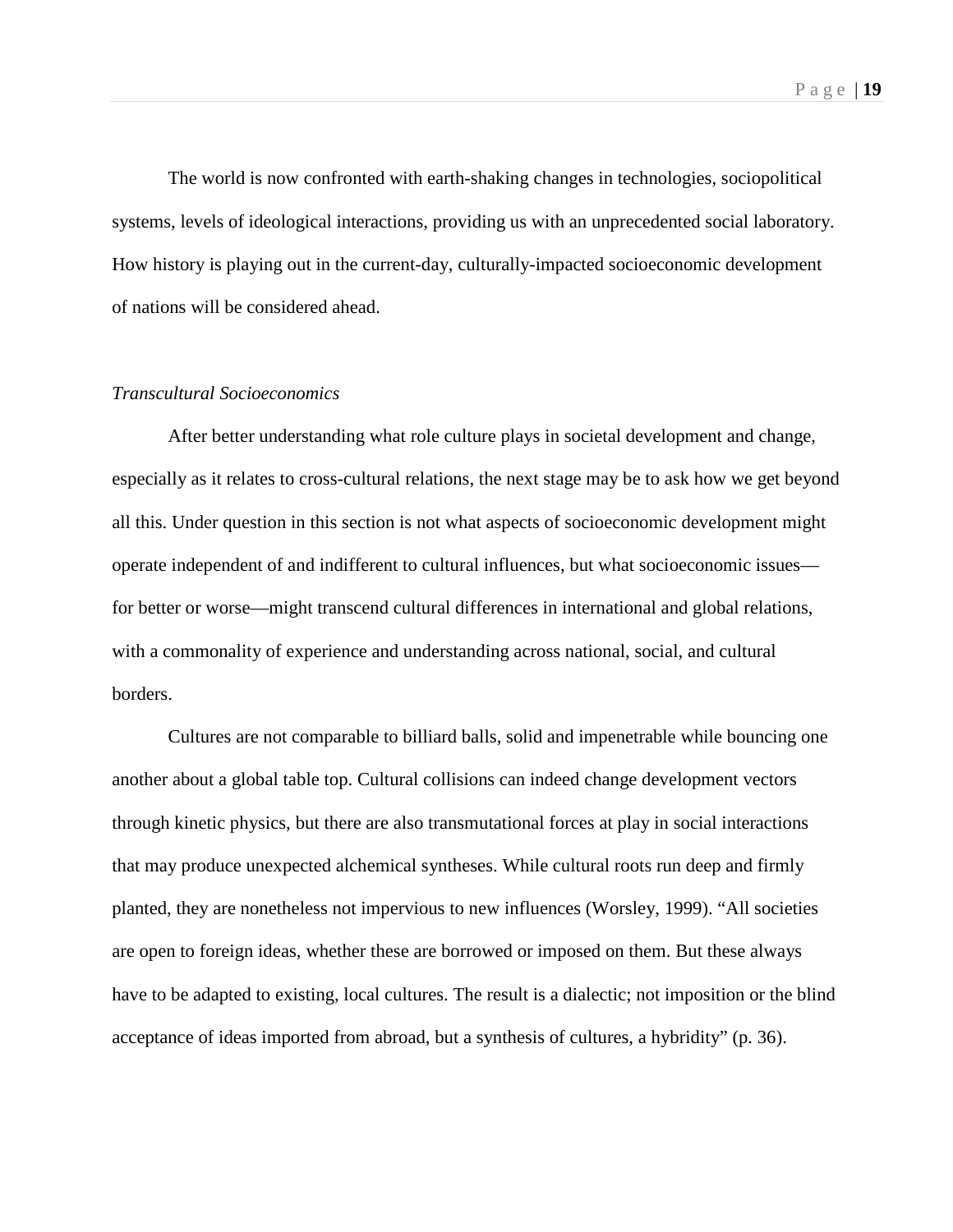Such a "hybridity" of cultural perspective may be essential for even the most economically dominant of nations to find a fit in a globalized society. In his comprehensive analysis of clashing civilizations, Huntington (1995) underscores that the successful global business must adopt a global philosophy, given that it does not necessarily follow that non-Western revolving and evolving societies will import Western ideologies:

Westerners who assume that it does are likely to be surprised by the creativity, resilience, and individuality of non-Western cultures. … Non-Western societies can modernize and have modernized without abandoning their own cultures and adopting wholesale Western values, institutions, and practices. … It would, as Braudel observes, almost 'be childish' to think that modernization or the 'triumph of civilization in the singular' would lead to the end of the plurality of historic cultures embodied for centuries in the world's great civilizations. (p. 78)

Yet there is an inherent danger of too much hybridization of the global mindset, typically residing at the intellectual top of a society (Bauman, 2000). "The cultural hybridization of the globals may be a creative, emancipating experience, but cultural disempowerment of the locals seldom is" (p. 100). Bauman says the "globals" who reach too far beyond their cultural foundation for whatever social and economic gains there might be in it, may do so at the cost and peril of the baser locals. "It is an understandable, yet unfortunate inclination of the first to confuse the two and so to present their own variety of 'false consciousness' as a proof of the mental impairment of the second" (p. 100).

Beyond more superficial cultural differences, there are some life characteristics we all share in common, regardless of our enveloping social heritage: we all have fundamental needs of shelter and sustenance, some sort of familial nurturing in our early and end years, and some means of interacting with our immediate society in the days between birth and death. Indeed, the socioeconomic divisions within a given culture itself may be greater than the differences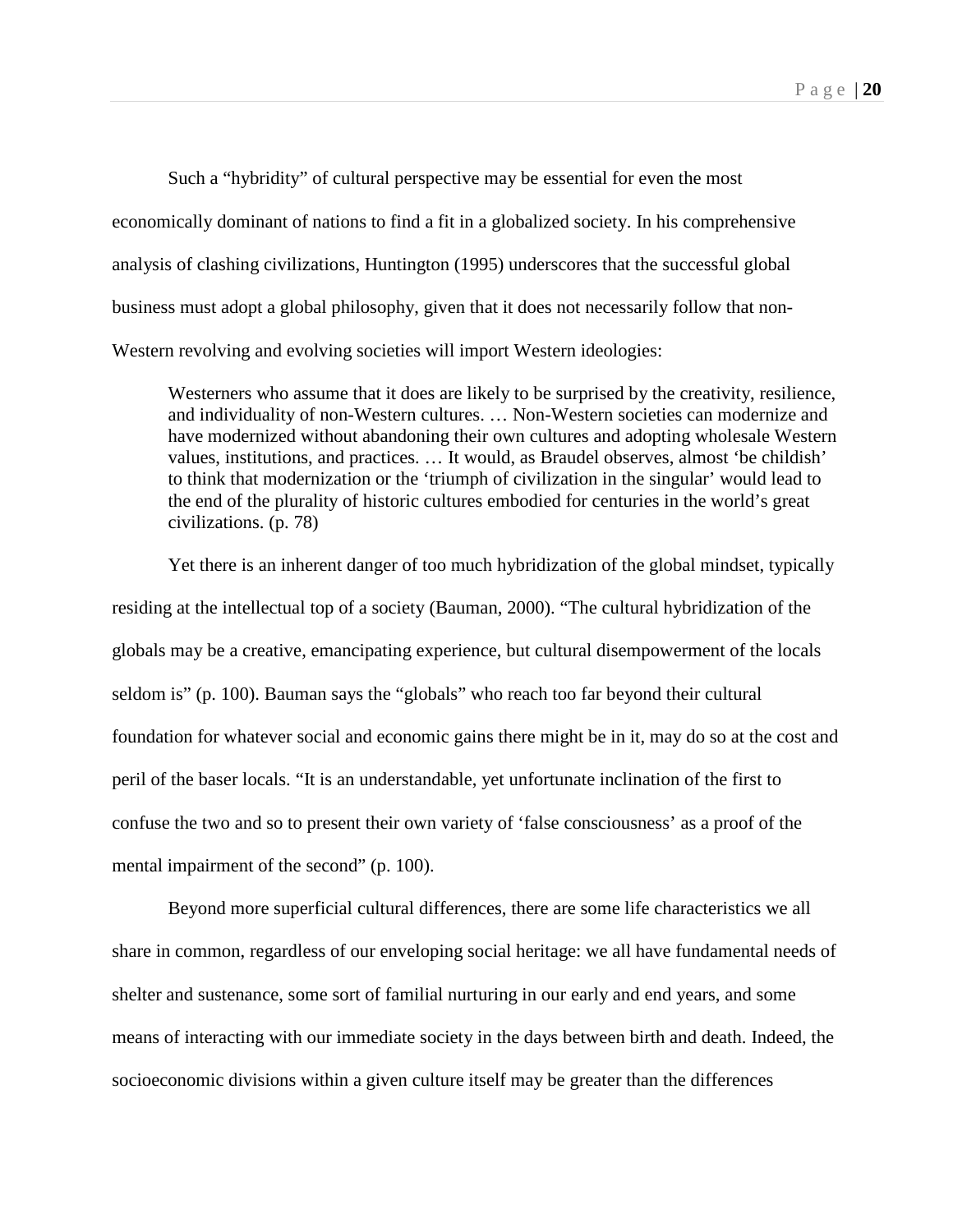between cultures, and these universal gulfs within a culture may unite us in a transcultural commonality. For example, Bauman (2000) observes that regardless of our nationality or cultural heritage, something we all share in common is that we are all economic wanderers, though some of us are tourists, and some of us are vagabonds:

The tourists stay or move at their hearts' desire. They abandon a site when new untried opportunities beckon elsewhere. The vagabonds know that they won't stay in a place for long, however strongly they wish to, since nowhere they stop are they likely to be welcome. The tourists move because they find the world within their (global) reach irresistibly *attractive*—the vagabonds move because the find the world within their (local) reach unbearably *inhospitable*. The tourists travel because *they want to*; the vagabonds because they have *no other bearable choice*. (p. 93)

Very few cultures have been able to avoid internal schisms between the rich and poor,

typically creating a culture of the cultured and the uncultured. As wealth around the world is

becoming more centralized in fewer hands, and the ranks of the bottom-rung poor grow larger,

Bauman (2000), who earlier in this paper gave us an enhanced definition of poverty, notes that

impoverishment is another expanding commonality that transcends cultural differences.

The total wealth of the top 358 'global billionaires' equals the combined incomes of 2.3 billion poorest people (45 percent of the world's population) ... Indeed, only 22 percent of global *wealth* belongs to the so-called 'developing countries,' which account for about 80 percent of the world population. And yet this is by no means the limit the present polarization is likely to reach, since the share of the global *income* currently apportioned to the poor is smaller still: in 1991, 85 percent of the world's population received only 15 percent of its income. No wonder that in the abysmally meager 2.3 percent of global wealth owned by 20 percent of the poorest countries thirty years ago has fallen by now still further, to 1.4 percent. (p. 71)

As globalization inflates its influence, other transcultural phenomena occur, such as the diminishment of cultural relevance on the world stage, and an imposed necessity to redefine a localized identity. Bauman (2000) examines the impact of globalization on local cultures, in particular the usurping of local influence in decision making processes that may be subordinated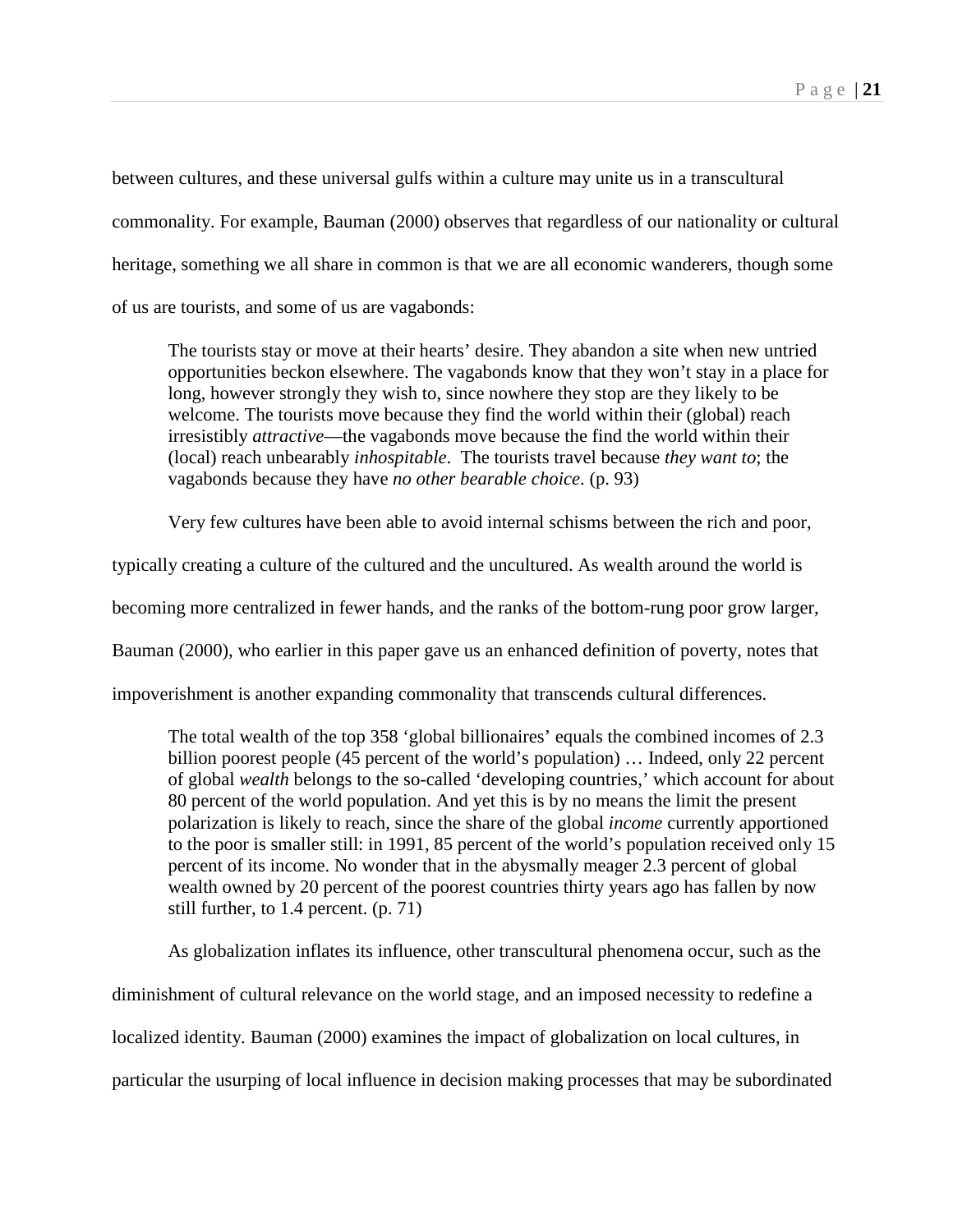to supra-national interests, particularly in areas governing trade, commerce, and the most fundamental of economic interaction, both internal and external. "In the world of global finances, state governments are allotted the role of little else than oversized police precincts" (p.120). As local governments work to attract globalized investments, they may find they have limited means and authority to do so. "To excel in the job of precinct policeman is the best (perhaps the only) thing state government may do to cajole nomadic capital into investing in its subjects' welfare" (p. 120).

As national governments attempt to adapt and position themselves as investment receptive and locally relevant in a transnationally globalized environment, and as they seek a local legitimacy for their continued empowerment, Bauman (2000) describes a worldwide increase in incarceration in relation to local governments' repositioning as "precinct police" (p. 120). Bauman submits this as a further global phenomenon, regardless of national and cultural differences.

The USA is notoriously in the lead and far ahead of the rest (though its records are fast approached by the new Russian Federation): altogether, more than 2 per cent of the total population of the USA was under control of the penal law system. The rate of growth is most impressive. In 1979 there were 230 prisoners per 100,000 inhabitants—there were 649 on 1 January 1997. … The USA so far stands alone, but the acceleration of pace is visible almost everywhere. Even in Norway, known to be particularly reticent in resorting to prison sentences, the proportion of prisoners went up from below 40 per 100,000 inhabitants in the early 1960s to 64 per 100,000 now. In Holland the proportion went up from 30 to 86 per 100,000 during the same period; in England and Wales the proportion has now reached 114 prisoners per 100,000 of population. (p. 115)

Bauman concludes the causes of this imprisonment growth "must be of a supra-party and supra-state nature—indeed, of a global rather than local (in either territorial or cultural sense) character" (p. 116). Perhaps one of the world's most universally resonant experiences will be that of the jailhouse culture.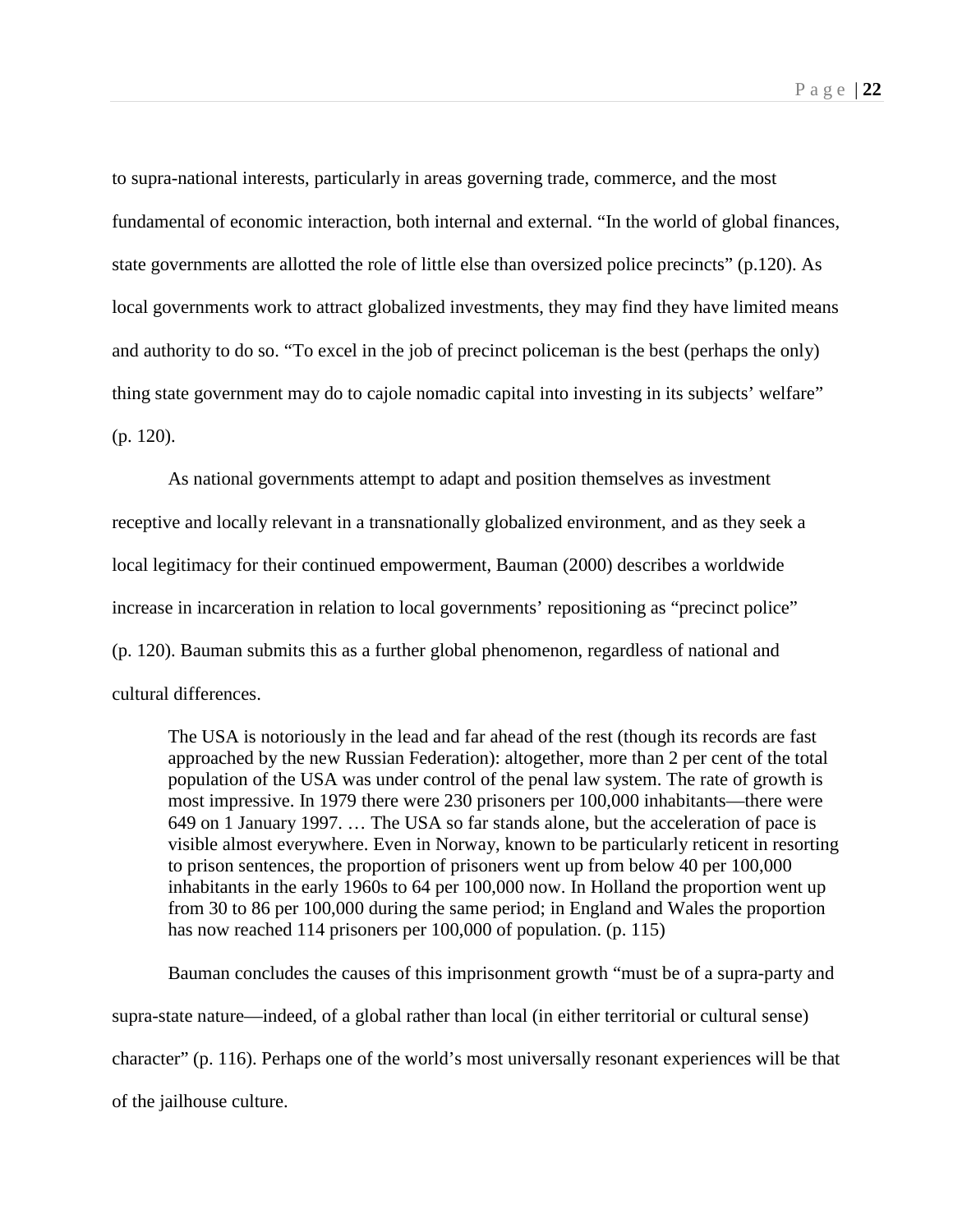Beyond the transnational fallout of poverty, wealth distribution inequities, and climbing incarceration rates, we might find other—and perhaps more positive—transcultural phenomena as different cultures interact in more complicated and longer-lasting interrelations. Values and traits that may be transported and adopted between cultures, in spite of fundamental cultural differences, could be considered transcultural in nature.

Harrison (2000) tells the story of a Peruvian man who was able to distill fundamental characteristics of success in the Japanese culture, translate those characteristics into transcultural terms, and introduce them as "progressive values" within a program targeting Peruvian children.

Octavio Mavila was for three decades the Honda distributor in Peru. A self-made man well into his seventies, Mavila has visited Japan numerous times over the years. … He came to the conclusion that the only really significant difference between Japan and Peru was that the Japanese children learned progressive values whereas Peruvian children did not. In 1990, he established the Institute of Human Development in Lima to promote his Ten Commandments of Development: order, cleanliness, punctuality, responsibility, achievement, honesty, respect for the rights of others, respect for the law, work ethic, and frugality. (p. 303)

There's also the story of Lionel Sosa (Harrison, 2000), a Mexican-American who

identified a generalized "series of values and attitudes that present obstacles to access to the

upward mobility of mainstream America" (p. 306):

- Resignation of the poor
- Low priority of education
- Fatalism
- Mistrust of those outside the family

These values resonate with the Hofstede dimensions of "individualism" and "uncertainty avoidance" that correlate to traits found in rapidly developing societies. Sosa incorporated his "upward mobility" characteristics in a culture-specific program for success based on "the twelve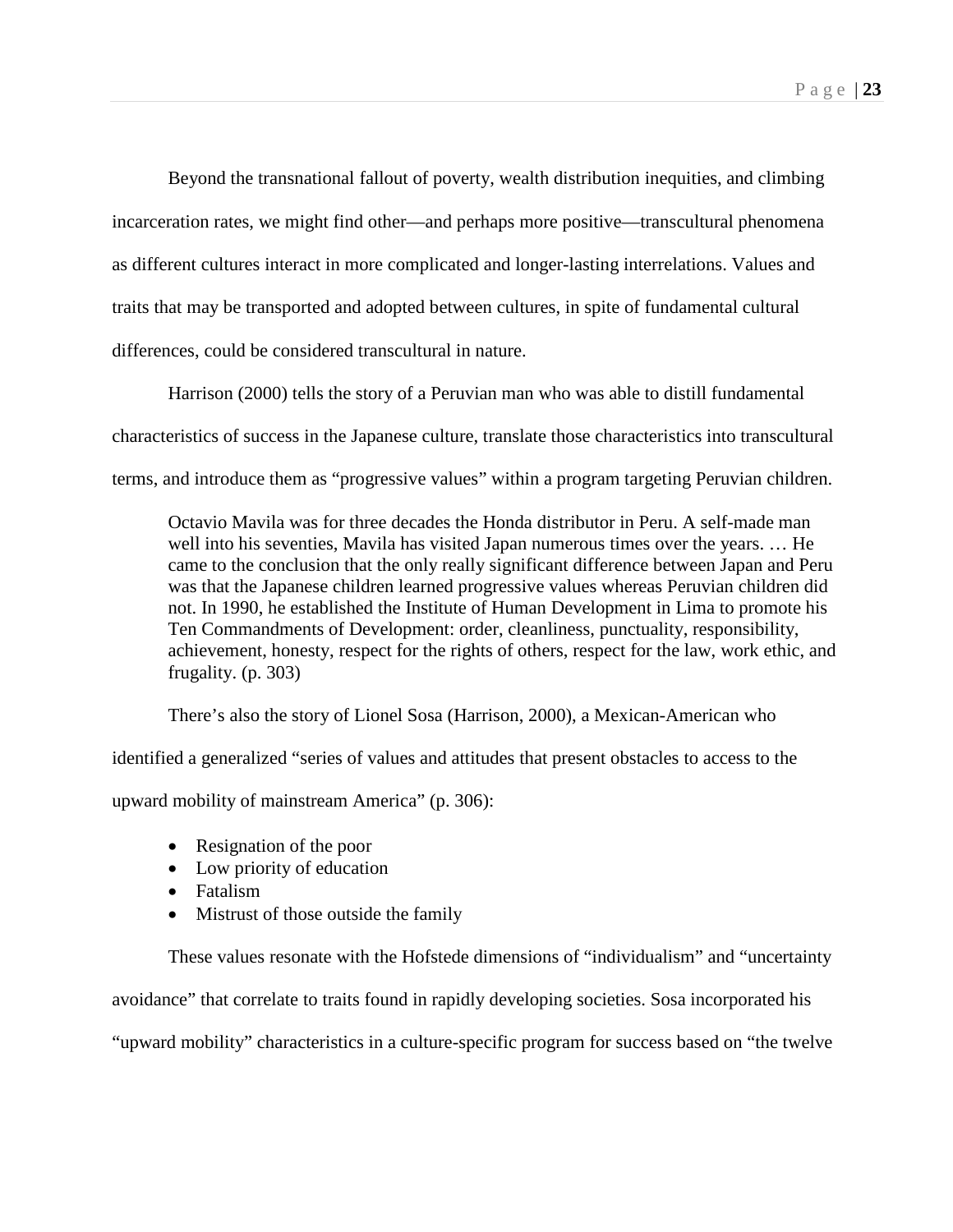Page | **24**

traits of successful Latinos." Harrison notes these traits are similar to Octavio Mavila's Ten Commandments of Development (p. 306).

So many of the world's woes and wars can be traced to misunderstandings, misperceptions, and simply misguided self-interests in relations between cultures. With the ability of many nations to now inflict global fallout from mistaken steps, the time is critical to find new modes of cross-cultural interaction. Gilpin (2001) proposes that a focus on commonality between cultures will be key in establishing effective governing of the complicated relations so endemic in global socioeconomic affairs. "Governance at any level, whether national or international, must rest on shared beliefs, cultural values, and, most of all, a common identity" (p. 402).

With the rapid increase in global relations, in large part facilitated by dramatic developments in communication technologies reaching deep into even historically isolated cultures of Eastern Europe and Asia, cultural differences and conflicts are finding new definition, and even exacerbation if not resolution. Opposing cultures and their representatives are clashed together in live satellite feeds, spotlighting how difficult localized perspectives can be to overcome.

Progressive economic development on a global scale is now achievable, made possible through increasingly inexpensive and accessible technologies; it is our social and culturally defined national differences that pose the harshest obstacles. Gilpin (2001) observes that, in spite of the prerequisite in effective global governance, successful transcultural relations will not be readily achieved: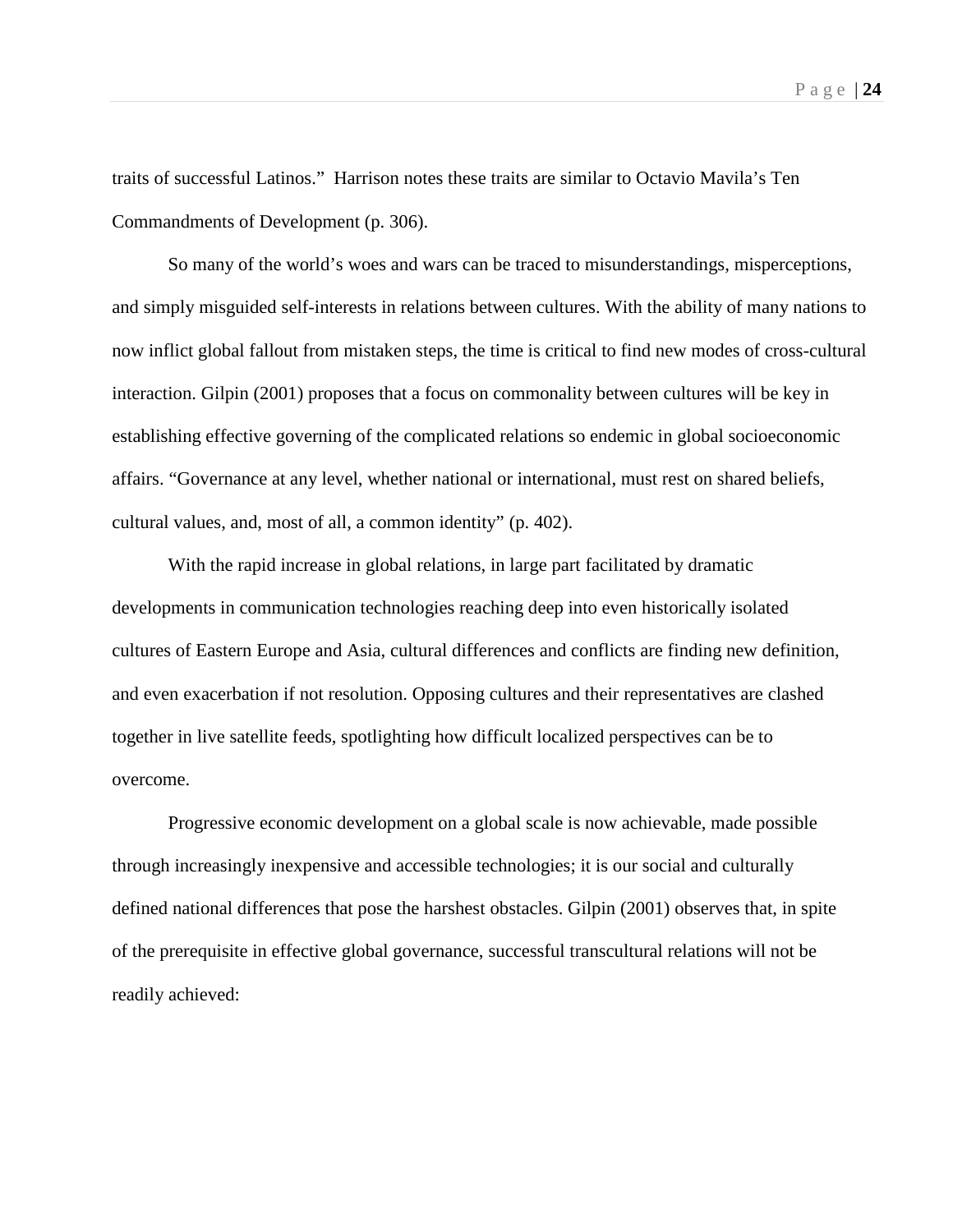Unfortunately, we do not yet live in a global civic culture, and few common values unite all the peoples of the world. Identity and loyalties are still national or even local, ethnic, and racial. As more and more nations are formed, national identities are becoming more numerous and, in some cases, more intense. … The best for which one can hope is that the major powers, in their own self-interest as well as that of the world in general, will cooperate to fashion a more stable and humane international political and economic order. (p. 402)

Globalization, for all the posturing and protests it entails, may well be the driver to address, redress, and egress cultural differences along explosive frontlines. As economic incentives expand, they may further motivate globalizing powers to ensure effective relations between nations and cultures, and this bodes well for an energized study of transcultural issues. This may well not evolve accidentally, but through the intelligent efforts of world citizens able to move beyond the narrow perspectives of localized culture and interests. Implementing transcultural modes of interaction may require a "transgovernmental" impetus (Gilpin, 2001).

Transgovernmentalism foresees a world stripped of power, national interests, and interstate conflict, a world in which technocrats, bureaucrats, and the like solve issues outside the realm of politics. … Thus, transgovernmentalism envisions a world nearly devoid of both domestic and international politics. (p. 398)

Based on the above considerations and references, we might determine that, 1) Culture is more than an important factor in the calculation of socioeconomic development, it is the very atomic matter constructing the social whole; 2) Cultural characteristics and their role in social change may indeed be defined and measured; and 3) Now more than ever an inclusive perspective on cultural and transcultural interaction is critical for effective global relations and progressive development.

The current events in global affairs provide an excellent laboratory in which to examine how culturally influenced and intermixed social change is progressing, especially in theaters throughout Asia, Eastern Europe, and South America. How close we may be getting to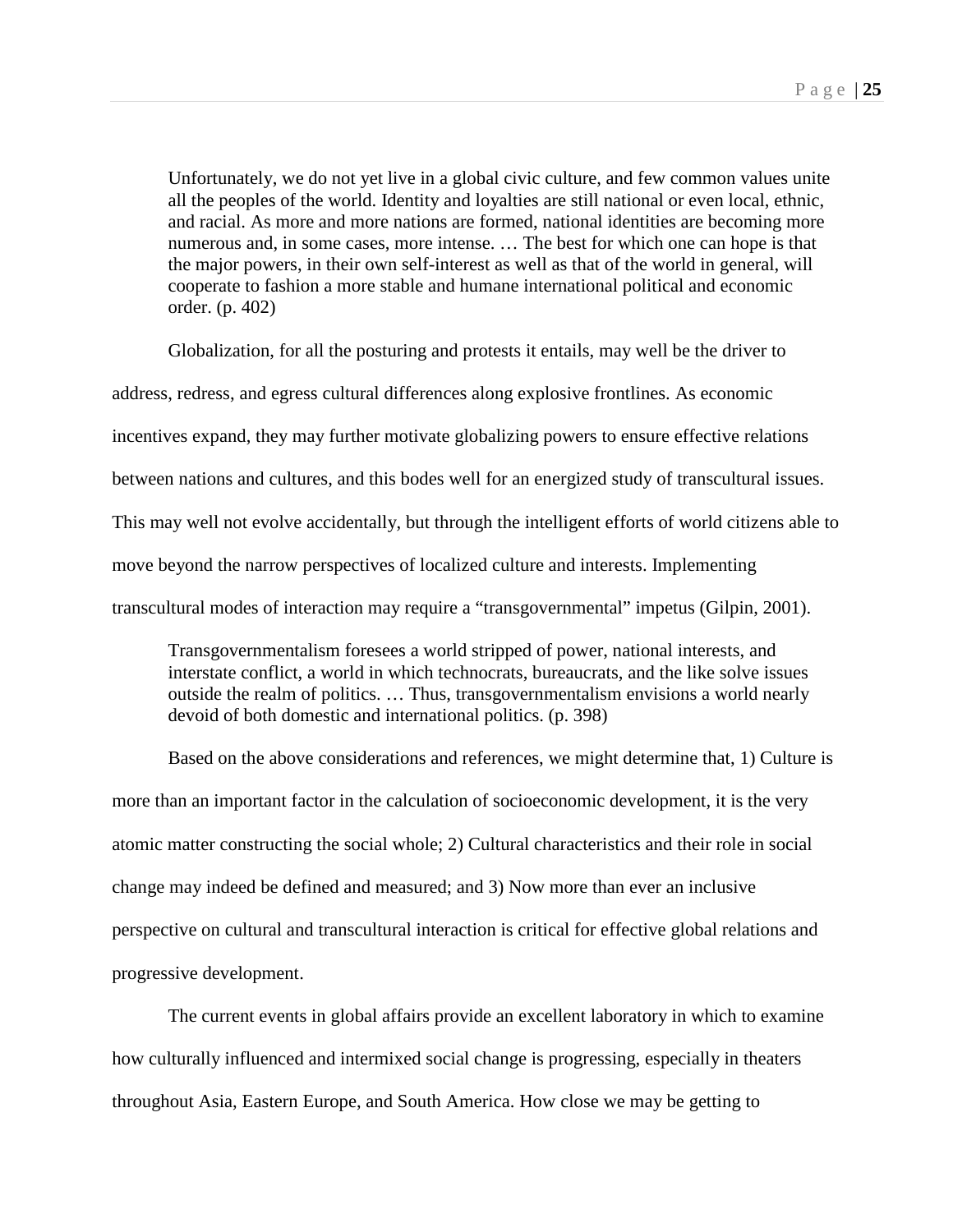transcultural and transgovernmental interrelations in a global socioeconomic environment will be examined ahead.

# Evolving Economies in a Cultural Context

The  $21<sup>st</sup>$  century provides a dynamic laboratory for examining the world's evolving and revolving economic systems, and the relationship of cultural influences with socioeconomic change. The matter goes far beyond academic fancy. Faced with the challenges of globalizing economies, millions of marginalized people suffering ever-increasing burdens with diminishing supports, and a world on the brink of civilizational war, these issues take on a highlighted hue of utmost urgency.

## *The Role, Intractability, and Value of Culture in Socioeconomic Development*

As considered above, culture is more than an important factor in the calculation of socioeconomic development; it is the very atomic matter constructing the social whole. Current literature may not support in full that position, but it is well-documented that cultural issues percolate throughout the brew of international interrelations.

## *The role and intractability of culture.*

Contemporary research and reporting from around the world have substantiated that culture—regardless of swirling government ideologies and socioeconomic changes—does continue to play an intractable role in development, whether in China, Zimbabwe, Malaysia, Russia, Serbia, Sweden, Australia, Japan, Bulgaria, and beyond (e.g., Inglehart & Baker, 2001; Low, 2001; Mavondo, 2000; Michaeilova, 1999; Mueller & Clark, 1998).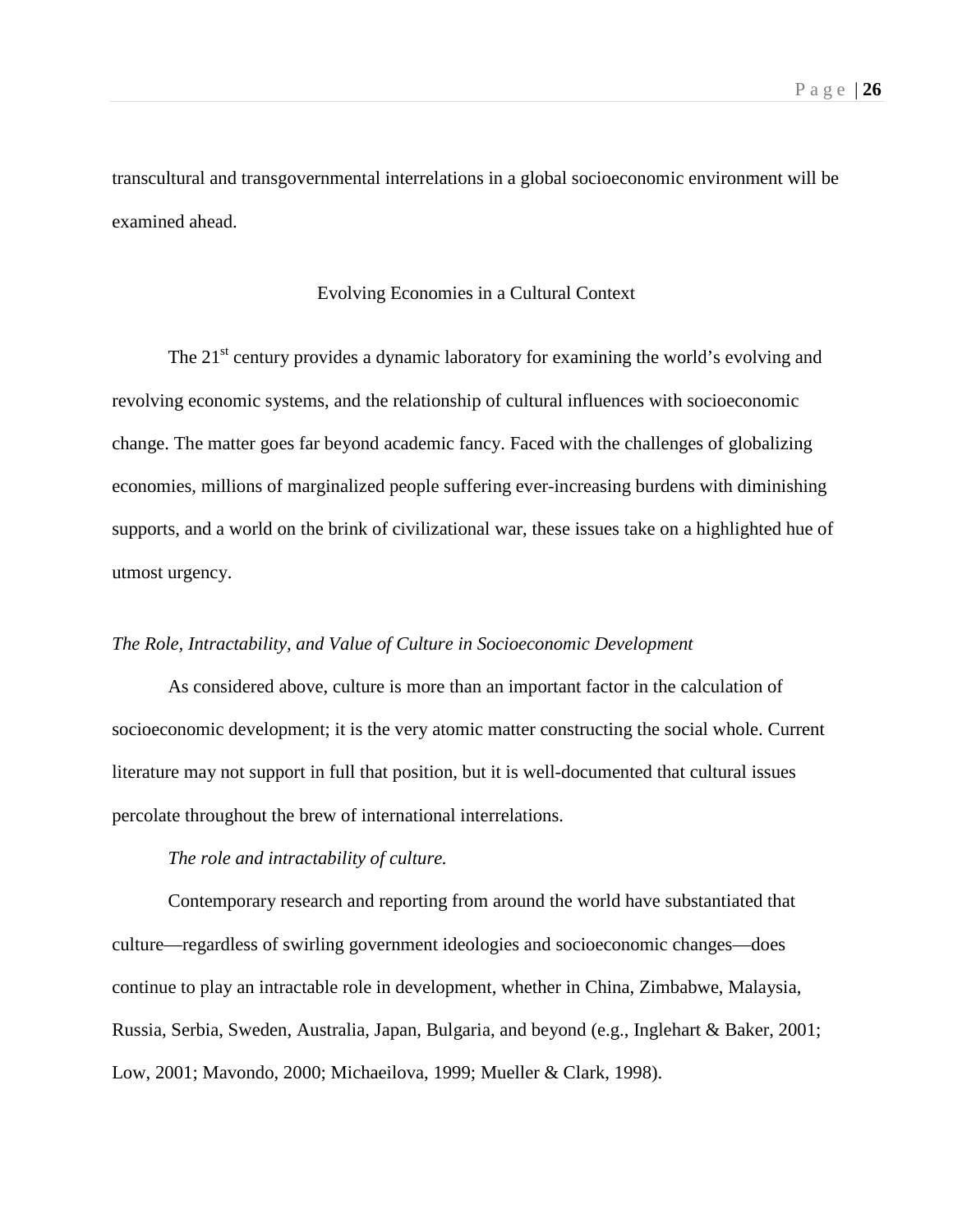Cultural variations can range from different "ways of knowing" (Berrell, Gloet, & Wright, 2002), to clashes in managerial styles between Western and Asian joint-venture executives (Elashmawi, 1998), to diametric and seemingly irreconcilable opposition in fundamental ethical values (Singhapadki, Rawwas, Marta, & Ahmed, 1999). These cultural conflicts have impeded globalization, international business partnerships, transfer of economic ideologies, and other critical areas of interrelations, even when all parties have a common aim of socioeconomic development.

Multinational corporations, international assistance programs, global marketers, and others seeking to export management styles and ideologies across national and cultural borders are frequently finding failure in their efforts. Berrell et al. (2002, p. 7) attribute much of the problem to a shortage of "managerial talent capable of operating internationally," and a reluctance or incapability by international workers to "generate global learning practices."

Too many executives go overseas packing the proposition that everything will work out fine, if only the natives just do things "our way." This in spite of the experience that attempts to reengineer a cultural foundation is often not only met with unreliable results, but enormous resentment (Applebaum, 2001, p. 2). For example, Americans involved in a joint venture with Japanese and Indonesian partners may suddenly find that interpersonal clashes along lines of meeting timeliness, snack preferences, pecking orders, prayer breaks, emphases on consensus over conflict, and basic cross-expectations in procedural logistics can boil over into heated adversity and damaged teamwork (Elashmawi, 1998).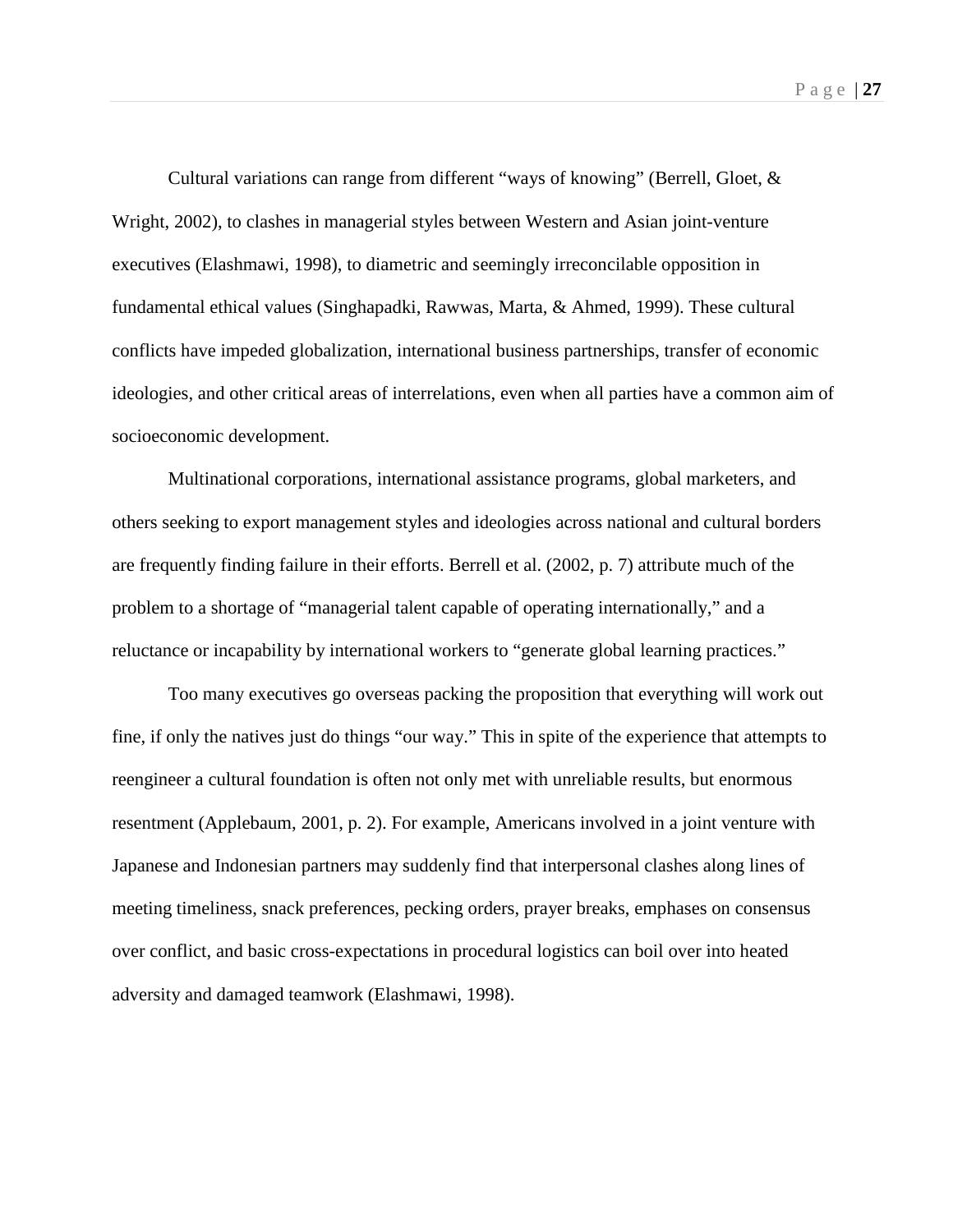Mueller (1998) supports the observation that cultural issues are frequently disregarded or dismissed in the development and application of management theories. This oversight becomes especially problematic in current-day international socioeconomic relations.

U.S. management theories were developed when there seemed to be little interest in determining whether such theories applied cross-culturally. There was a tendency to assume that U.S.-based behavioral theories were universally applicable; this tendency stemmed in part from the dominant Anglo-American perspective of the research generated in the United States and the lack of cross-cultural empirical studies. (p. 1)

Some of the most formidable cultural schisms may occur between ideologies of the West trying to find a fit in the Eastern European mindset, especially over issues of "equity" versus "equality" in reward structures. The Western equity norm proposes distribution of incremental rewards for enhanced levels of performances, while under an Eastern equality norm, recipients tend to be rewarded the same regardless of their contribution (Muller & Clark, 1998).

International marketers face one of the most immediate and economically-driven challenges in responding well within cross-cultural interactions. Mavondo (2000) defines marketing as the "interface between the organization and the environment" (p. 2), or in modern vernacular, marketing is where the rubber meets the road and its success serves as a bottom-line measurement of how well tactics mesh (or not) with excursions into new cultural environments.

Rundh (2001) proposes that cultural differences pose some of the widest divides to overcome in bridging distances in international interrelations. "The most important obstacles in the international market development have been factors connected with the economic distance, for example, in the form of language and cultural differences (psychological distance)" (p. 5). Rundh's failing, as is the case with so many other theorists dealing with cross-cultural relations,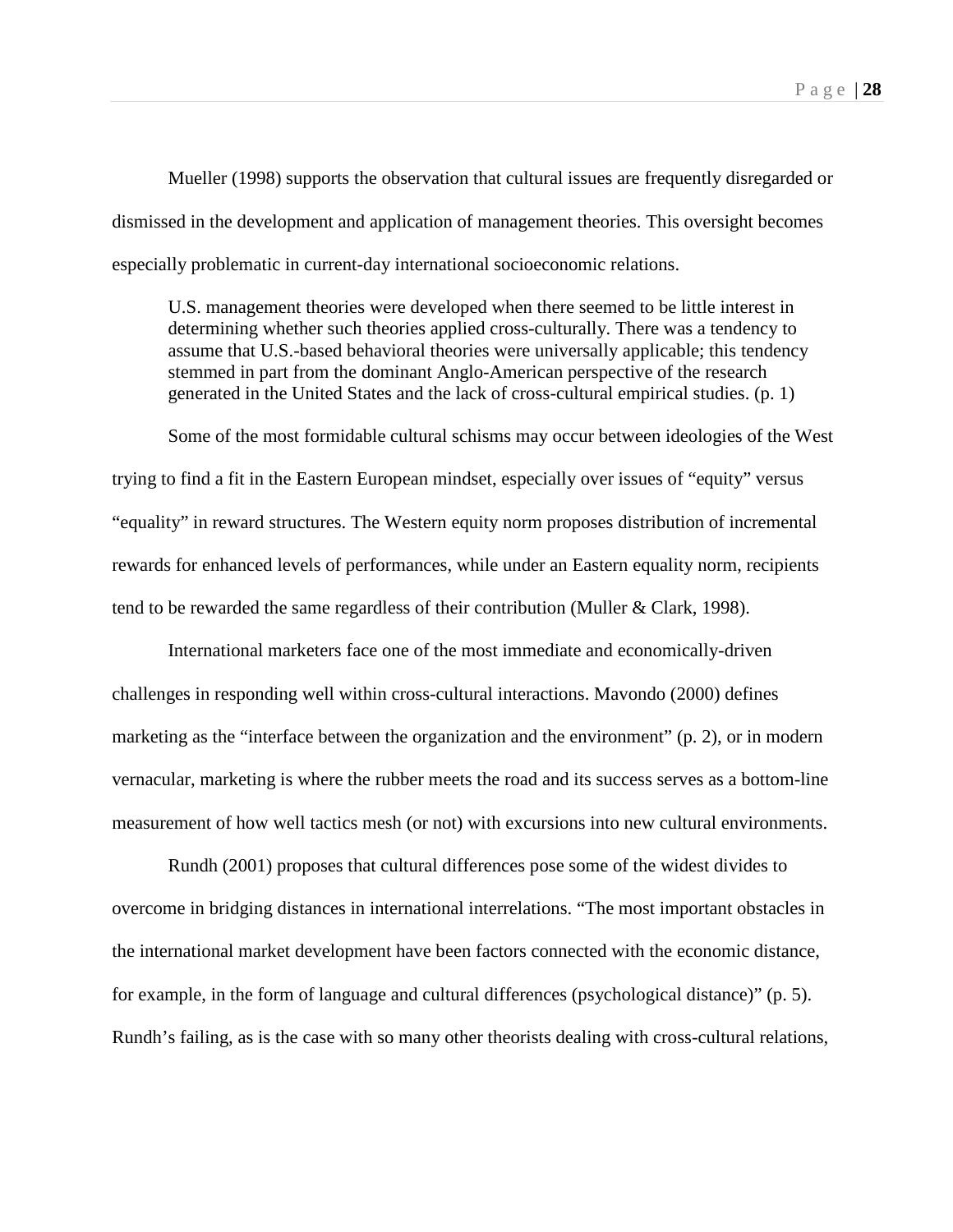lies in—while admitting the important influence of culture—neglecting to plumb the depths of culture's influence and providing insights into how cultural conflicts might be overcome.

Luna and Gupta (2001) provide evidence that should warn international executives to avoid misinterpreting the results of cross-cultural enterprises, though the results may be exactly as predicted and in direct proportion even within entirely differing cultures. For example, consumers in cultures at opposite ends of a cultural dimension may show a proportionally identical response to a global branding campaign. However the identical results may be driven by completely opposite cultural drivers: "Collectivist consumers use brands to reassert their similarity with members of their reference group, while individualist consumers use brands to differentiate themselves from referent others" (p. 5).

Culturally-established ethical standards are also proving problematic in international relations, such as those values often reflected in local laws and customs concerning copyright infringement and piracy. Singhapakdi et al. (1999) warn international managers, particularly American, that "trusting individuals from cultures that habitually exhibit standards that differ from the standards predominating in the USA could be disastrous to multinational marketers" (p. 4).

No matter how much forward momentum may be applied to a golf ball, ultimately it is the lay of the land that determines its final destination. Inglehart and Baker (2002) apply the golfer's physics to the landscape of cross-cultural topography: "Different societies follow different trajectories even when they are subjected to the same forces of economic development, in part because of situation-specific factors, such as a society's cultural heritage" (p. 2). Thus, "changes in GNP and occupational structure have important influences on prevailing world views, but traditional cultural influences persist" (p. 3). For example, even with the drastic shifts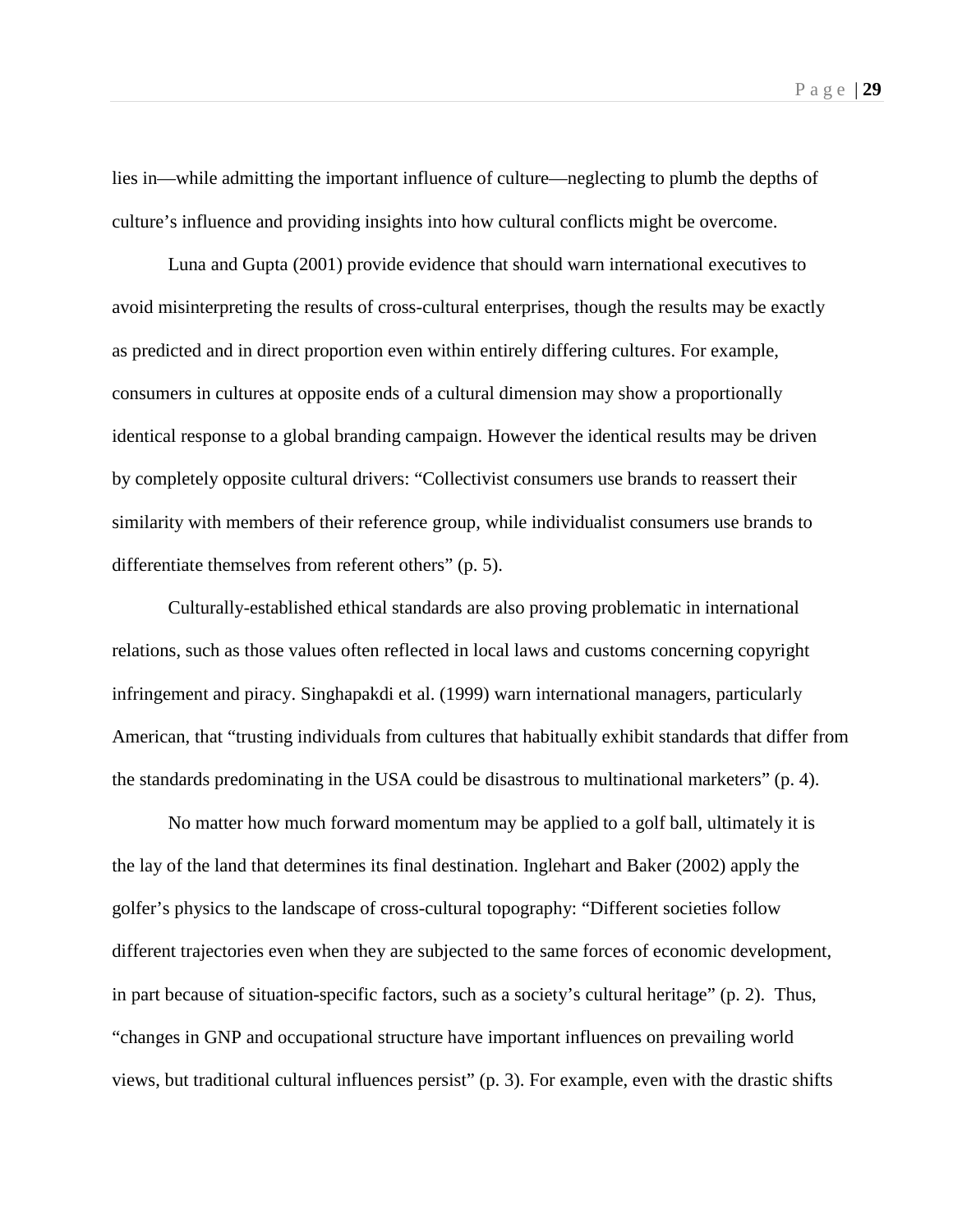in Chinese culture and socioeconomic structures, Low (2001) finds many of the ancient business principles—such as the 12 Golden Standards— devised by Tao Zhugong during the Zhou dynasty starting some 25 centuries ago are still relevant and practiced in modern-day China.

Socioeconomic development may well impact a culture at its core, especially along the cultural dimension of individual versus collective mindset. Yet, as Ingelhart and Baker conclude, these changes are hardly proving to be uniform.

Industrialization promotes a shift from traditional to secular-rational values; postindustrialization promotes a shift toward more trust, tolerance, and emphasis on wellbeing. … Economic development tends to push societies in a common direction, but rather than converging, they seem to move along paths shaped by their cultural heritages. Therefore, we doubt that the forces of modernization will produce a homogenized world culture in the foreseeable future. … In short, economic development will cause shifts in the values of people in developing nations, but it will not produce a uniform global culture. The future may LOOK like McWorld, but it won't feel like one. (p. 5-6)

#### *The value of culture.*

The mixing, merging, and sometimes melding of culture in the global marketplace can provide a valuable synthesis of perspectives, new modes of thinking, new elements formed through combinations of cultural chemistry; sometimes producing a golden alchemy, other times explosive mixtures of incompatible and volatile elements. Berrell et al. (2002) sum up the challenge facing international cross-cultural operatives in the understatement, that "in JVs [joint ventures] where the discourses of national culture collide rather than converge, harnessing the various aspects of intellectual capital as a core competency is a significant challenge" (p. 3).

Elashmawi (1998) enumerates the simple logistical requirements and values in international relations that require rudimentary appreciation of the local partners' participation: "In general, these partners offer strategic benefits like new technologies, stable international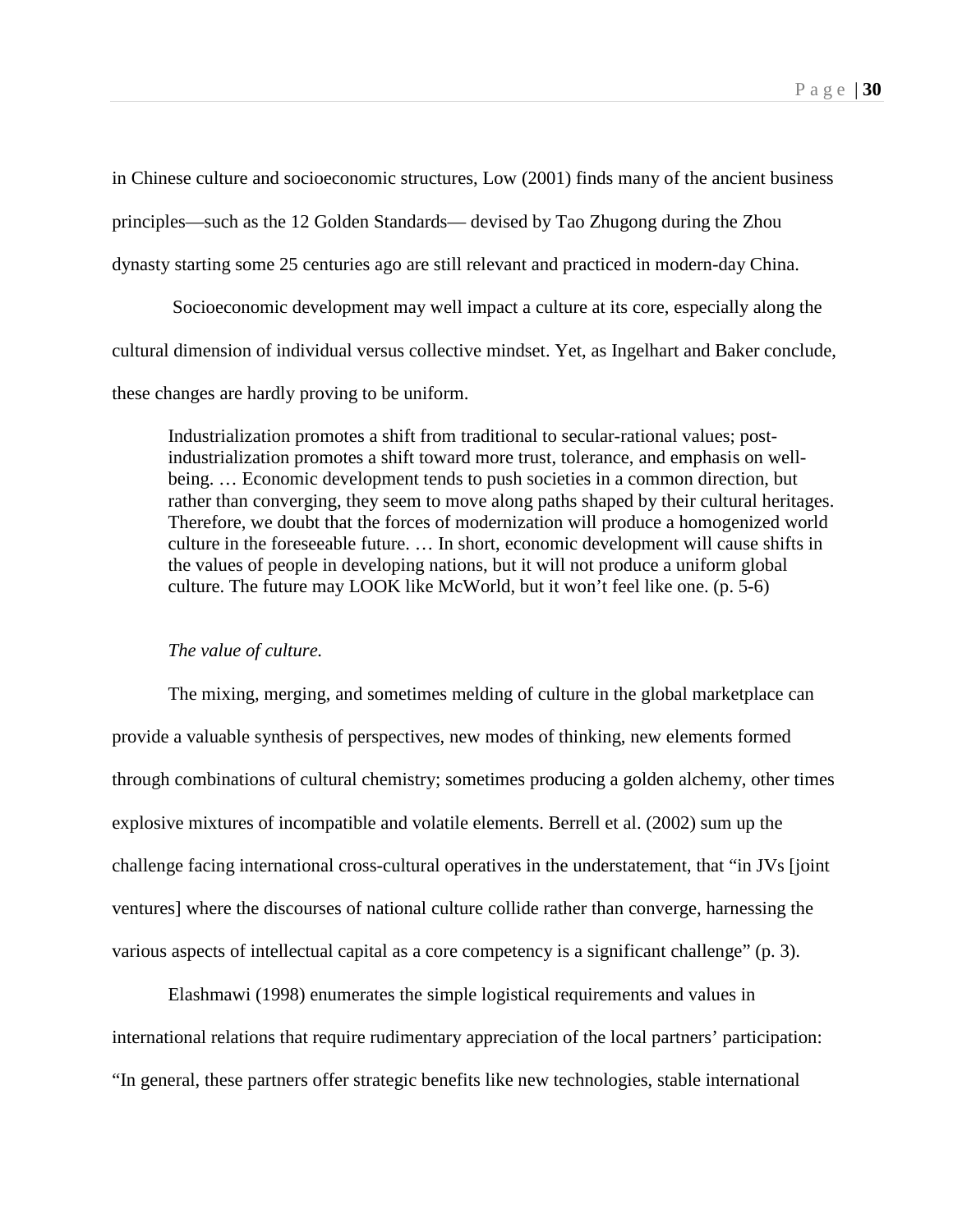finance, local market expertise, and availability of human resources" (p. 2). Yet, in spite of the strategic advantages in successful interrelations, Elashmawi warns of the problems sure to occur if the cultural influences in the day-to-day operations are overlooked. "These are the issues that can make or break an expensive joint venture operation. … Multicultural incompetence affects the joint venture's bottom line. The extra time it takes to conduct meetings, make decisions, and transfer technology can delay the operation's schedules" (p. 2-4). Failure to account for and accommodate these cultural differences ultimately costs not only the interpersonal relationships, but also diminishes the final tally of quality end-products and enterprise profits. The fundamental value in effective cross-cultural relations may be further witnessed to and underscored by the failure to achieve them.

Beyond the economic necessities and benefits to international relations, there is perhaps a Darwinian value to the cultural differences our planet enjoys. As variation of biological forms might ensure adaptability and survivability of "life"—though entire species may be wiped out by disease or environmental upheavals, culture could provide a similar salvation. While civilizations rise and fall, certain cultural characteristics may help ensure the overall survival of the human species with evolutionary selected assets, for example, as individualism in times of rapid economic growth, and collectivism in times of catastrophe and collapse.

If the collectivist citizens of China were to demand personal automobiles with the same passion as individualistic Americans, this would undoubtedly pose a catastrophic problem to the environment and overextend resource demands throughout Asia. Brown and Flavin (1999) identify the global impact if the world were to adopt the transportation mindset of the United States: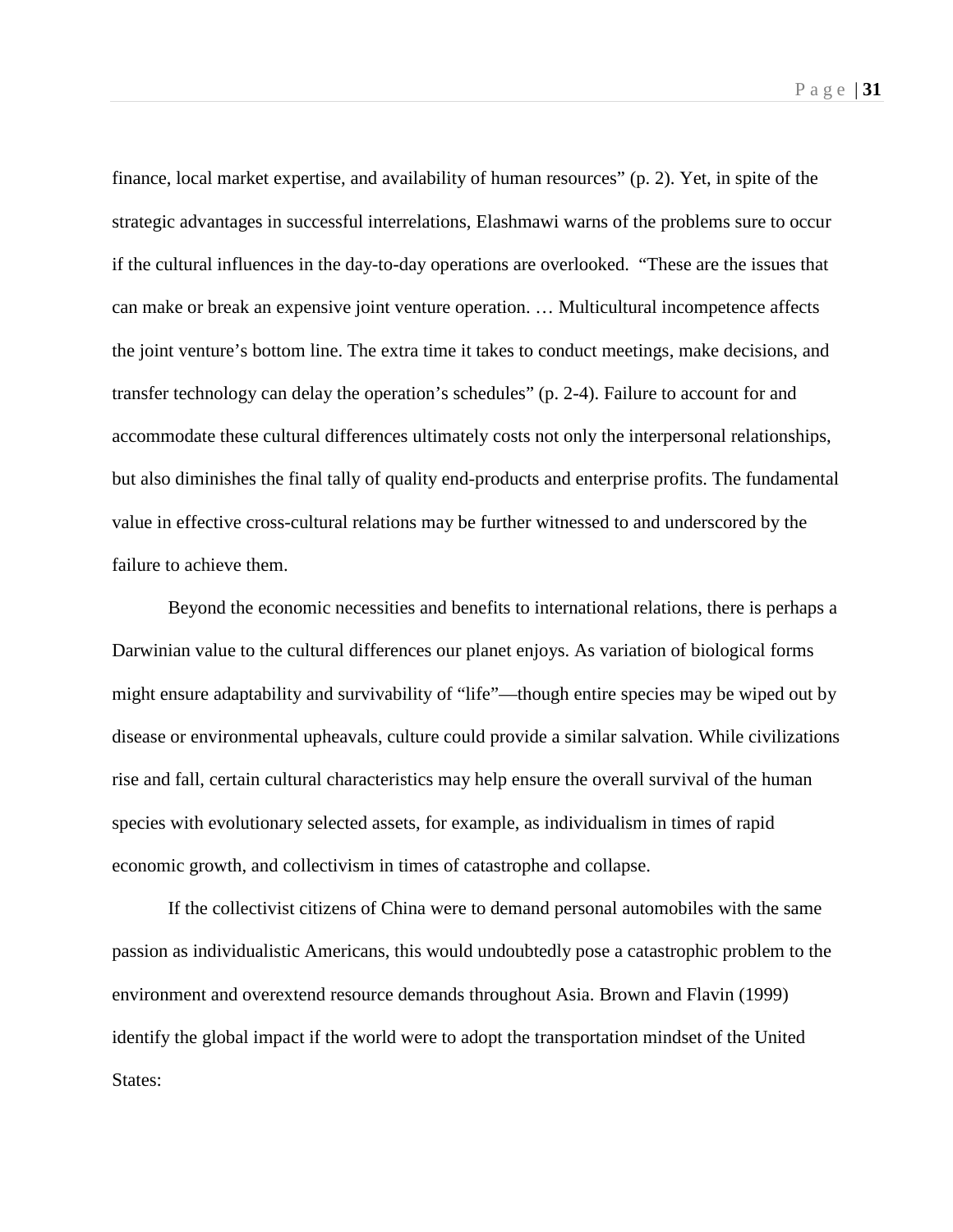If in 2050, for example, the world has one car for every two people, as in the United States today, there would be five billion cars. Given the congestion, pollution, and the fuel, material, and land requirements of the current global fleet of 501 million cars, a global fleet of five billion is difficult to imagine. (p. 2)

Cultural differences may not only survive global shifts in socioeconomic systems, but help us as a race survive the shifts as well. The cultural variations, often seen as an obstacle to overcome, may serve as some sort of social rectifier, perhaps helping to regulate the extent of cultural change to a degree tolerable by ecological balance. In the above example, the introduction of automobiles as a primary mode of transportation in China could be devastating to the infrastructure, air quality, and natural resources; fortunately the cultural dimension of individualism is much lower in China than in the United States, which may help to reduce the Chinese demand for private transportation and promote instead a culturally-acceptable mass transportation plan as a viable alternative.

# *Globalization Drivers Across Cultures*

Socioeconomic drivers can be a two-way street, obfuscating precisely what might drive and what might be driven by—aspects of social change. Globalization drivers are bilateral: the forces that drive globalization forward; and the ensuing socioeconomic drivers that globalization creates.

Globalization is not a naturally occurring outgrowth of societal pressures, but economic ones. Societies are self-contained and exclusive. Economies, especially in the Western mode, are inherently expansive. Uchitelle (2002) observes the "prevailing laissez-faire practices" permeating the globalizing mindset of corporate executives and government leaders attending recent World Economic Forum sessions: free trade through lower tariffs, unrestricted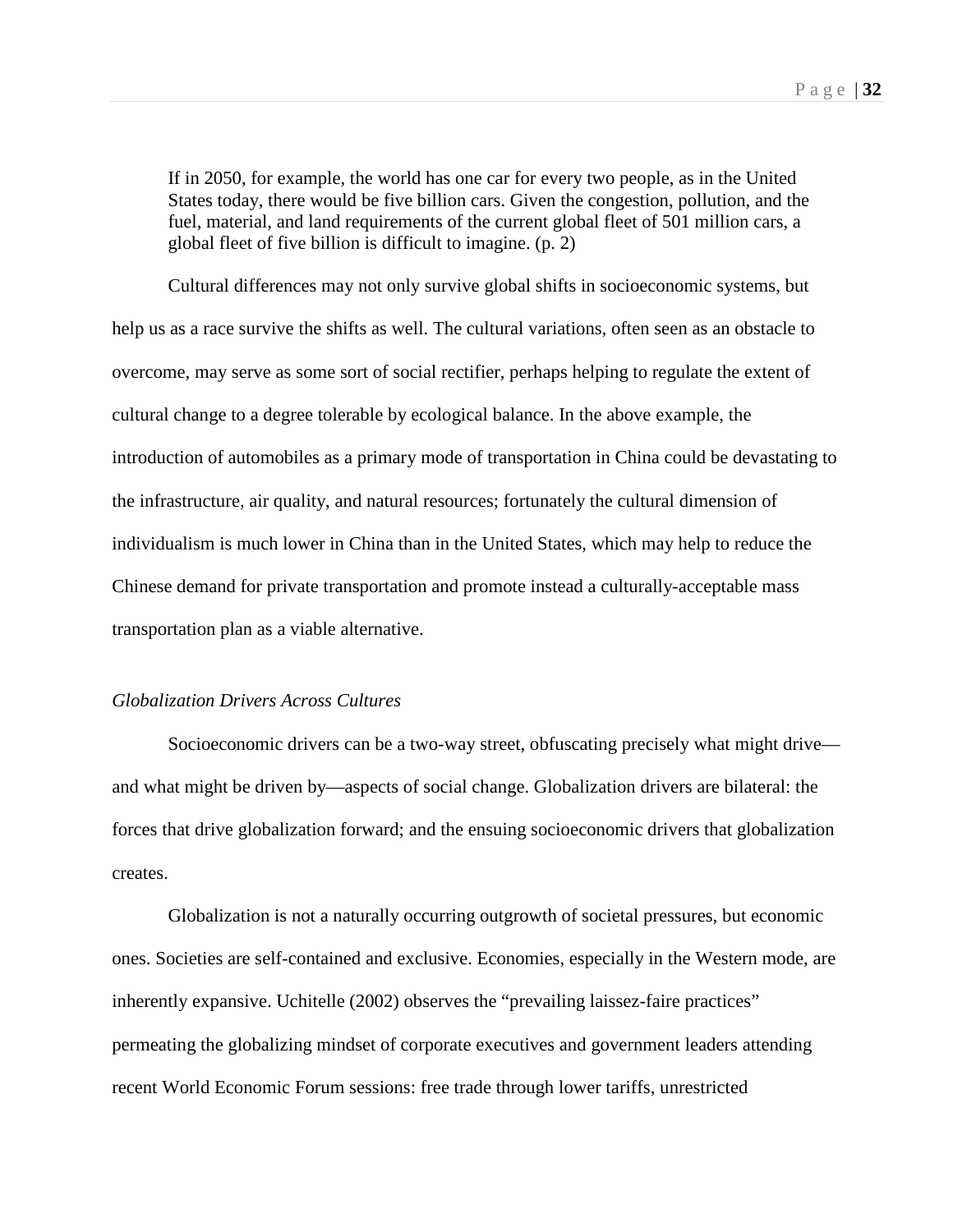competition, privatization of state enterprises, and no restrictions on foreign investment.

Globalization is an economic construct, and economic interests are driving it on.

Whatever social drivers may be behind globalization, those living on the lower rungs of society have not seen much good to come out of it. According to quoted world leaders at a United Nations conference in Mexico City, globalization has done far less to raise the incomes of the world's poor than had been hoped.

The vast majority of people living in Africa, Latin America, Central Asia and the Middle East are no better off today than they were in 1989, when the fall of the Berlin Wall allowed capitalism to spread worldwide at a rapid rate. Rather than an unstoppable force for development, globalization now seems more like an economic temptress, promising riches but often not delivering. (Kahn, 2002)

In the topsy-turvy realms of globalization, it is now the economic forces driving social developments rather than the opposite case found in historic play, especially in terms of finding efficacious means of interacting between and beyond cultural divisions. Luna and Gupta (2001) document that "globalization of markets and international competition are requiring firms to operate in a multicultural environment" (p. 1).

Industrialization, an expanded outgrowth of globalization and the "central element of the modernization process" is producing "pervasive social and cultural differences, such as rising educational levels, shifting attitudes toward authority, broader political participation, declining fertility rates, and changing gender roles" (Inglehart & Baker, 2001, p. 2). These change forces are not the only drivers at work:

Today's unprecedented wealth in advanced societies means an increasing share of the population grows up taking survival for granted. Their value priorities shift from an overwhelming emphasis on economic and physical security toward an increasing emphasis on subjective well-being and quality of life. 'Modernization,' thus, is not linear—it moves in new directions." (p. 2)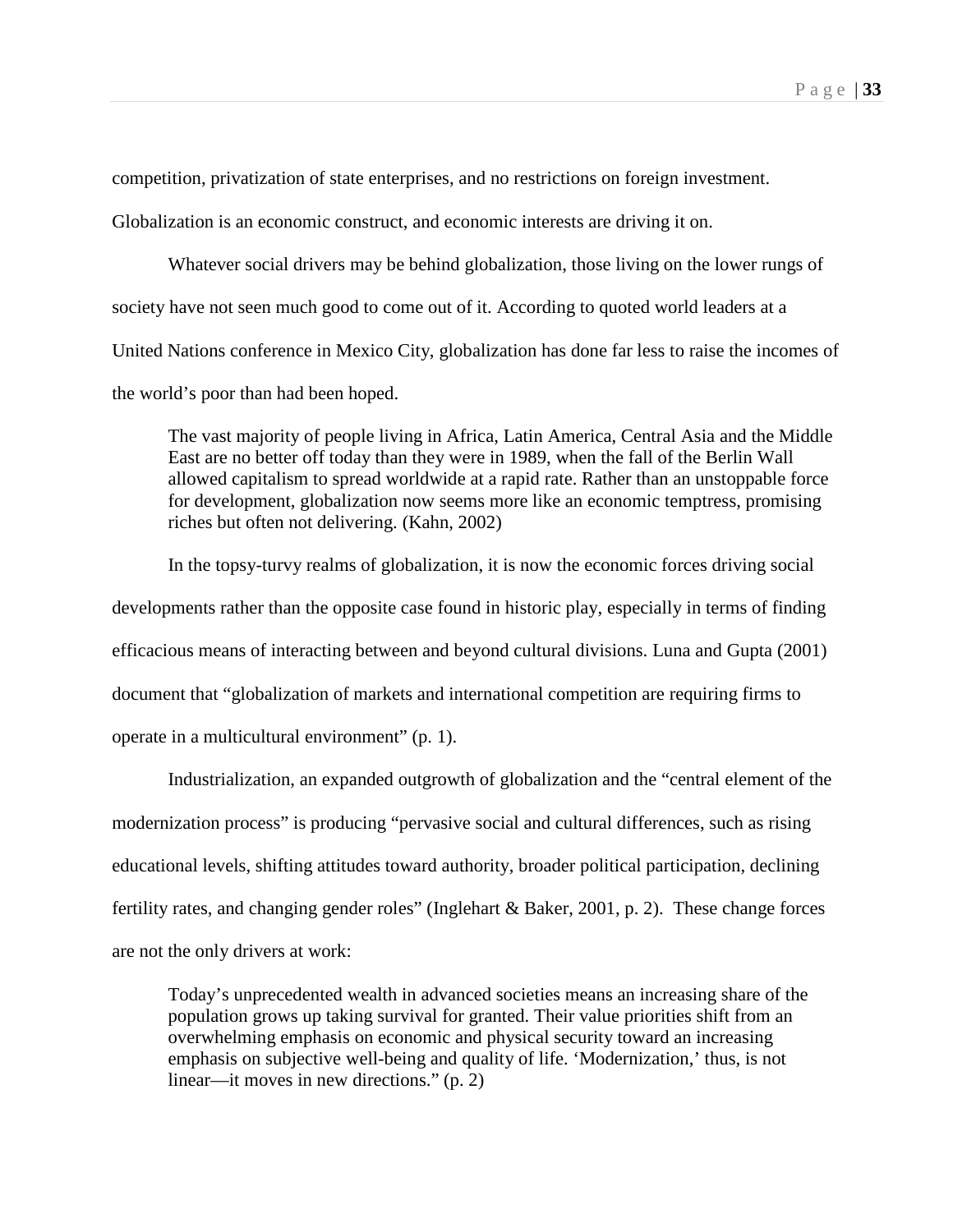Jean-Pierre Page observed (in Samary, 1999, p. 3) that cultures prepared for globalization are finding better success, and the "prescriptions of market economics worked fairly well, especially as those countries already possessed structures and institutions that were in the process transition to the market. In Russia and Ukraine, however, the same measures, applied to economies and populations that were not prepared for them, have not worked well and have even had adverse effects."

As noted above, globalization, for all the posturing and protests it entails, may well be the driver to address, redress, and egress cultural differences along explosive frontlines. As international economic incentives expand and intensify, they may further motivate globalizing powers to ensure effective relations between nations and cultures, and encourage the development of stable domestic environments where unresolved issues of social justice might otherwise threaten international economic viability.

Though globalization may be the salvation of the world's poor; it may also be the ignition. Samary (1999, p. 7) wonders who is assessing the assessors of economic reforms, "where queues disappear but the goods in shop windows are inaccessible; where run-down public services are privatized in a two-tier world in which poverty is spreading … we are heading for an explosion that could open the way for the rightwing extremists."

The upside-down world of globalization and its impact on cultural evolution produces many surprises and contradictions. In an interesting twist of perspective, Sen (2001) writes that antiglobalization protestors are ironically involved in one of the most globalized world movements, which "tries to unite the underdogs of the world economy" and cuts across many national and cultural dividing lines.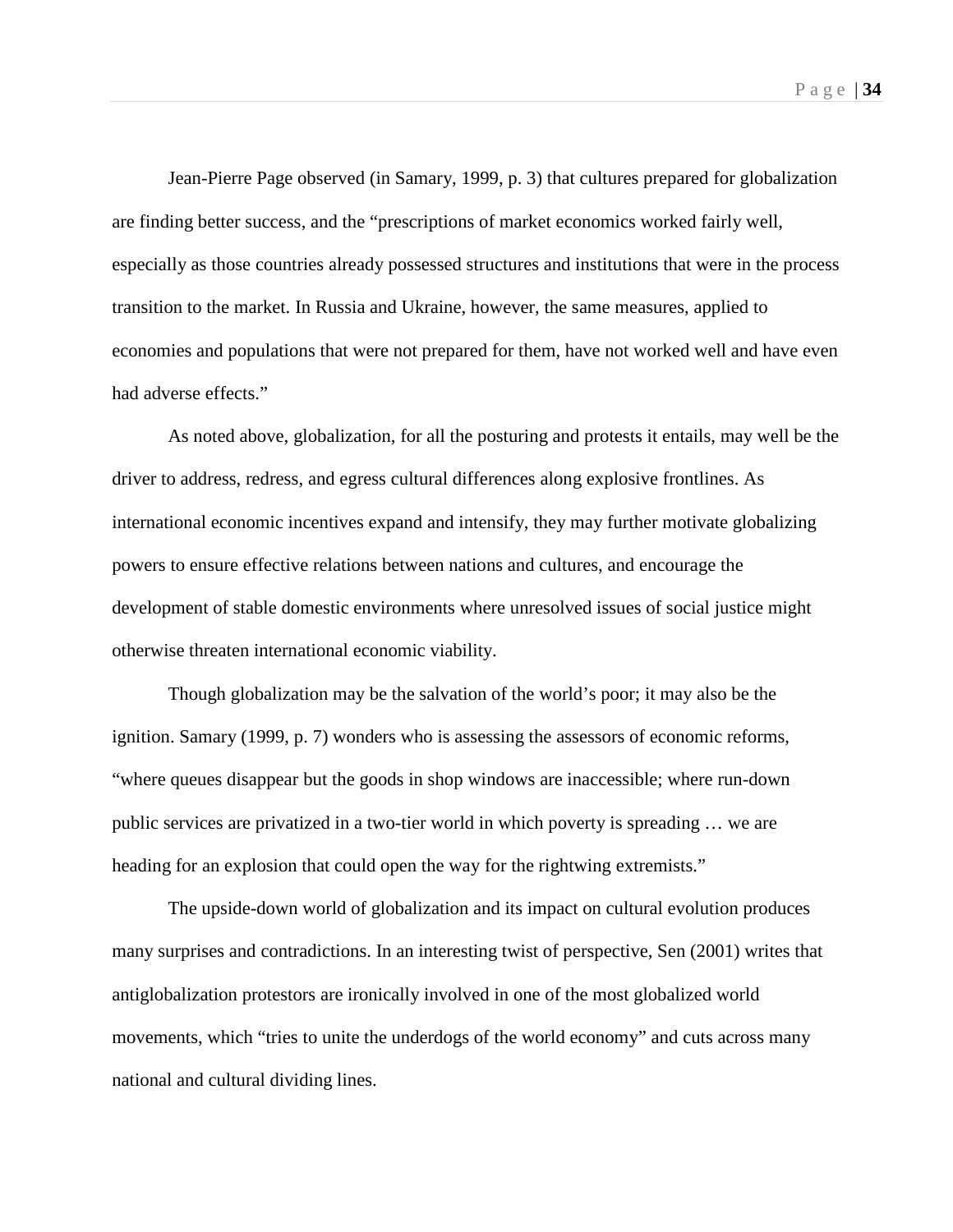# *Realms of Transculturalism*

One of the unfortunate aspects in the definition of culture is that it establishes borders and boundaries where they might not necessarily belong. Sen (2001) writes of the danger in dividing the world into discrete cultural camps and civilizations, in that it "propels us into the absurd belief that this partitioning is natural and necessary." Sen observes a plurality of identities that cut across a culture, which supports a transcultural perspective where global commonalities might provide a fundamental base of human survival and shared development. He suggests it is this plurality that may be the "main hope of harmony"; not some imagined uniformity imposed through misdefined concepts of universal economic ideologies or boundaries of civilizations.

Low (2001) proposes that one reason Tao Zhugong's ancient Chinese business practices have survived more than two millennia is their universal appeal. Philosophies that survive across internal cultural changes so long may have some transcultural value. "As China opens up to embrace a more liberal trading system worldwide, businessmen and governments from the West should pay more attention to these business principles practiced by the Chinese since time immemorial" (p. 8). Students of western business practices may find a resonance between these principles with those found in western texts. Translated and modified for contemporary meaning, Tao Zhugong's 12 Golden Standards include:

- 1. Be a good judge of character
- 2. Be customer-oriented
- 3. Be single-minded
- 4. Be captivating in sales promotion
- 5. Be quick to respond
- 6. Be vigilant in credit control
- 7. Be selective to recruit only the best
- 8. Be bold in marketing the product
- 9. Be smart in product acquisition
- 10. Be adept in analyzing marketing opportunities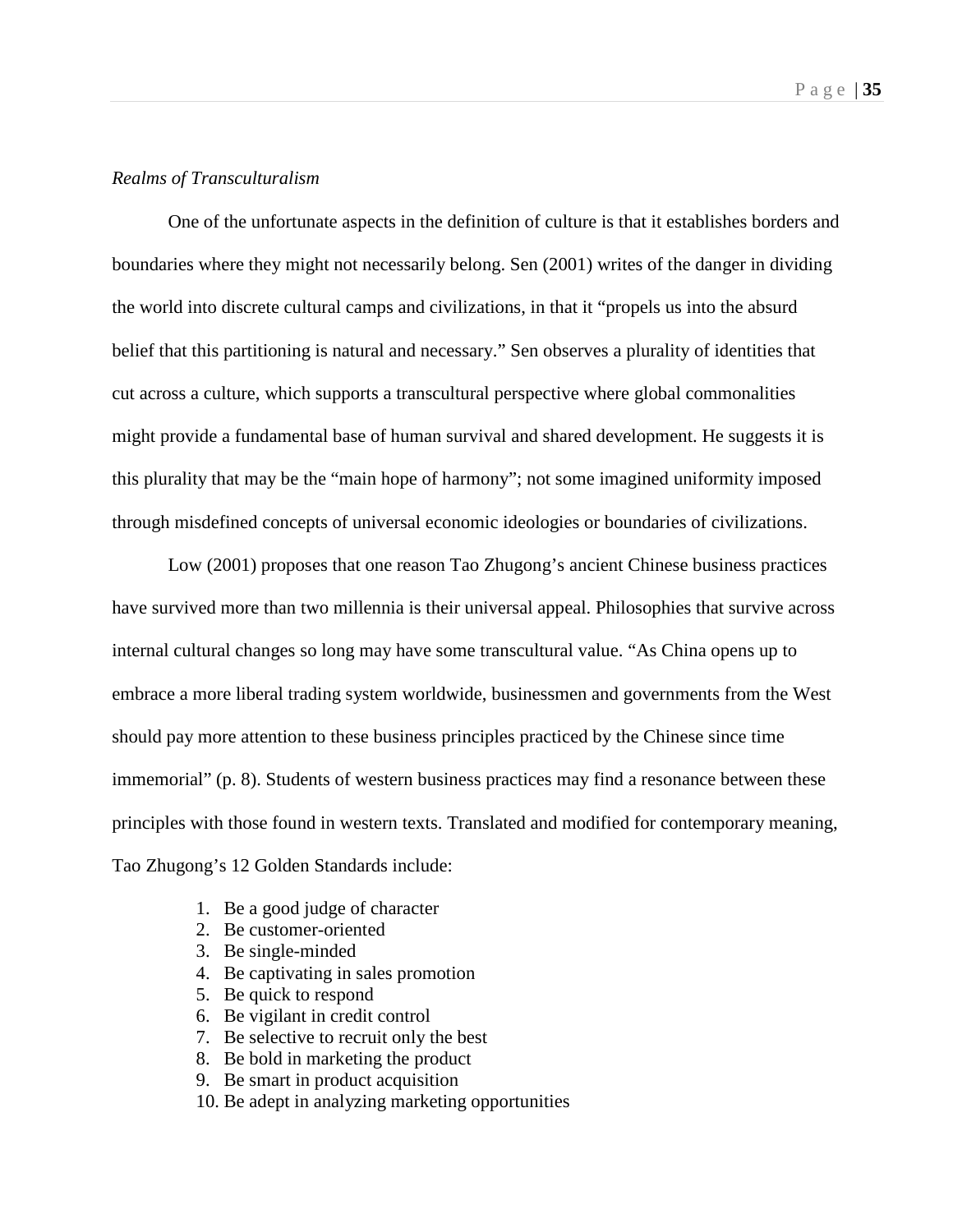11. Be a corporate model

12. Be far-sighted in developing a total business plan

In the search to find ways to transcend cultural differences, it could serve best to start with a rudimentary hierarchy of fundamental human needs and desires: transcultural themes of health, survival, love, families, career development, personal growth, etc. With a focus on commonalities as a starting point, the cultural "partners" could work to develop common goals. In this way, the starting points (commonalities) and end points (goals) are drawn; then it's only a linear matter of connecting dots to plot the relationship course, rather than the labyrinth of redefining deeply held cultural beliefs.

Beyond more superficial cultural differences, there are some life characteristics we all share in common, regardless of our enveloping social heritage: we all have fundamental needs of shelter and sustenance, some sort of familial nurturing in our early and end years, and some means of interacting with our immediate society in the days between birth and death. Indeed, the socioeconomic divisions within a given culture itself may be greater than the differences between cultures, and these universal gulfs within a culture may unite us in a transcultural commonality. (Depth, p. 19)

Luga and Gupta (2001) refer to a framework for discerning cross-cultural behavior incorporating the works of other theorists and researchers (e.g., Hofstede, Belk, Pinker, Solomon, Geertz, McCracken, Rook), to examine cultural manifestations of values, heroes, rituals, and symbols. What the specific manifestations might be varies according to cultural differences; what does transcend the cultural differences is the proposal that all cultures share the act itself of defining and envisioning values, heroes, rituals, and symbols.

Researchers, theorists, and great-thinkers such as C. Jung, A. Maslow, and J. Campbell have sought to identify common aspirations, archetypes, myths, and symbols that may unite all humanity through universal experience. Newer research demonstrates that such commonly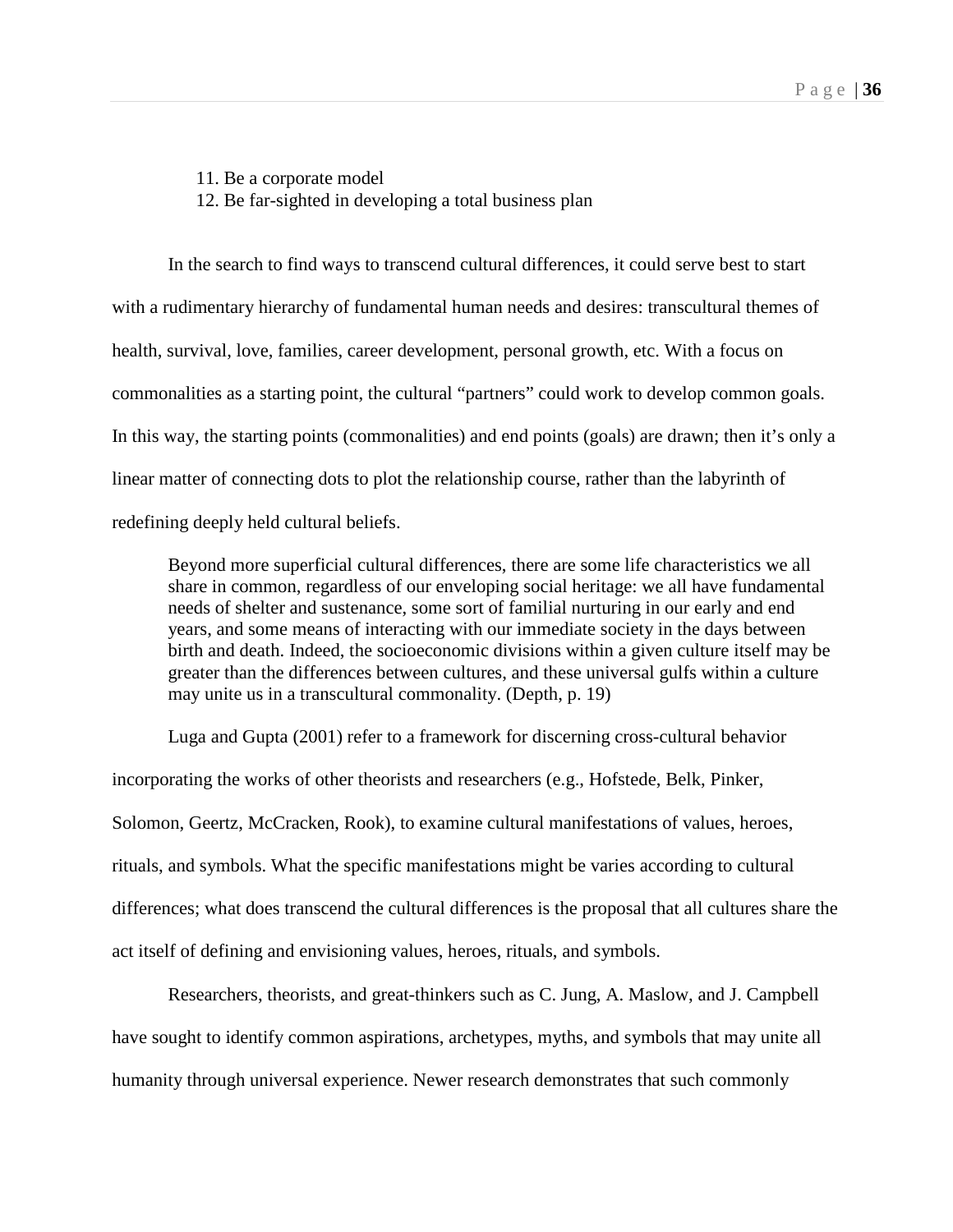resonant themes may now be found in the realm of global advertising agencies. International students at a California university were shown a series of commercials from around the world with various themes (Van Hook, 2001), and based on their reactions, here is a roster of potentially divisive and transculturally appealing themes:

# *Culturally divisive themes*

- Humor
- Sex
- Politics
- Religion

# *Transculturally appealing themes*

- Babies
- Relationships
- Life cycles
- Sports
- Animals
- Self-image
- Water

# Applications for Hybrid Online and On-ground University Courses

Apart from social and cultural safeguards toward a peaceful coexisting world, improving cross-cultural and transcultural skills and understanding makes bottom-line business sense. Business-degree curricula should include core courses in cross-cultural management and economics, world history, global affairs and current events; and the core courses within the curriculum should incorporate cultural issues as integrated components. These operational beliefs provided the foundations for the development of hybrid online and on-ground courses in Global Issues and Global Economics developed for two California universities.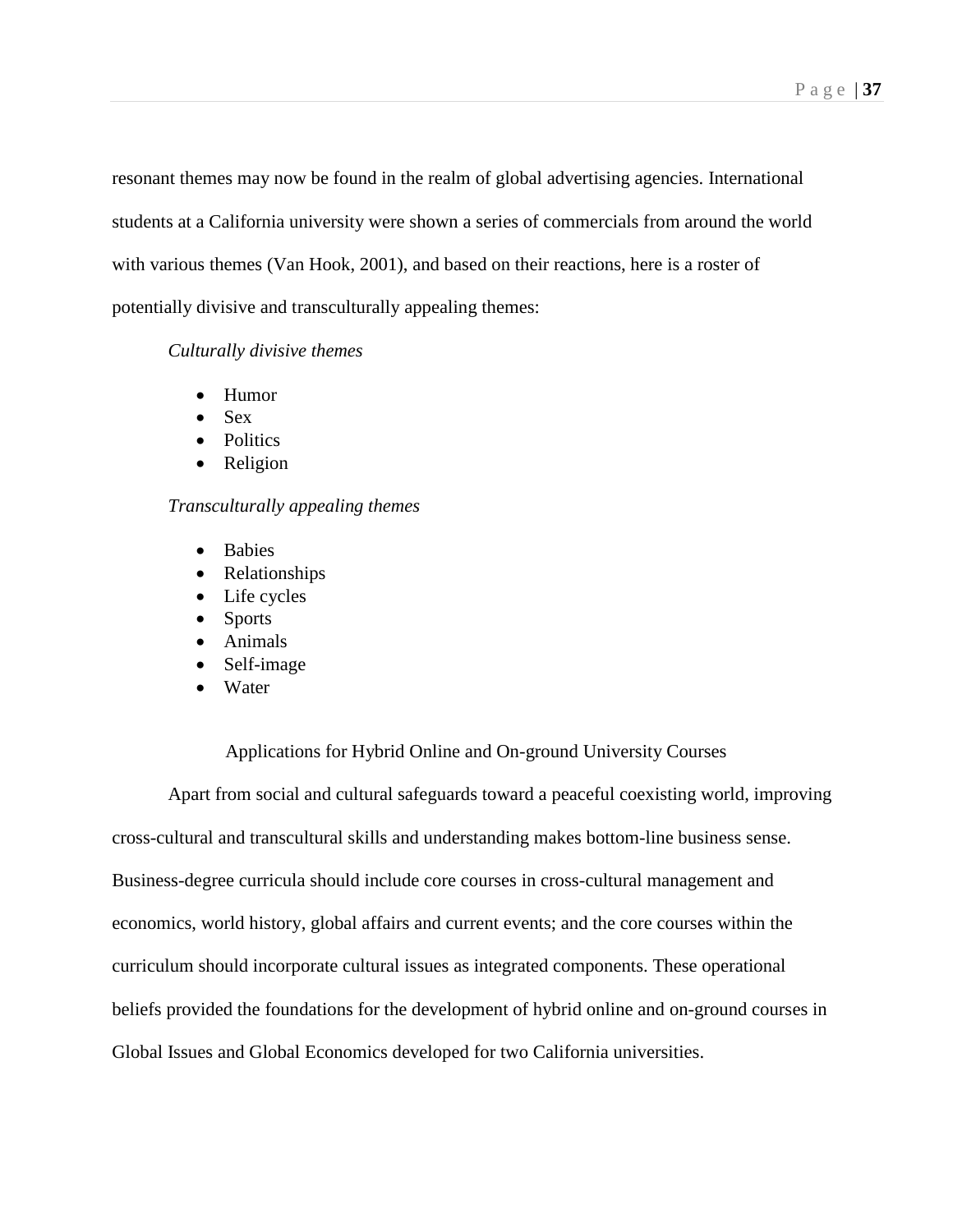### *Pedagogical Issues*

Coates and Humphreys (2001) report on research that demonstrates that through the use of effective online learning techniques, "student satisfaction is increased … and critical thinking and problem-solving skills are frequently reported as improved" (p. 3). Muirhead (2001) suggests that instructors who wish to employ computer-mediated education effectively must develop a "new contemporary vision of learning" (p. 1):

Teachers are still considered knowledge experts who have a clear understanding of the subject matter. Yet, their new role involves promoting more self-directed learning activities that cultivate achieving knowledge objectives through personal study. Teachers are challenged to carefully design instructional activities that guide their students into online learning situations that promote personal acquisition of knowledge. (p. 2)

While online learning may enhance the classroom experience in a hybrid of educational environments, instructors should beware of alienating and/or isolating students lost in "cyberia," where students may feel they have been banished with no feedback from their instructors (Muirhead, 2002, p. 2). This hybridization of learning modes and models may well pave the way for future inroads uniting the best aspects of educational techniques. "Among professors in general, technological tools are becoming increasingly popular way to connect with students. These tools vary from equipment used in the classroom to course-management software for putting course material, or entire courses, online" (Arnone, 2002, pp. 2-3). These new teaching tools may not only improve the courses where they're utilized, but influence the quality of instruction in more traditional course constructs as well.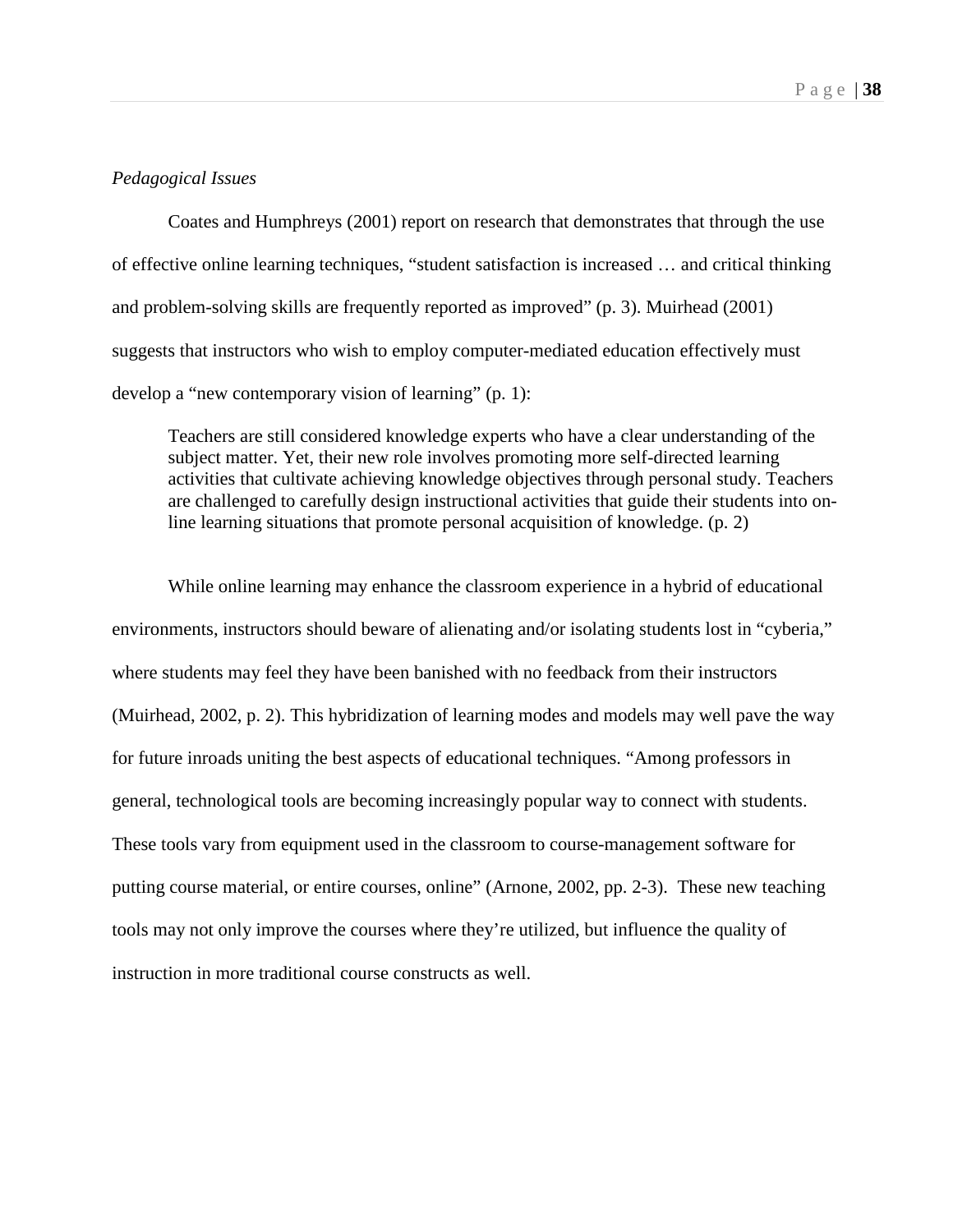As distance education gets better, as the technology to engage students gets better, all classes will get better ... because the pressure will be there. The standard experience in a course will become much more like the experience in the class of a favorite professor today. (Newman as quoted in Arnone, 2002, p. 5)

Indeed, Levine (2002) predicts that instructors who can integrate the newest technologies within the classroom and the global online educational environment will find a demand for their skills that transcend the place restrictions of college and university campuses, finding a degree of independence and recognition of their individual contributions: "The most renowned faculty members, those able to attract tens of thousands of students in an international marketplace, will become like rock stars" (p. 21).

The online environment provides an efficient and effective means for providing students with immediate and regularly updated materials supporting the initial design of the course, as well as applied content responding to the particular dynamics of a given group of students. McLachland-Smith and Gunn (2001) proscribe this flexibility in content can enhance the real-time relevancy and application of the group learning experience. "The currency and relevance of course material to professional life was considered a positive factor and learning was immediately reinforced through application to real situations. … The WWW could be used to deliver continuously updated course materials instead of requiring all materials to be packaged at the start of the course" (pp. 46-47).

The global issues courses incorporate multimedia presentations in the classroom, including PowerPoint slides and video clips demonstrating lesson principles, for example, a clip from the film *A Beautiful Mind* will be used to dramatize how economist John Nash developed his Nobel Prizewinning theory for the necessity to synthesize self-interest with group interests for the best outcome in a game scenario. From a socioeconomic perspective, this supports the cultural synthesis combining the individualism of Adam Smith with the collectivism of Karl Marx as discussed above.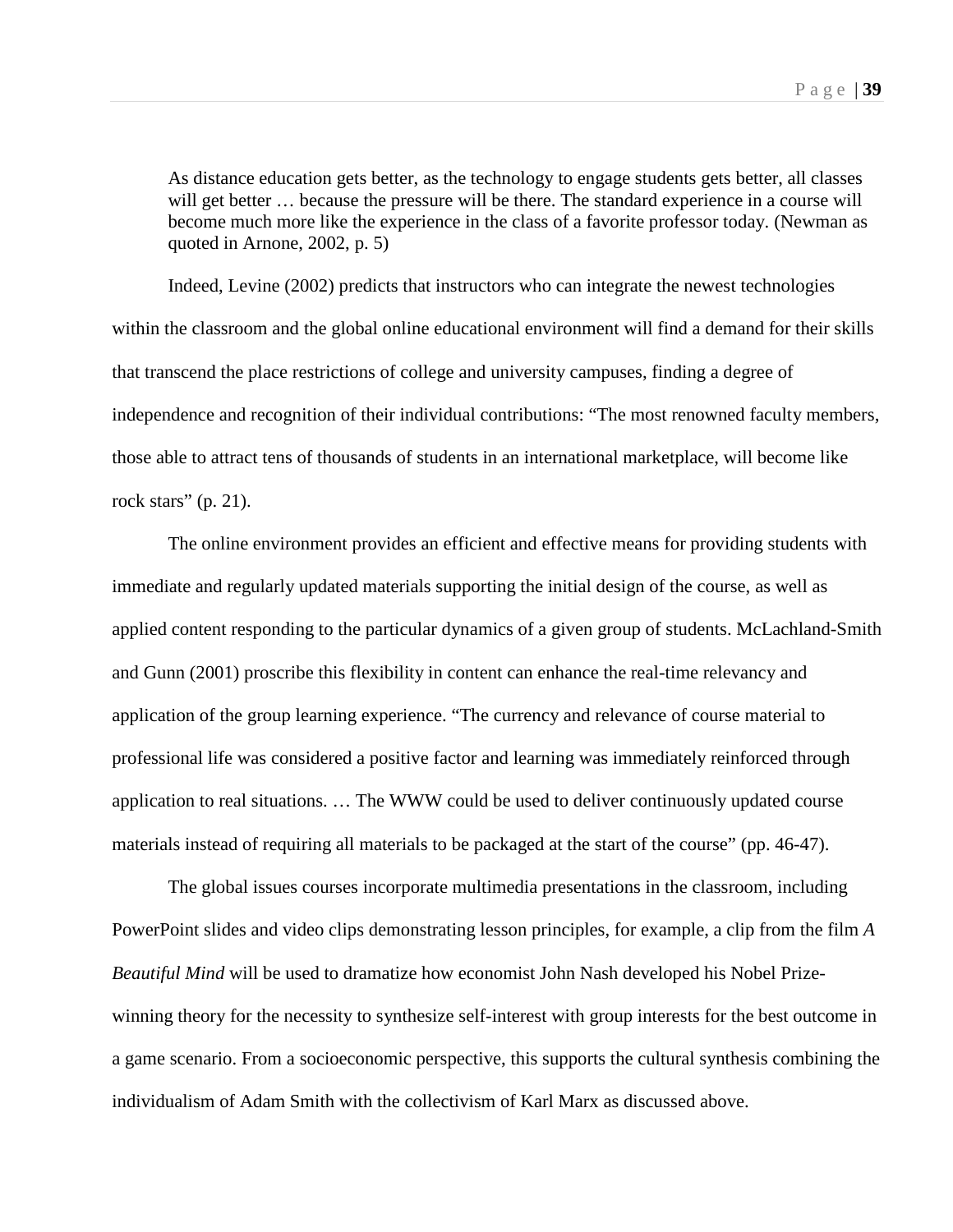The courses also include an online component providing content such as a syllabus, a

bibliography, posted readings, online exercises, and links to additional resources. The course lessons

and assignments incorporate Pierce's eight strategies to help teach thinking in an online setting (as

cited in Muirhead, 2002, p. 5):

- 1. Design self-testing and tutorials on basic chapter content.
- 2. Apply the concepts of the textbook chapters to cases or issues every week.
- 3. Pose well-designed questions for asynchronous discussion.
- 4. Ask students to reflect on their responses to the course content and on their learning processes in private journals.
- 5. Create cognitive dissonance: provoke discomfort, unsettle confirmed notions, uncover misconceptions, inspire curiosity, pose problems.
- 6. Conduct opinion polls/surveys as pre-reading activities before assigned readings and to arouse interest in issues or topics.
- 7. Present activities that require considering opposing views.
- 8. Assign a mediatory argument promoting a resolution acceptable to both sides.

In particular, the course structure, incorporating both online and classroom learning, inevitably

by design and subject matter emphasizes certain cognitive dissonance as classroom discussions expose the diversity of deeply-held economic and cultural convictions. This dissonance is explored and countered with the discussion direction requiring the consideration of opposing views, even roleplaying which might have students assume an opposite perspective to their own, as well as assignments to attempt a synthesized resolution of opposing viewpoints.

Ironically, one of the largest obstacles in injecting a transcultural perspective into issues of socioeconomic development is the historic mono-cultural foundations of economic theory, which poses a problem to the dynamics of the class itself. Some students may have difficulty in relinquishing an unchallenged "universality" of certain ideas and ideals, especially in increasingly cross-cultural online and classroom settings. Shapiro and Hughes (2002) propose that concepts of "community" and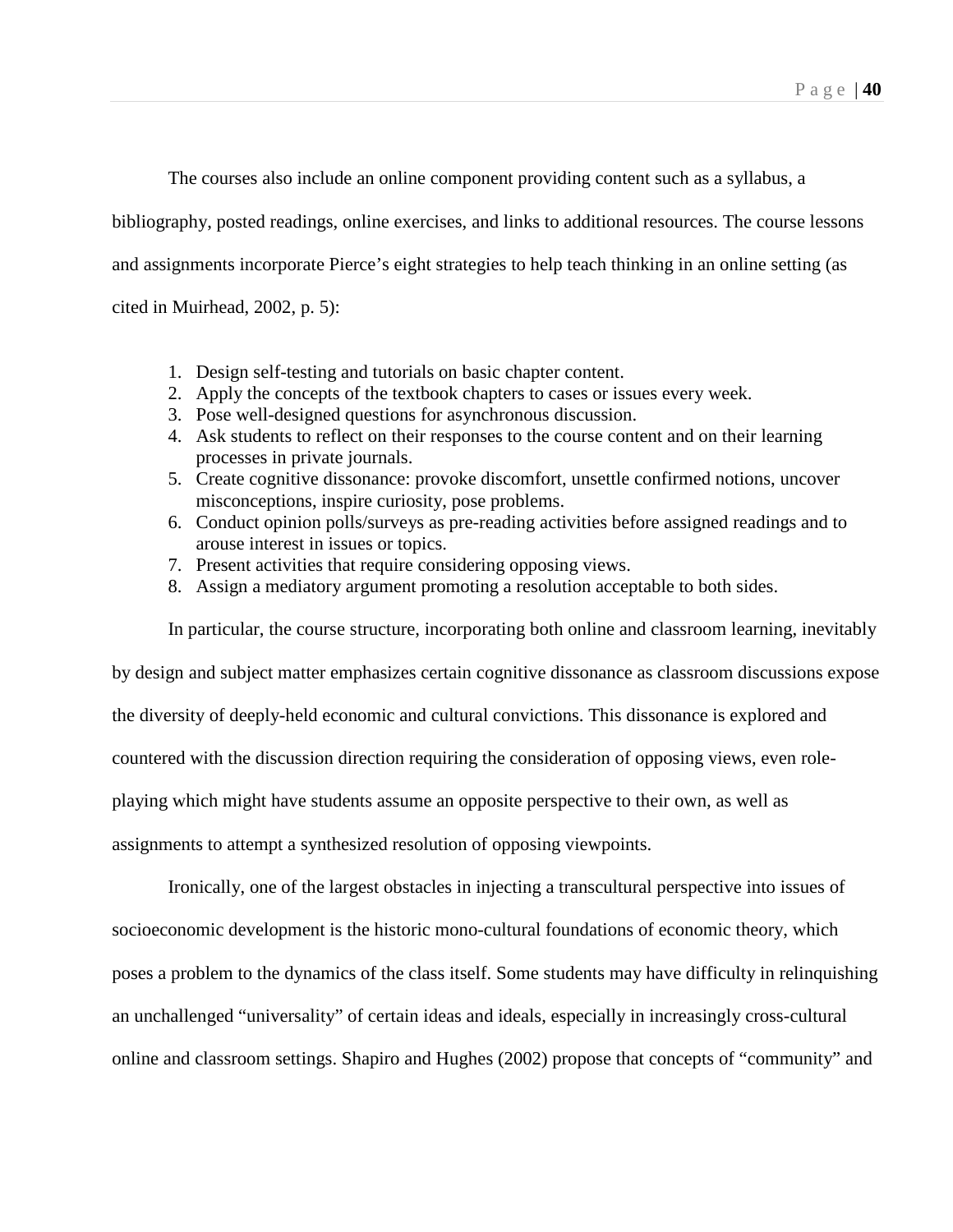"common culture" can no longer be assumed, given the impact of numerous trends on society at large and academia in particular:

Trends such as rapidly changing technologies; changes in higher education such as the increasing number of adult and returning students in colleges and universities, the spread of corporate education, and the trend toward the convergence of education, business, and entertainment; and major social and cultural changes such as the globalization of the economy … and the increasingly multicultural environment. Students, faculty, and administrators come together with a multiplicity of beliefs and values about what kind of culture, and what kind of community, is real, desirable, or possible. Consequently, culture and community must be built or developed, and not simply in one fell swoop but rather as an ongoing process. (p. 93)

Rather than a "fell swoop" of imposing a transcultural or even cross-cultural perspective on the

class, the introduction of differing and even opposing viewpoints may be better facilitated through

incremental steps, finding common ground between perspectives before delving deeper into the

schisms. This may be solved by relying on transcultural themes and common frames of reference as

suggested above:

- Babies and children
- Personal relationships
- Life cycles
- Sports
- Animals and pets
- Self-image

Students and most people in general may be as defensive and offensive over their inherent economic values as with their differing religious beliefs. By developing a transcultural learning environment transcending political inclinations, socioeconomic upbringing, and cultural/national heritage, it may help the students feel more comfortable in challenging and being challenged by alternative, contradictory, and even antagonistic perspectives.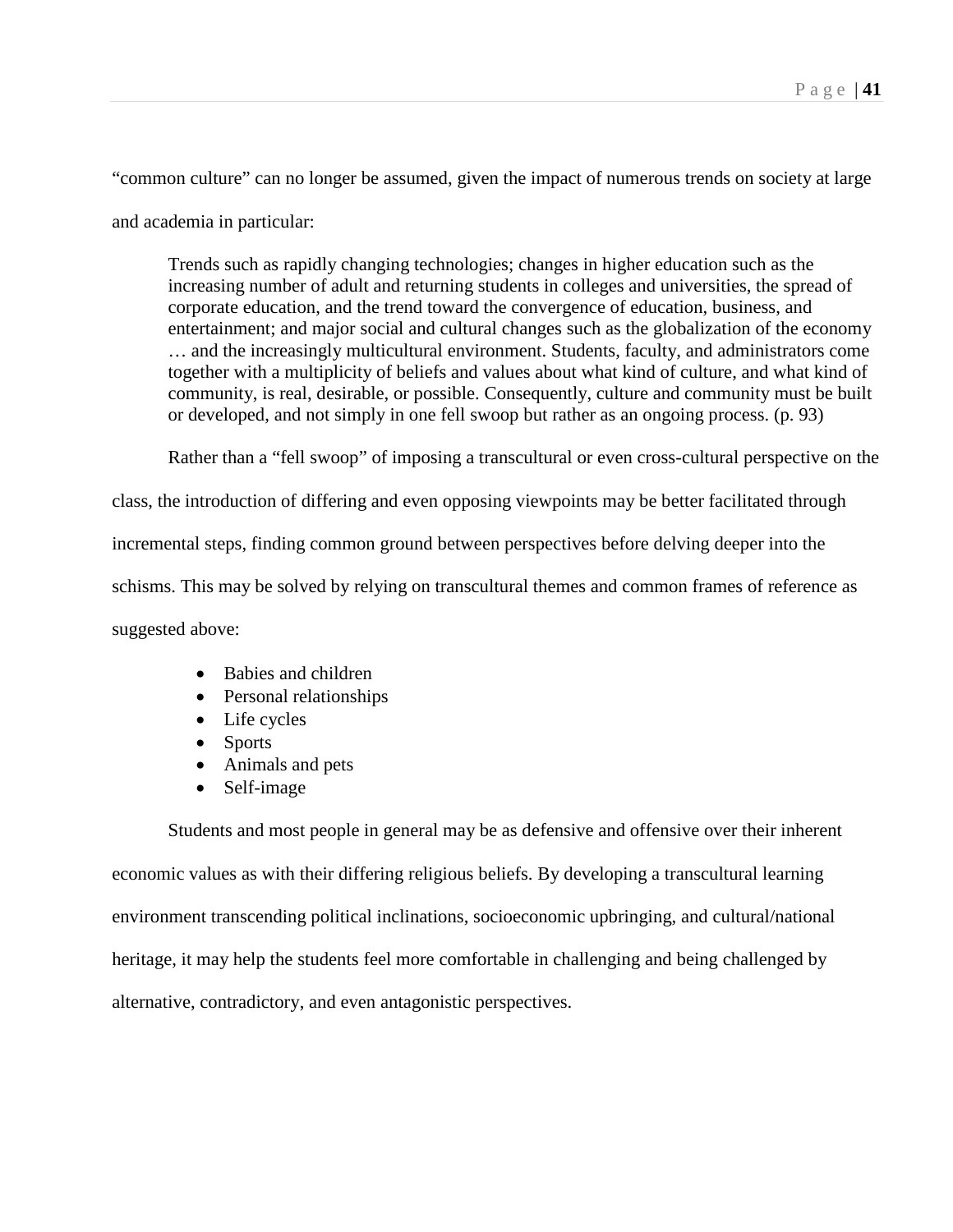### *Further Research*

There is a profound need for continued research into the impact of culture, not only on the historic development of socioeconomic systems, but also the implications of culture for further evolution of our globalizing international interrelations and interpenetrations. Given the increasing recognition of the subject relevancy, and its critical importance to resolving potentially cataclysmic conflicts, educators—especially in business curricula—should be researching, comparing, and integrating theoretical socioeconomic foundations with current events, and seeking efficacious avenues for incorporating those foundations within pedagogical applications for course design and delivery.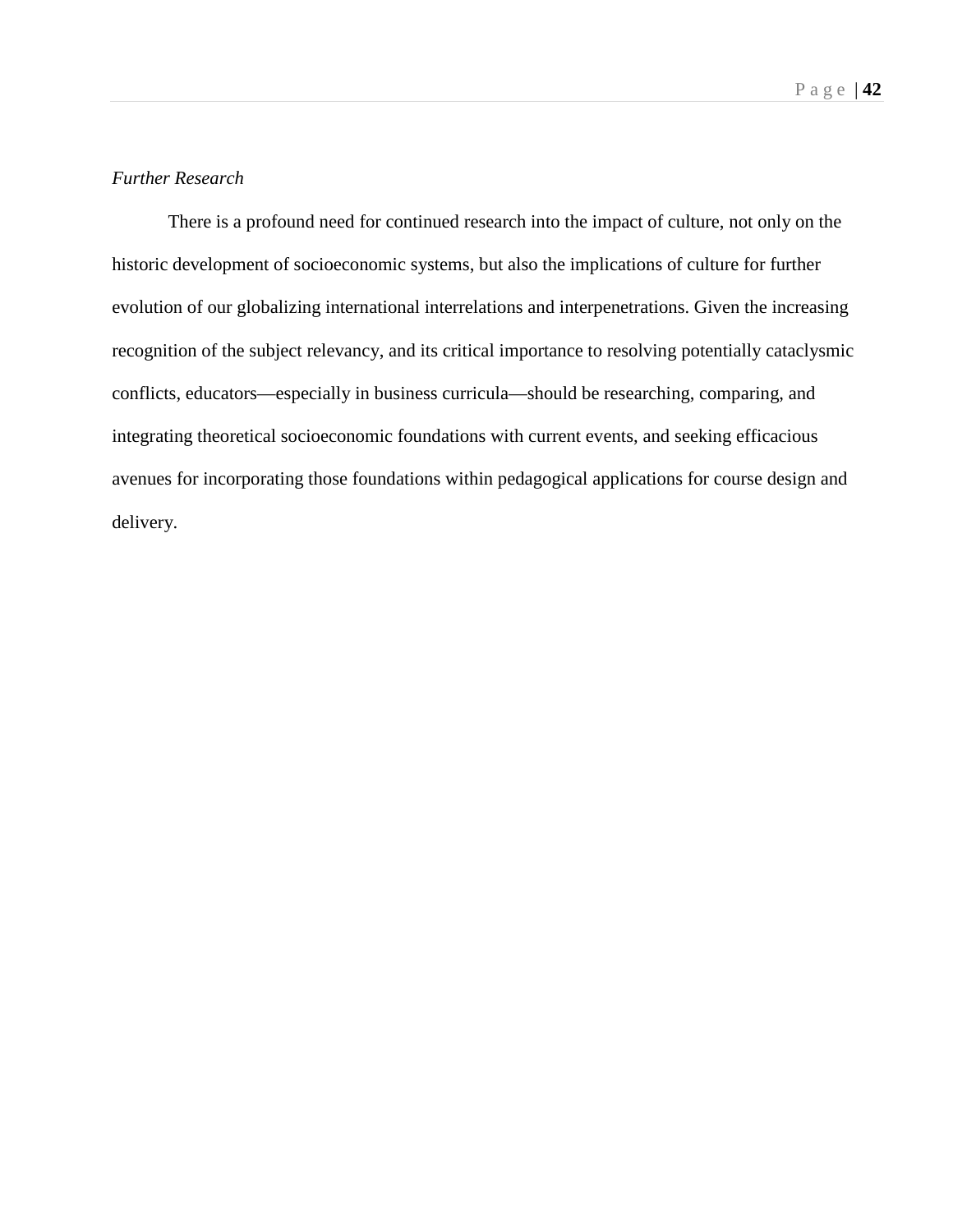#### References

- Arnone, M. (2002, May 10). Many students' favorite professors shun distance education. *Chronicle of Higher Education*. Retrieved May 10, 2002 from [http://chronicle.com](http://chronicle.com/)
- Applebaum, A. (2001, October 1). The new new world order. *Slate*. Retrieved December 23, 2001, from <http://slate.msn.com/?id=116462>
- Bauman, Z. (2000). *Globalization (European perspectives: A series in social thought and cultural criticism).* New York: Columbia University Press.
- Berrell, M., Gloet, M., & Wright, P. (2002). Organizational learning in international joint ventures. *The Journal of Management Development.* 21 (2), 83-100. Retrieved April 14, 2002, from [http://clorinda.emeraldinsight.com/vl=17878921/cl=19/nw=1/fm=html/rpsv/cw/mcb/02621711/v21n2/s](http://clorinda.emeraldinsight.com/vl=17878921/cl=19/nw=1/fm=html/rpsv/cw/mcb/02621711/v21n2/s1/p83) [1/p83](http://clorinda.emeraldinsight.com/vl=17878921/cl=19/nw=1/fm=html/rpsv/cw/mcb/02621711/v21n2/s1/p83)
- Brown, L., & Flavin, C. (1999, May/June). A new economy for a new century. *The Humanist*. Retrieved April 14, 2002, from [http://80-sks9.sirs.com.proxy.ohiolink.edu:9099/cgi-bin/hst-article](http://80-sks9.sirs.com.proxy.ohiolink.edu:9099/cgi-bin/hst-article-display?id=OH3657-s23909lu&artno=099407&type=ART)[display?id=OH3657-s23909lu&artno=099407&type=ART](http://80-sks9.sirs.com.proxy.ohiolink.edu:9099/cgi-bin/hst-article-display?id=OH3657-s23909lu&artno=099407&type=ART)
- Coates, D., & Humphreys, B. R. (2001). Evaluation of computer-assisted instruction in principles of economics. *Educational Technology & Society.* 4 (2). Retrieved April 14, 2002, from <http://clorinda.emeraldinsight.com/vl=17878921/cl=19/nw=1/fm=html/rpsv/cw/mcb/07363761/v16n3/s5/p257> [http://ifets.ieee.org/periodical/vol\\_2\\_2001/coates.html](http://clorinda.emeraldinsight.com/vl=17878921/cl=19/nw=1/fm=html/rpsv/cw/mcb/07363761/v16n3/s5/p257)
- Elashmawi, F. (1998). Overcoming multicultural clashes in global joint ventures. *European Business Review.* 98 (4), 211-216. Retrieved April 14, 2002, from [http://clorinda.emeraldinsight.com/vl=17878921/cl=19/nw=1/fm=html/rpsv/cw/mcb/0955534x/v98n4/s](http://clorinda.emeraldinsight.com/vl=17878921/cl=19/nw=1/fm=html/rpsv/cw/mcb/0955534x/v98n4/s3/p211) [3/p211](http://clorinda.emeraldinsight.com/vl=17878921/cl=19/nw=1/fm=html/rpsv/cw/mcb/0955534x/v98n4/s3/p211)
- Fairbanks, M. (2000). Changing the mind of a nation: Elements in a process for creating prosperity. In L. Harrison & S. Huntington (Eds.), *Culture matters: How values shape human progress.* New York: Basic Books.
- Gilpin, R. (2001). *Global political economy*. Princeton, NJ: Princeton University Press.
- Harrison, L., & Huntington, S. (Eds.). (2000). *Culture matters: How values shape human progress.* New York: Basic Books.
- Harrison, L. (2000). Promoting progressive cultural change. In L. Harrison & S. Huntington (Eds.), *Culture matters: How values shape human progress* (pp. 296-307). New York: Basic Books.
- Heilbroner, R., & Thurow, L. (1998). *Economics explained: Everything you need to know about how the economy works and where it's going.* New York: Touchstone.
- Hofstede, G. (1997). *Cultures and organizations: Software of the mind: Intercultural cooperation and its importance for survival.* New York: McGraw-Hill.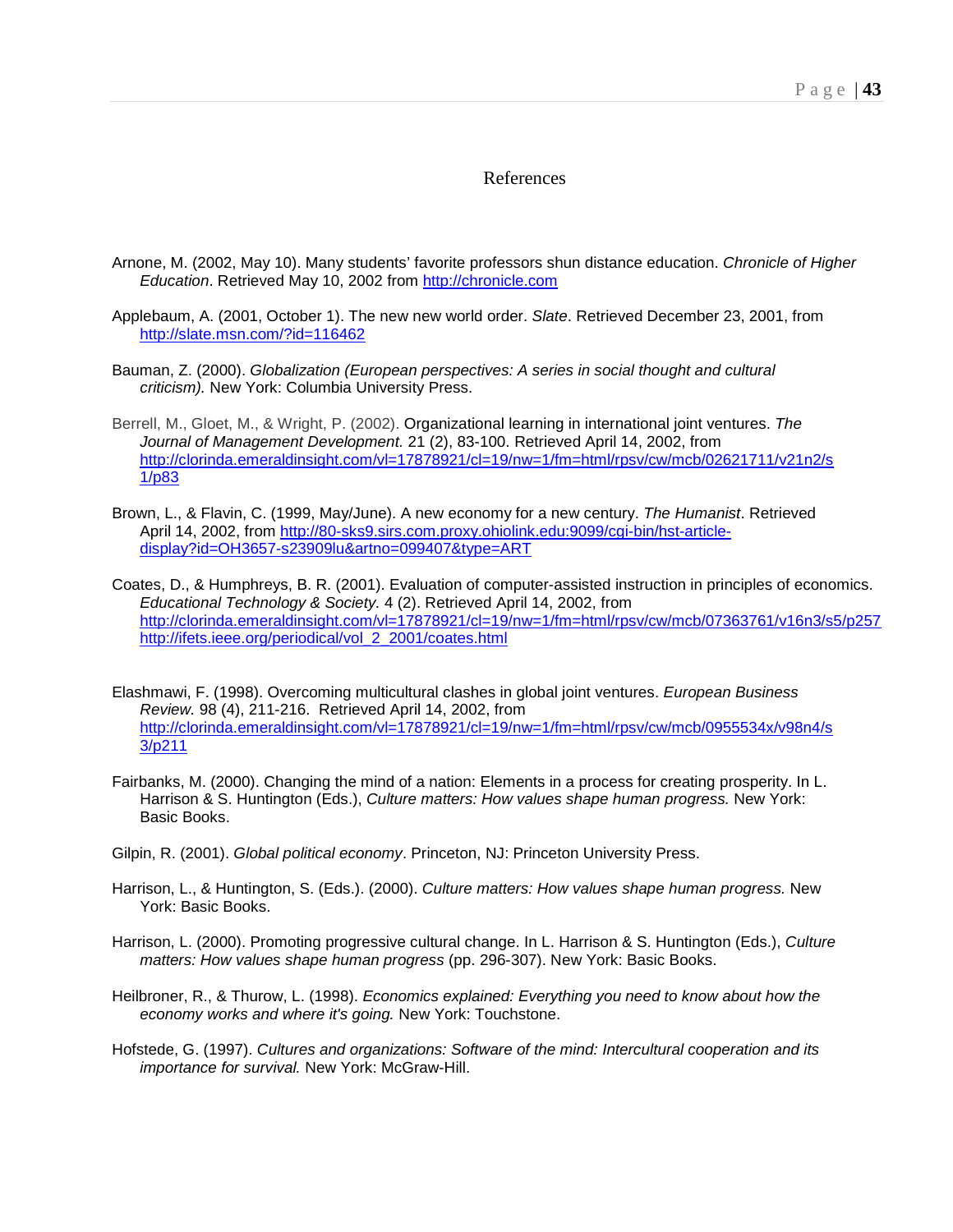- Hofstede, G. (1980). *Culture's consequences: International differences in work-related values.* Newbury Park CA: SAGE Publications.
- Huntington, S. (1995). *The clash of civilizations and the remaking of world order.* New York: Simon & Schuster.
- Inglehart, R., & Baker, W. (2001, March/April). Modernization's challenge to traditional values: Who's afraid of Ronald McDonald? *The Futurist*. Retrieved April 14, 2002, from [http://80](http://80-sks9.sirs.com.proxy.ohiolink.edu:9099/cgi-bin/hst-article-display?id=OH3657-s23909lu&artno=131030&type=ART) [sks9.sirs.com.proxy.ohiolink.edu:9099/cgi-bin/hst-article-display?id=OH3657](http://80-sks9.sirs.com.proxy.ohiolink.edu:9099/cgi-bin/hst-article-display?id=OH3657-s23909lu&artno=131030&type=ART) [s23909lu&artno=131030&type=ART](http://80-sks9.sirs.com.proxy.ohiolink.edu:9099/cgi-bin/hst-article-display?id=OH3657-s23909lu&artno=131030&type=ART)
- Kahn, J. (2002, March 21). Globalization proves disappointing. *New York Times*. Retrieved March 21, 2002, from [http://www.nytimes.com](http://www.nytimes.com/)
- Levine, A. (2002). Higher education: A revolution externally, evolution internally. In M. Pittinsky (Ed.), *The wired tower: Perspectives on the impact of the internet on higher education (pp. 13-39). Upper Saddle River, NJ:* Prentice Hall.
- Low, S. (2001). Chinese business principles from the eastern Zhou dynasty (770-221 BC): are they still relevant today? *Marketing Intelligence & Planning.* 19 (3), 200-208. Retrieved April 14, 2002, from [http://tamino.emeraldinsight.com/vl=1629329/cl=11/nw=1/fm=html/rpsv/cw/mcb/02634503/v19n3/s7/p](http://tamino.emeraldinsight.com/vl=1629329/cl=11/nw=1/fm=html/rpsv/cw/mcb/02634503/v19n3/s7/p200) [200](http://tamino.emeraldinsight.com/vl=1629329/cl=11/nw=1/fm=html/rpsv/cw/mcb/02634503/v19n3/s7/p200)
- Luna, D., & Gupta, S. (2001). An integrative framework for cross-cultural consumer behavior. *International Marketing Review.* 18 (1), 45-69. Retrieved April 14, 2002, from [http://clorinda.emeraldinsight.com/vl=17878921/cl=19/nw=1/fm=html/rpsv/cw/mcb/02651335/v18n1/s](http://clorinda.emeraldinsight.com/vl=17878921/cl=19/nw=1/fm=html/rpsv/cw/mcb/02651335/v18n1/s3/p45) [3/p45](http://clorinda.emeraldinsight.com/vl=17878921/cl=19/nw=1/fm=html/rpsv/cw/mcb/02651335/v18n1/s3/p45)
- Marx, K. (1990). *Capital: A critique of political economy.* New York: Penguin Books.
- Mavondo, F. (2000). Marketing as a form of adaptation: Empirical evidence from a developing economy. Marketing Intelligence & Planning. 18 (5), 256-272. Retrieved April 14, 2002, from [http://tamino.emeraldinsight.com/vl=1629329/cl=11/nw=1/fm=html/rpsv/cw/mcb/02634503/v18n5/s4/p](http://tamino.emeraldinsight.com/vl=1629329/cl=11/nw=1/fm=html/rpsv/cw/mcb/02634503/v18n5/s4/p256) [256](http://tamino.emeraldinsight.com/vl=1629329/cl=11/nw=1/fm=html/rpsv/cw/mcb/02634503/v18n5/s4/p256)
- McLachlan-Smith, C., & Gunn, C. (2001). Promoting innovation and change in a 'traditional' university setting. In F. Lockwood & A. Gooley (Eds.), *Innovation in open & distance learning: Successful development of online and web-based learning* (pp. 38-50). London: Kogan Page Limited.
- Michailova, S. (1999). Exploring subcultural specificity in socialist and postsocialist organizations: The case of Bulgaria. Paper presented at the SCOS conference, Anderson School of UCLA, Los Angeles, CA. Retrieved November 8, 1999, from http://www.agsm.ucla.edu/research/conferences/scos/papers/michail.htm
- Mueller, S., & Clarke, L. (1998). Political-economic context and sensitivity to equity: Differences between the United States and the transition economies of Central and Eastern Europe. *Academy of Management Journal.* Vol. 41, 06-01-1998, pp 319(11). Retrieved November 4, 1999, from the Electric Library database.
- Muirhead, B. (2001). Practical strategies for teaching computer-mediated classes. *Educational Technology & Society*. 4 (2). Retrieved April 14, 2002, from [http://ifets.ieee.org/periodical/vol\\_2\\_2001/discuss\\_summary\\_jan2001.html](http://ifets.ieee.org/periodical/vol_2_2001/discuss_summary_jan2001.html)